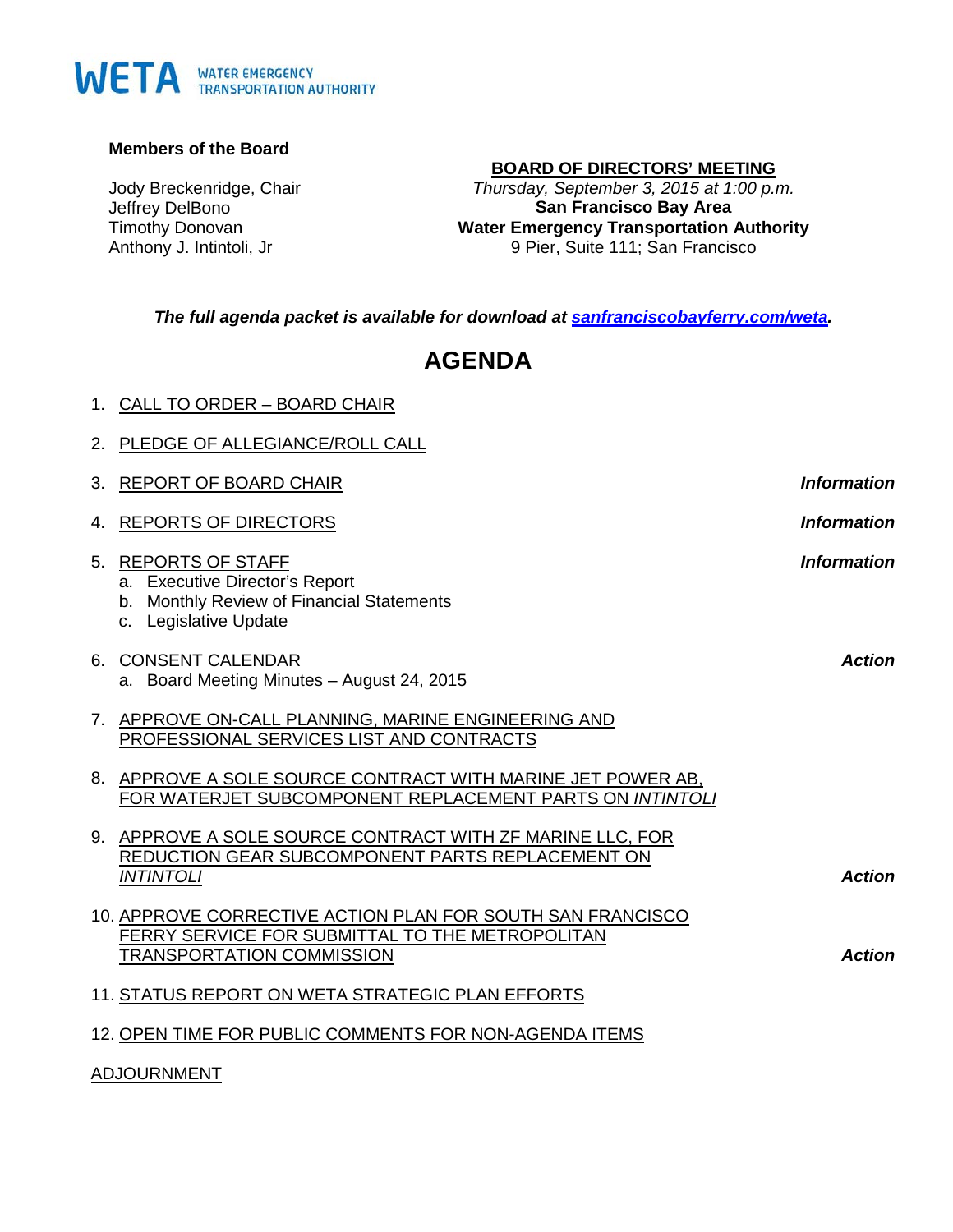# **Water Emergency Transportation Authority September 3, 2015 Meeting of the Board of Directors**

This information will be made available in alternative formats upon request. To request an agenda in an alternative format, please contact the Board Secretary at least five (5) working days prior to the meeting to ensure availability.

**PUBLIC COMMENTS** The Water Emergency Transportation Authority welcomes comments from the public. Speakers' cards and a sign-up sheet are available. Please forward completed speaker cards and any reports/handouts to the Board Secretary.

Non-Agenda Items: A 15 minute period of public comment for non-agenda items will be held at the end of the meeting. Please indicate on your speaker card that you wish to speak on a non-agenda item. No action can be taken on any matter raised during the public comment period. Speakers will be allotted no more than three (3) minutes to speak and will be heard in the order of sign-up.

Agenda Items: Speakers on individual agenda items will be called in order of sign-up after the discussion of each agenda item and will be allotted no more than three (3) minutes to speak. You are encouraged to submit public comments in writing to be distributed to all Directors.

Water Emergency Transportation Authority (WETA) meetings are wheelchair accessible. Upon request WETA will provide written agenda materials in appropriate alternative formats to individuals with disabilities. Please send a written request to contactus@watertransit.org or call (415) 291-3377 at least five (5) days before the meeting.

**Participation in a meeting may be available at one or more locations remote from the primary location of the meeting. See the header of this Agenda for possible teleconference locations. In such event, the teleconference location or locations will be fully accessible to members of the public. Members of the public who attend the meeting at a teleconference location will be able to hear the meeting and testify in accordance with applicable law and WETA policies**.

Under Cal. Gov't. Code sec. 84308, Directors are reminded that they must disclose on the record of the proceeding any contributions received from any party or participant in the proceeding in the amount of more than \$250 within the preceding 12 months. Further, no Director shall make, participate in making, or in any way attempt to influence the decision in the proceeding if the Director has willfully or knowingly received a contribution in an amount of more than \$250 within the preceding 12 months from a party or such party's agent, or from any participant or his or her agent, provided, however, that the Director knows or has reason to know that the participant has a financial interest in the decision. For further information, Directors are referred to Government Code section 84308 and to applicable regulations.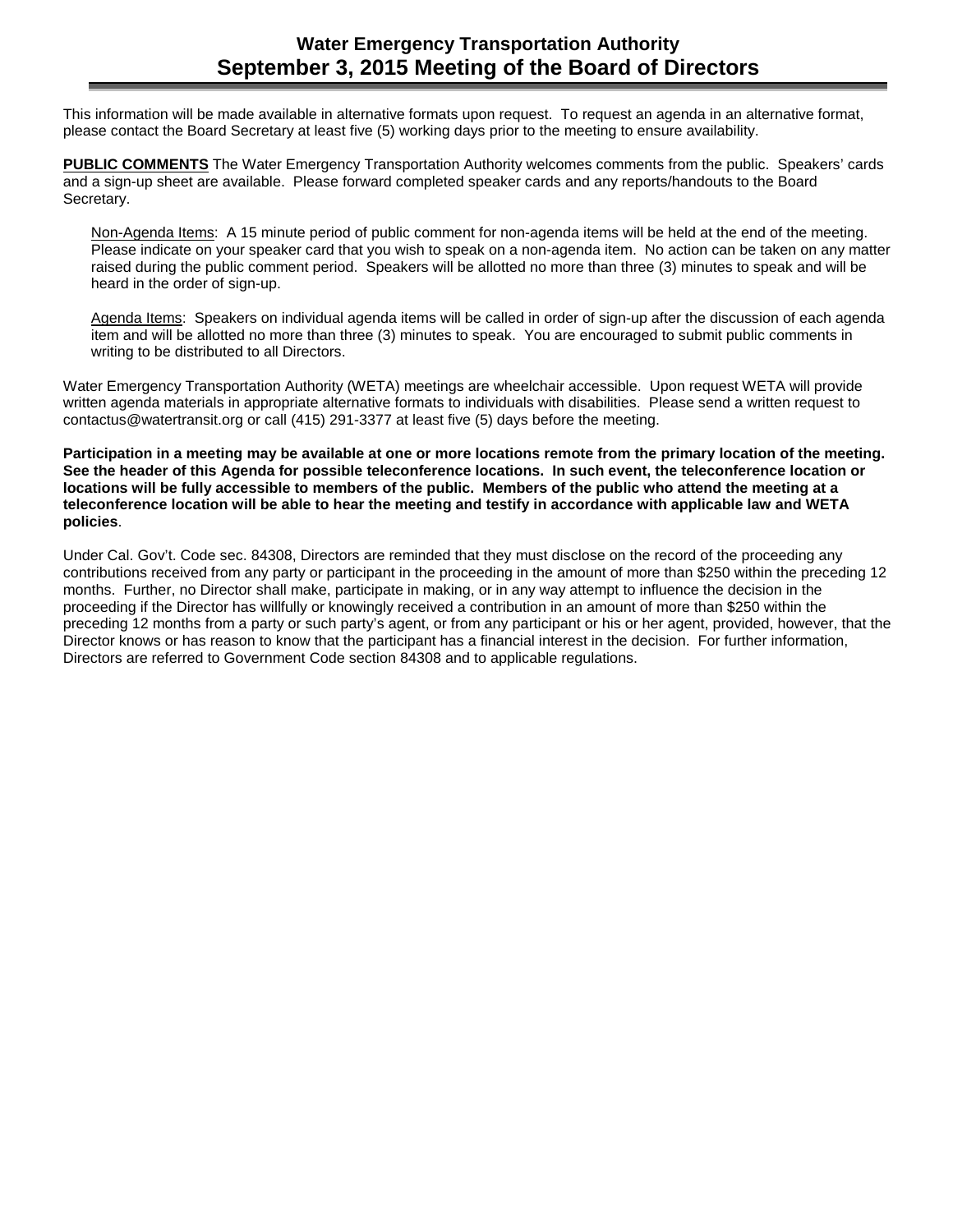

# **M E M O R A N D U M**

TO: WETA Board Members

FROM: Nina Rannells, Executive Director

DATE: September 3, 2015

RE: Executive Director's Report

#### **CAPITAL PROJECT IMPLEMENTATION UPDATE**

**Vessel Replacement** –The *Encinal* and *Harbor Bay Express II* are included in the FY 2013/14 Capital Budget for replacement as they have reached the end of their useful lives (generally 25 years) and staff has secured funding commitments for replacement vessels. In December 2013, the Board of Directors approved the contract award to Aurora Marine Design (AMD) for vessel construction management services. The Request for Proposal to construct two new passenger-only vessels was released on September 26, 2014. The Board approved a contract with Kvichak Marine Industries in April 2015 for the construction of two new replacement vessels.

Design and engineering work is underway, main engines for both vessels have been ordered. The first aluminum orders for construction were delivered in late August.

*Peralta* **Mid-Life Refurbishment -** The ferry vessel *Peralta* was acquired by WETA from the City of Alameda in April 2011 through the transition of the Alameda Oakland Ferry Service to WETA. Built in 2001 by Nichols Brothers Boat Builders, the *Peralta* has been in service for 13 years and has reached its economic mid-life. This refurbishment project consists of replacing or overhauling the main engines, refurbishment of the passenger cabin, hull work, major system renovation, and replacement of control systems and navigation electronics and will extend the useful life of the vessel to the expected full 25 years.

The refurbishment project is separated into two phases. The Phase 1 scope of work includes refurbishment of main engines, generators and gear boxes, installation of new steering hydraulic pumps and rams, passenger cabin renewal including refurbishment of the restrooms, new carpets, vessel drydock, interior vessel paint, provision of spare gearbox, propellers and shafts. Bay Ship & Yacht completed Phase 1 work in mid-2015

Staff is anticipating issuing an RFP for Phase 2 of the project in late Summer 2015 so that we are in a position to award a contract for work this Winter. Phase 2 will include replacement of all control systems and navigation electronics, snack bar renewal, and exterior cabin paint.

**Vallejo Ferry Terminal Maintenance Dredging** – This project will dredge the Ferry Terminal basin and refurbish the passenger float. The last maintenance dredging episode occurred in 2011; the basin has silted and requires maintenance dredging. CLE Engineering was awarded a contract to assist staff with permitting and project management on October 16, 2014. All permit applications have been submitted, with no delays expected. The Board awarded a contract for the work to Vortex Marine Construction in August 2015 and the work is expected to begin in September and to be completed during the Fall 2015 in-water construction window for the project area.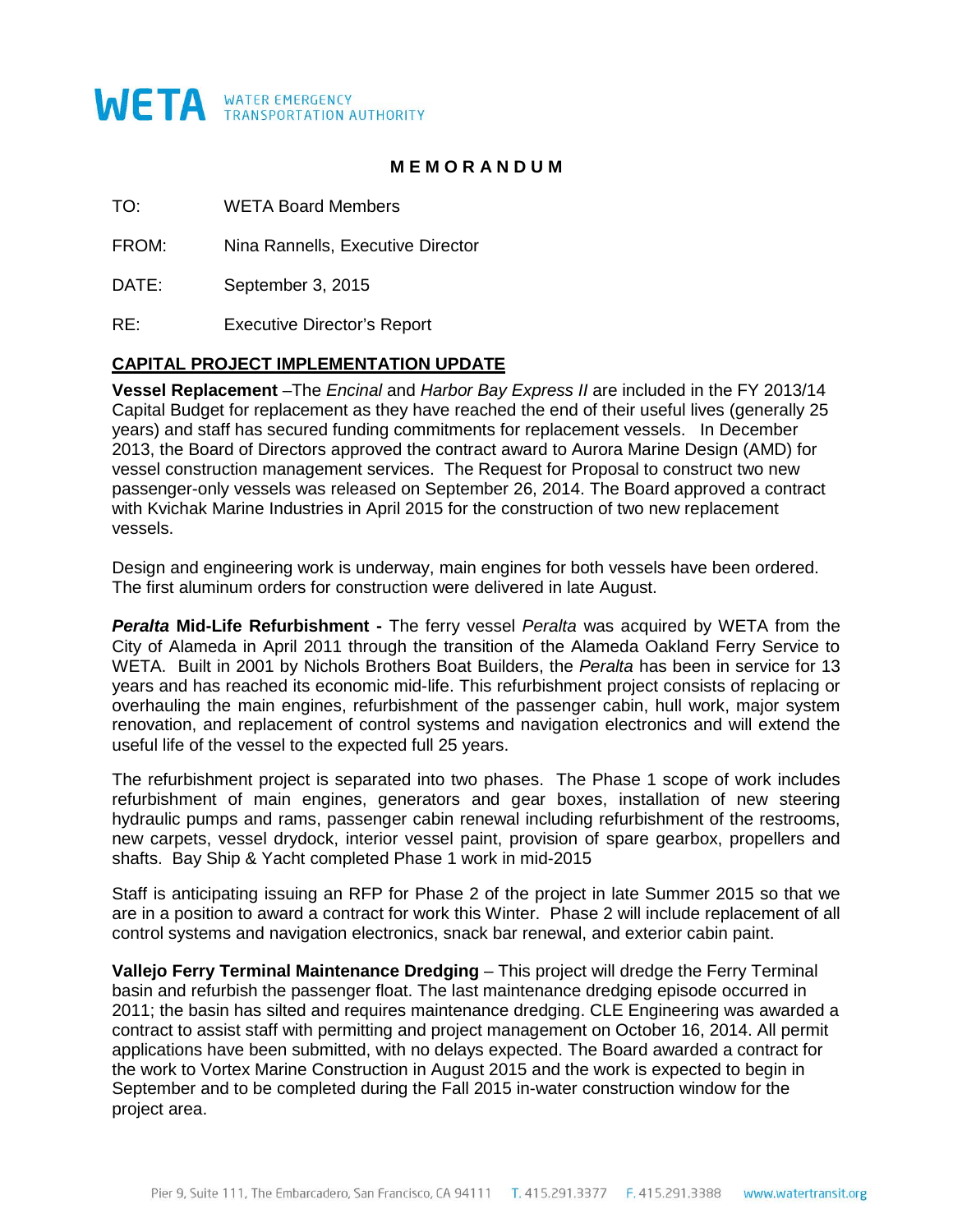**North Bay Operations and Maintenance Facility** – This project will construct a new ferry maintenance facility located at Building 165 on Mare Island in Vallejo in two phases. The landside phase includes site preparation and construction of a new fuel storage and delivery system along with warehouse and maintenance space. The waterside phase will construct a system of modular floats and piers, gangways, and over-the-water utilities.

The Board of Directors awarded a design-build contract for the landside phase to West Bay Builders, now Thompson Builders, in August 2013. Landside construction is substantially complete. Remaining tasks for the landside construction phase include commissioning and testing of systems that run between the landside and waterside portions of the project.

The Board of Directors awarded a design-build contract for the waterside construction phase to Dutra Construction in July 2014. Final design of the waterside phase is complete. The Navy NEPA environmental review work for the waterside portion of the project is complete and WETA entered into a lease with the Navy for the project area submerged lands on July 15, 2015. All required permits for the waterside construction phase of the project have been received. Pile driving activities began the week of August 3, 2015 and are nearing completion. A total of 23 piles will be driven over a 4 week period.

**Regional Passenger Float Construction** – This project will construct a new regional spare float that can be utilized as a backup for the Vallejo terminal float as well as other terminal sites such as downtown San Francisco when the permanent terminal floats must undergo periodic dry-dock, inspection, and repair. This spare will support ongoing daily services and will be a valuable asset to have available for use in unplanned or emergency conditions. Ghirardelli Associates Inc. was selected as the project construction manager. Procurement of the passenger float construction contract was combined with the North Bay Operations and Maintenance Facility Project construction contract. The Request for Proposals for the project was released on February 28 and the construction contract was awarded to Dutra Construction on July 10, 2014. Final design was completed in December 2014. Float fabrication was completed in Portland, Oregon. Construction of aluminum ramping is nearing completion. The float was launched the week of August 25 and is anticipated to be delivered to the Bay Area during this week. The superstructure and ramping will be installed at Dutra's yard in Alameda.

**Central Bay Operations and Maintenance Facility** – This project will develop an operations and maintenance facility at Alameda Point to serve as the base for WETA's existing and future central bay ferry fleet. The proposed project would provide running maintenance services such as fueling, engine oil changes, concession supply, and light repair work for WETA vessels. The new facility will also serve as WETA's Operations Control Center for day-to-day management and oversight of service, crew, and facilities. In the event of a regional emergency, the facility would function as an Emergency Operations Center, serving passengers and sustaining water transit service for emergency response and recovery.

On June 4, 2015, the Bay Conservation and Development Commission (BCDC) voted to approve a Major Permit for construction of the project. Staff is proceeding to complete remaining design work and permitting for the project prior to requesting authorization from the WETA Board to release construction bid documents for the project later this year. Staff has reached out to the Building Trades Council of Alameda County to initiate discussions regarding developing a Project Labor Agreement for this project utilizing the Model Agreement adopted by the WETA Board in December 2013.

Staff is also advancing work to provide a replacement harbor seal haul-out in conjunction with this project. A conceptual design and implementation plan has been developed in coordination with a working group consisting of Alameda community members, City staff, and a marine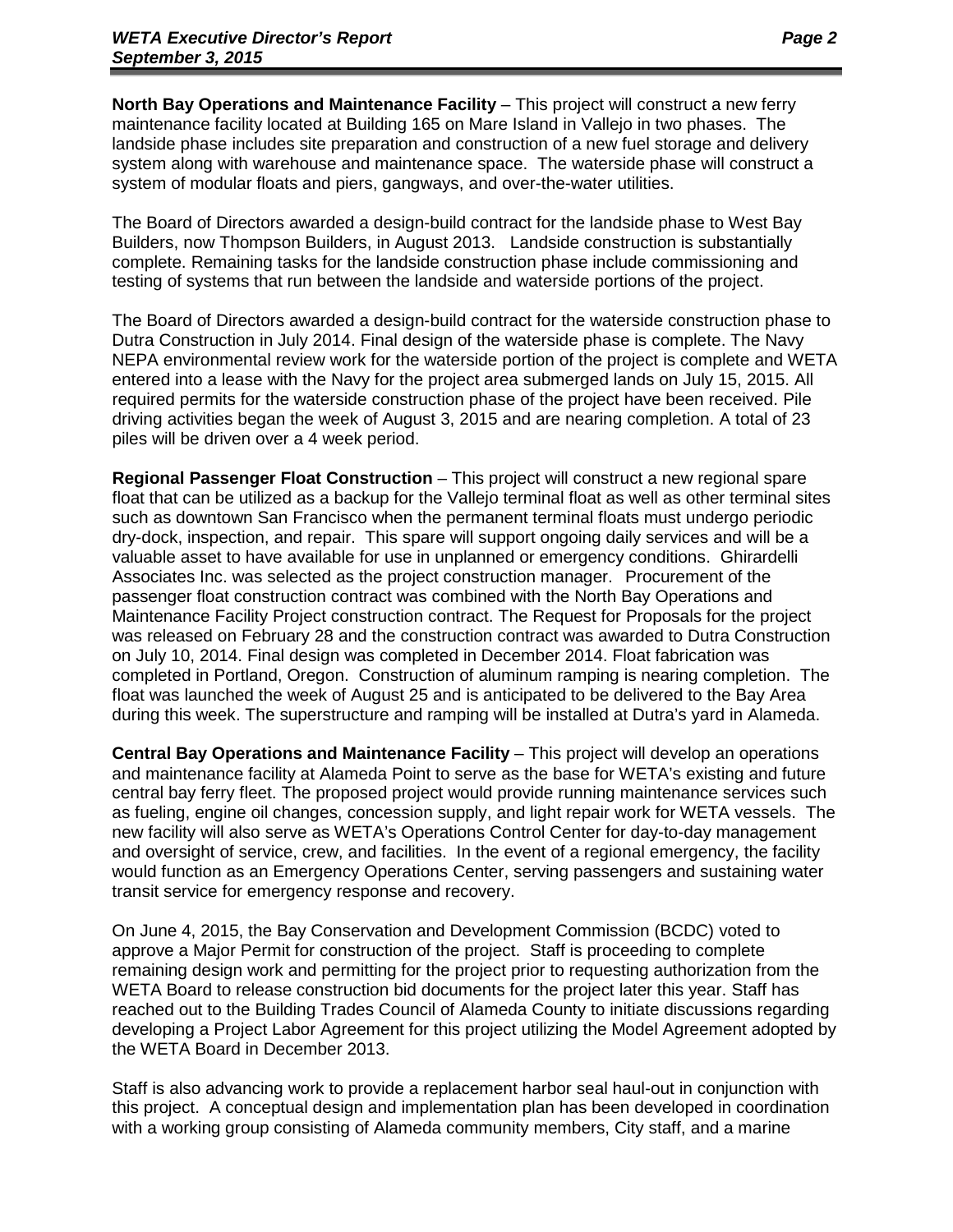mammal expert. A request has been submitted to BCDC to amend the project permit to allow for construction of the proposed replacement harbor seal haul-out.

**Downtown San Francisco Ferry Terminal Expansion Project** – This project will expand berthing capacity at the Downtown San Francisco Ferry Terminal in order to support new and existing ferry services to San Francisco as set forth in WETA's Implementation and Operations Plan. The proposed project would also include landside improvements needed to accommodate expected increases in ridership and to support emergency response capabilities.

A Notice of Availability for the Final EIS/EIR and FTA's Record of Decision were published in the Federal Register in September 2014. The WETA Board certified the Final EIR in October 2014, and project plans and specifications are under development. A Memorandum of Understanding with the Port of San Francisco defining roles and responsibilities for project design development was executed in May 2015. On July 1st, the project was presented to the San Francisco Historic Preservation Commission for design review. In July, the USACOE issued a permit to proceed with in-water geotechnical sampling work in support of the project.

#### **SERVICE DEVELOPMENT UPDATE**

**Richmond Ferry Service** – This service will provide an alternative transportation link between Richmond and downtown San Francisco. The conceptual design includes plans for replacement of an existing facility (float and gangway) and a phased parking plan. The WETA Board adopted a Funding Agreement and Memorandum of Understanding with the Contra Costa Transportation Authority at its March 2015 meeting that funds the operation for a minimum period of 10 years.

Staff is currently working with the FTA on completion of the NEPA environmental review. The NEPA document is anticipated to be complete in the next one to two months. Consultation with the State Historic Preservation Office and National Marine Fisheries Service is complete. Terminal design activities have begun and staff has held initial meetings with the BCDC. Staff attended the July 13, 2015 meeting of the BCDC Design Review Board (DRB). The project design team is responding to DRB input requesting WETA to work collaboratively to coordinate this project with artists creating a public art piece nearby the future terminal. The project will be presented to the DRB again on September 14, 2015. The next project activity will be the initial efforts for vessel procurement.

**Treasure Island Service** – This project, which will be implemented by the Treasure Island Development Authority (TIDA), the San Francisco County Transportation Authority (acting in its capacity as the Treasure Island Mobility Management Authority) and the prospective developer, will institute new ferry service to be operated by WETA between Treasure Island and downtown San Francisco in connection with the planned Treasure Island Development Project. The development agreement states that ferry operations would commence with the completion of the  $50<sup>th</sup>$  residential unit.

WETA staff is working cooperatively with City of San Francisco staff to support development of this project, including participating in regular meetings of the City's Technical Advisory Committee convened to update and further develop the Treasure Island Mobility Management Program, which will include new ferry service provided in conjunction with the development project. The City is scheduled to consider adoption of preliminary toll policies in Fall 2015 that will include a financial plan for the Mobility Management Program. Staff has begun negotiation of a Memorandum of Understanding (MOU) with the City that would set forth the terms and conditions under which WETA would operate the future Treasure Island ferry service. The finalization and execution of an MOU for the Treasure Island service would be subject to consideration by the WETA Board.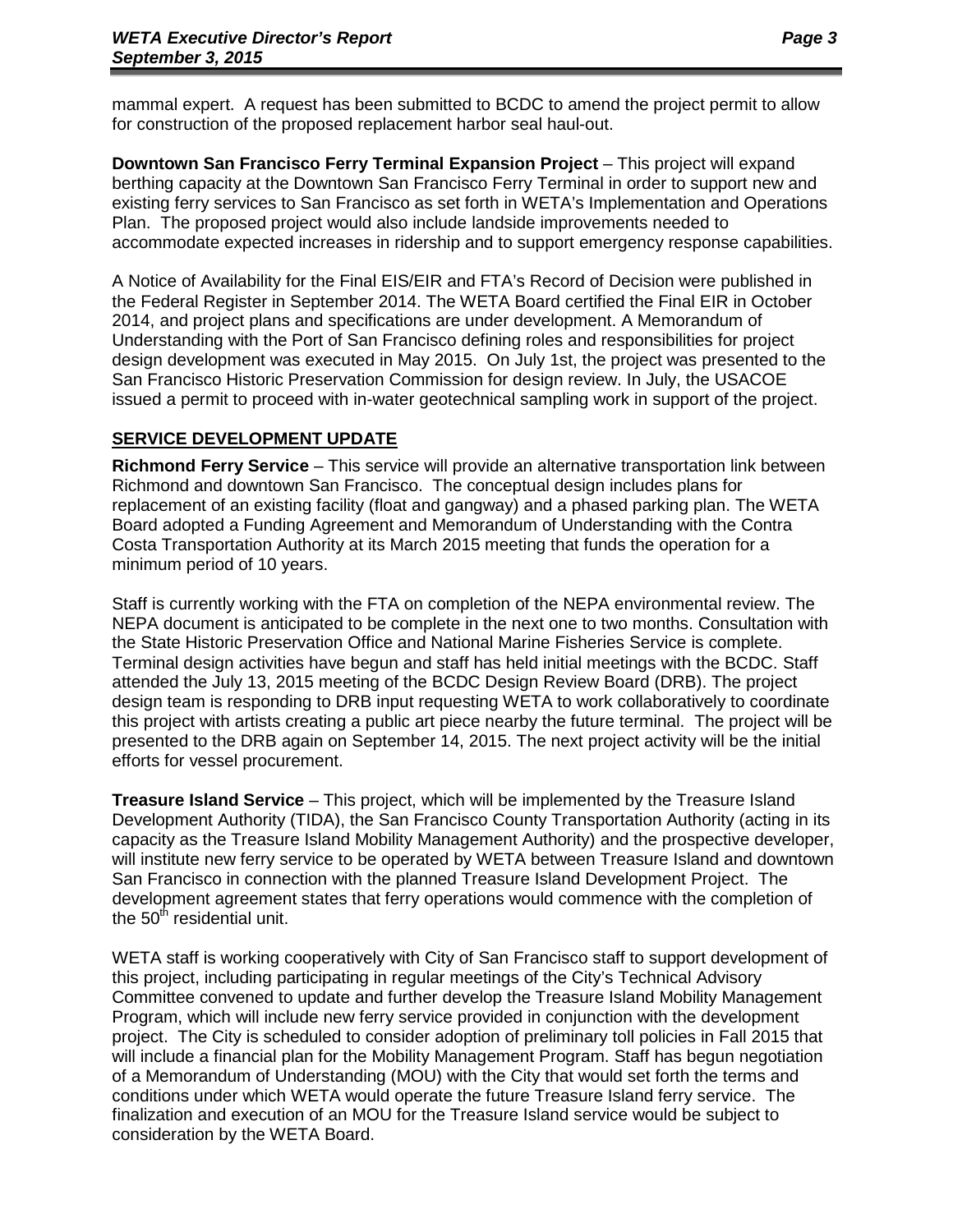**Berkeley Environmental Studies** – This service will provide an alternative transportation link between Berkeley and downtown San Francisco. Staff has coordinated with FTA staff to discuss the process for completion of the Final EIS/EIR. FTA has recently expressed that it will not be able to complete the NEPA process and issue a Record of Decision because a long-term operational funding source is not available for the service.

# **SYSTEM STUDIES**

**Alameda Terminals Access Study** – Both ferry terminals in Alameda have experienced a surge in ridership beginning with the first BART strike in July 2013. As a result, parking at both terminals typically spills on to adjacent streets and informal parking lots. WETA is partnering with City of Alameda staff to prepare plans to address the immediate issue and identify mid- to long-term solutions. In response to WETA staff activity, the City of Alameda Transportation Commission formed its own Ad Hoc Subcommittee to investigate improvements for ferry terminal access. In addition to Transportation Commission members and City of Alameda staff, the Subcommittee also includes WETA staff and representatives from AC Transit and local community organizations.

One of the original intents of the WETA Access Plan was to engage agency partners in finding access solutions. The formation of the Ad Hoc Subcommittee represents a success of the planning effort: the City of Alameda is engaged and is helping to improve access to ferry services for its residents. AC Transit has also developed proposals for service to Main Street to share with the Subcommittee. During this time, WETA staff has put access plan activities on hold to work collaboratively with the City and other partners to focus on parking strategies. The plan will restart with a fresh focus on alternative modes such as buses, shuttles, bicycles and pedestrian improvements after the Main Street overflow parking issue is considered by the Subcommittee.

**Alameda Seaplane Lagoon Study** - The City of Alameda has proposed a new ferry terminal located along Seaplane Lagoon on the former Naval Air Station at Alameda Point. Consistent with terms of the 2011 Transition Agreement executed between WETA and the City of Alameda, both parties have been working together to explore the viability of a new ferry service connecting Seaplane Lagoon and San Francisco over the past year.

Staff has been working with the City of Alameda on a draft a Memorandum of Understanding (MOU) that would set forth the terms and conditions under which a Seaplane Lagoon Ferry Service would be implemented, including construction of new facilities and service operations. However, the City's designated developer of the Sea Plane Lagoon property -- Alameda Point Partners -- has elected to pursue a private sector operator and private development for the Seaplane Lagoon ferry terminal through the impending release of a Request for Proposals for ferry operations.

**Mission Bay Ferry Terminal** – The NBA Champion Golden State Warriors basketball team has identified a preferred arena site at the foot of  $16<sup>th</sup>$  Street in the Mission Bay neighborhood of San Francisco. A Mission Bay ferry terminal has been identified in both WETA and City of San Francisco planning documents as a potential future infrastructure investment but no significant planning or development work has been conducted to date and no funding exists to develop this as a terminal site. The Warriors and the City released an Environmental Impact Report for the proposed arena in early June, 2015, that does not consider a new ferry terminal or ferry service as a part of its project.

**Site Feasibility Studies** – Site feasibility reports have been prepared in cooperation with the cities of Hercules, Martinez, Antioch and Redwood City in an effort to identify site constraints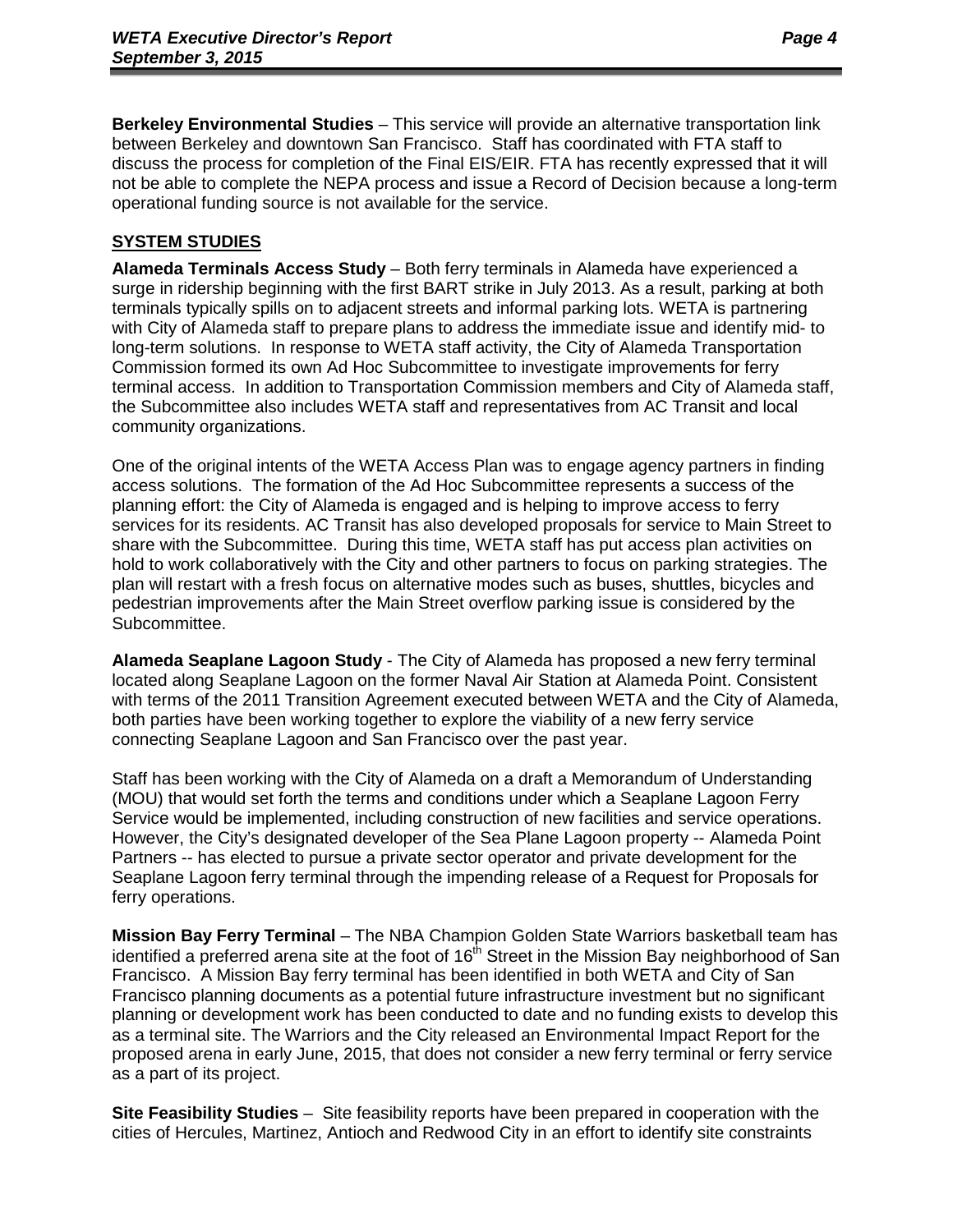and design requirements and better understand project feasibility and costs associated with development of terminals and services to these cities. The Contra Costa County Transportation Authority, as the county transportation planning and funding authority, has utilized this information to develop a Financial Feasibility of Contra Costa Ferry Service Report (completed June 2014) to assess the feasibility of implementing ferry services in the county. The report concludes that of the candidate ferry terminals in Contra Costa County, only the Richmond project is financially feasible at this time.

# **OTHER**

**Emergency Response Activities Update –** WETA's enabling legislation, SB 976 as amended by SB 1093, directs the agency to provide comprehensive water transportation and emergency coordination services for the Bay Area region. Staff is currently working on several emergency response related activities:

External and Internal Emergency Plan Updates: WETA's external Emergency Water Transportation System Management Plan (EWTSMP) was published and approved in 2009. Utilizing the services of Lee Rosenberg with Navigating Preparedness Associates, staff has embarked on a process of evaluating existing plans and capabilities and updating WETA's internal and external emergency response plans. Navigating Preparedness has prepared an initial draft plan of the external plan which is undergoing staff review at this time. Staff anticipates completion of both plans by the end of the year.

Yellow Command Urban Shield 2015 Exercise: Yellow Command is a law enforcement annual functional exercise opportunity for emergency operation centers (EOCs) throughout the Bay Area to activate and collaborate through the California Office of Emergency Services (CalOES) Coastal Region EOC (REOC) per the Standardized Emergency Management System. The exercise will build and strengthen response capabilities in preparation for Super Bowl 50. One of the main objectives of the exercise is to test the Regional Catastrophic Earthquake Mass Transportation / Evacuation Plan. Staff has attended several planning meetings and workshops in preparation for this exercise. WETA's objectives for this exercise include evaluating coordination with the Coastal Region EOC and U.S. Coast Guard regarding coordination of resources through a liaison in the Coastal Region EOC, assessing WETA's ability to receive and fulfill a request to transport first responders, partially activating the WETA EOC, and transit service suspension and resumption. In addition WETA will be testing communication systems.

Staff will be activating WETA's EOC at Pier 9, and a WETA liaison will be located at the CalOES REOC in Walnut Creek. The exercise will take place between 9:00am and 12:00pm on Friday September 11.

San Francisco Fleet Week 2015 Exercise: San Francisco Department of Emergency Management (SFDEM), in partnership with the San Francisco Center for Humanitarian Assistance Disaster Response and the Port of San Francisco, is planning a defense support of civil authorities (DSCA) full scale exercise drill aimed at bringing together area leaders and first responders with the Department of Defense and Homeland Security services to test disaster transportation and logistics strategies and improve the preparedness for and response to a catastrophic disaster. The 2015 exercise is focused on logistics of supply movement and does not include a component for the movement of people. WETA continues to attend the planning meetings and will participate as an observer during the exercise on Monday October 5, 2015. As a follow-up, staff will work with the San Francisco Fleet Week partners to develop a scenario for the 2016 exercise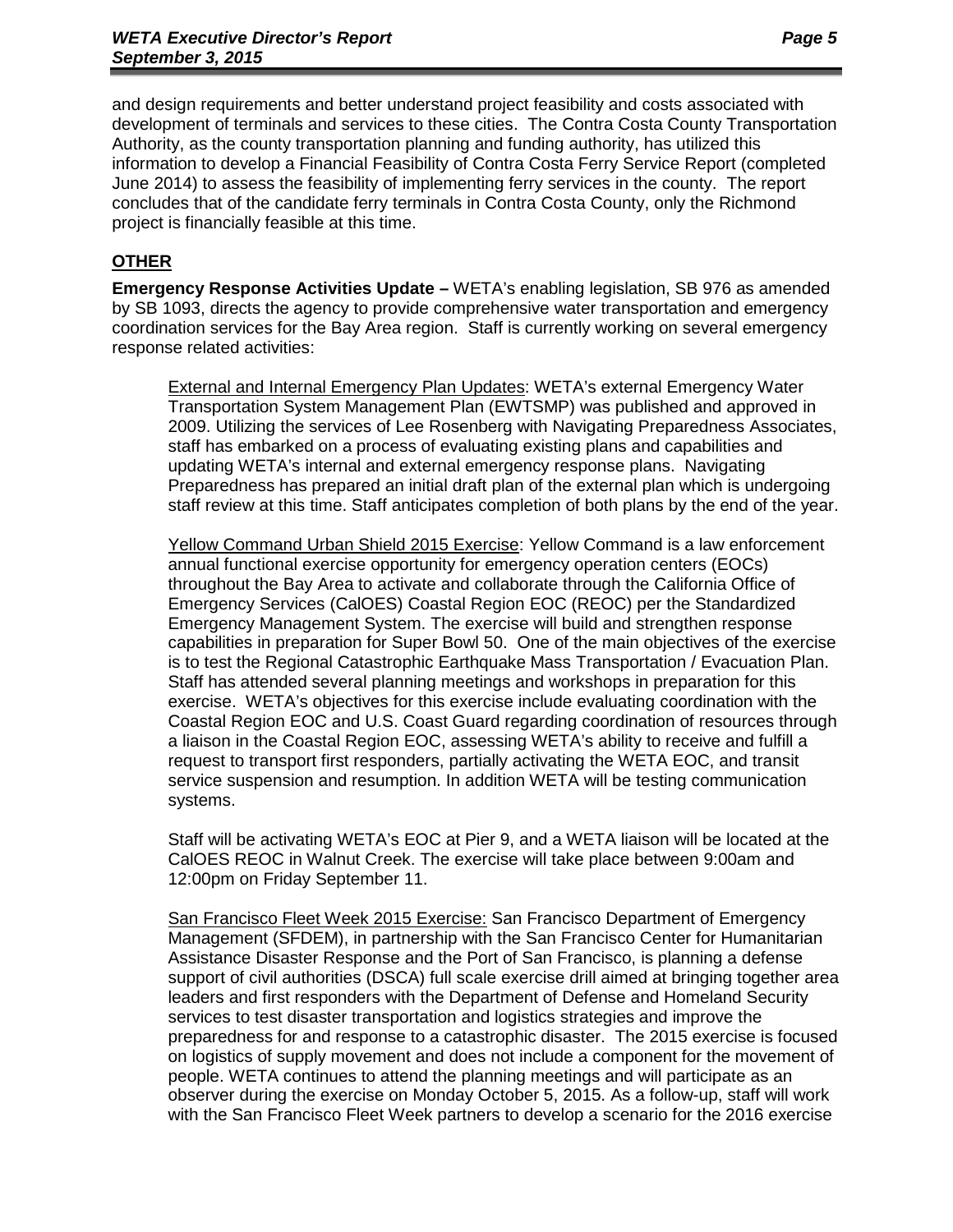that would move people to allow us to test our revised emergency plan and participate as a player in next year's exercise.

Fueling Exercise with MARAD: WETA staff is coordinating with the Maritime Administration (MARAD) to conduct a fueling exercise this winter to check compatibility of fueling hoses between the MARAD and WETA fleets and fendering requirements for WETA vessels. Staff will provide the Board with more information once the planning process is further along.

**Vallejo Ticket Office Management Transfer -** On July 1, management of the Vallejo Ticket Office (VTO) was successfully transferred from SolTrans to Blue and Gold Fleet. The transfer is the first step in the evolution of the VTO into a SF Bay Ferry Customer Service Center that will receive and respond to SFBF system wide customer questions submitted via email, phone, or internet.

**Coast Guard Manning Requirements -** Blue and Gold Fleet, our contract operator, was recently informed by the U.S. Coast Guard of a proposed change to the manning requirements of small passenger vessels operating in the San Francisco Bay including WETA vessels operated by Blue and Gold Fleet. Changes proposed would increase the deckhand requirement for WETA's vessels over 149 passengers and would result in an estimated \$2 million annual cost increase to WETA's operation. The bulk of this increase would impact the Vallejo service, which would be required to man vessels with twice as many deckhands as is required today. Staff has reached out directly to the Coast Guard to request additional information regarding their work and analysis supporting this recommendation and to request a consultative process to review and discuss any changes that might be made. On May 27, Nina Rannells, Keith Stahnke, Marty Robbins of Fast Ferry Management and representatives from Blue & Gold Fleet met with United States Coast Guard staff to receive a presentation regarding their work to date and begin the consultative process on this initiative. WETA staff and Blue & Gold Fleet prepared a draft response as requested by the USCG. Initial feedback is the draft letter has provided adequate detail on safety, risks and mitigations for vessels to operate at the current manning levels. Staff was informed that a written request for letters for each vessel inspection file is forthcoming. In addition the 2005 risk assessment for the four North Bay vessels in Vallejo service was located and the only action required is to confirm that any subsequent changes to systems or equipment do not impact the risk assessment findings.

**Senate Bill X1-7 and Assembly Bill X1-8** – SB X1-7, introduced by Senator Allen, and AB X1- 8, introduced by Assembly Members Chu and Bloom, are identical measures. These bills would increase the sales and use tax on diesel fuel from 1.75% to 5.25%, beginning July 1, 2016. This tax increase is expected to generate approximately \$300 million to support public transit's capital maintenance and expansion needs as well as operational needs.

If enacted, WETA's system-wide fuel cost would increase by approximately \$79,000, based upon current usage, and WETA would receive an estimated .additional \$900,000 in State Transit Assistance (STA) funds, based upon the current STA formula.

# **MEETINGS AND OUTREACH**

On August 13, Lauren Gularte attended the Yellow Command Final Planning meeting in Dublin.

On August 14, Lauren Gularte attended the Regional Business Outreach Committee meeting at Alameda County Transportation Commission.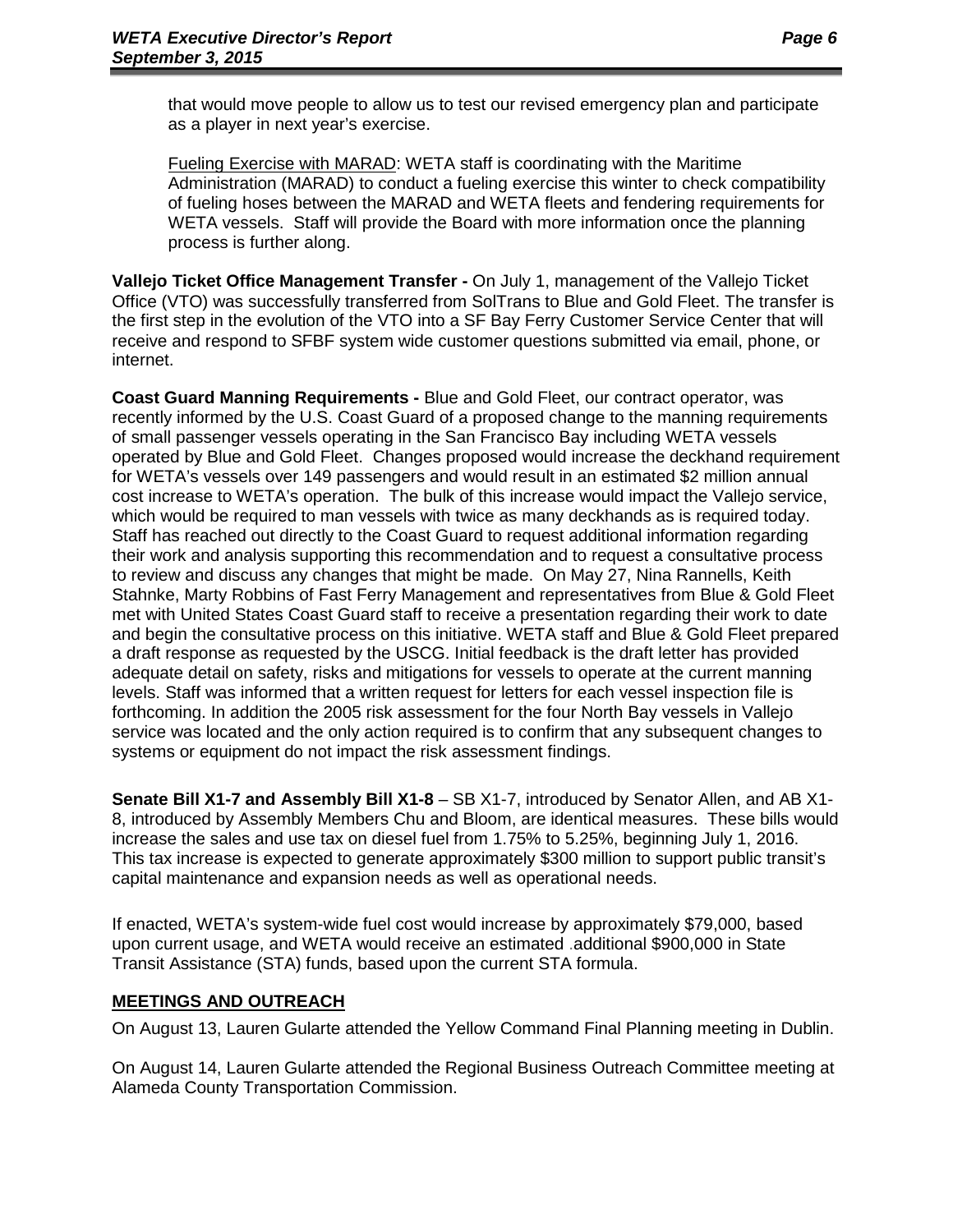On August 18, Lauren Gularte attended the Midterm Planning meeting for the 2015 San Francisco Fleet Week exercise.

On August 19, Kevin Connolly, Nina Rannells and Chad Mason presented an overview of the WETA Strategic Plan activities to the San Francisco Urban Research (SPUR) Transportation Committee.

On August 21, Nina Rannells attended the California State Assembly Select Committee informational hearing on Improving Transportation Bay Area Transportation Systems.

On August 24, Nina Rannells and Lauren Gularte attended a presentation and discussion regarding the draft joint CalOES and FEMA Region IX Bay Area Earthquake Plan.

On August 24, Nina Rannells attended the Clipper Executive Committee meeting in Oakland.

On August 31, Lauren Gularte attended a radio interoperability meeting in preparation for the 2015 Yellow Command exercise.

On September 1, Lauren Gularte attended the Regional Business Outreach Committee meeting.

On September 2, Lauren Gularte attended a meeting at the California Office of Emergency Service Regional Emergency Operation Center in preparation for the 2015 Yellow Command exercise.

#### **OPERATIONS REPORT**

**Extra Services During BART Transbay Closures** - On August 1 and 2 BART Transbay Tube operations was suspended to permit track repairs to a critical section of track near the West Oakland BART station. In preparation for this disruption, staff worked to develop an expanded service schedule to San Francisco to accommodate anticipated increased passenger demand. Additional ferry departures doubled the trips from the East bay to San Francisco from 12 to 24, with the first East bay departure at 8:10am and the last San Francisco arrival at midnight. One additional Vallejo trip was added to both the morning and evening peak travel periods. Ridership for the weekend was very strong at 20,014 compared to the previous weekend total of 11,962. While the service levels worked well, Saturday reached capacity on several departures. Frequent departures and good schedule adherence minimized wait times. The next closure weekend is scheduled for September 5, 6, and 7.

**Monthly Operating Statistics** - The Monthly Operating Statistics Reports for July 2015 is provided as Attachment A.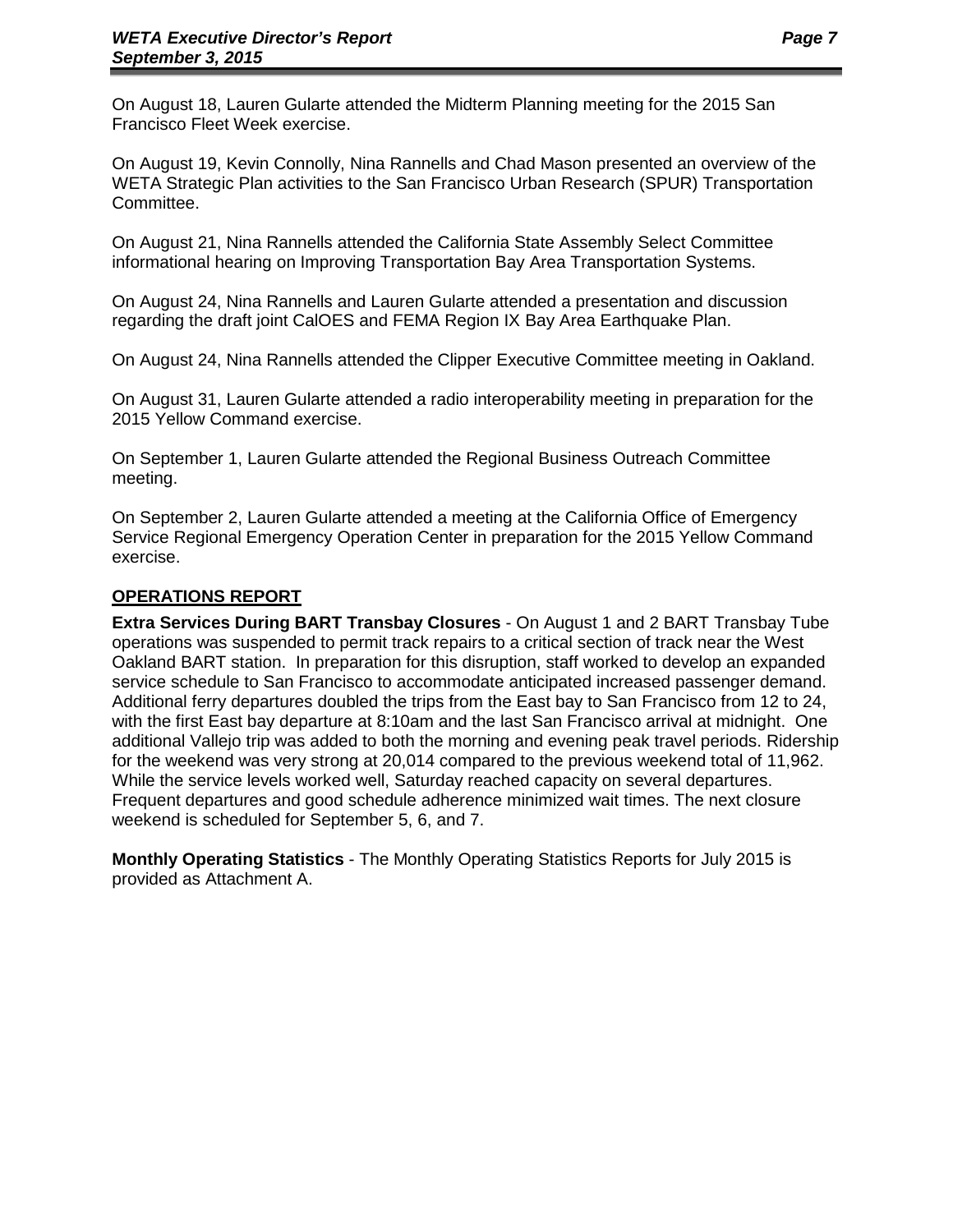#### **Attachment A**

#### **Monthly Operating Statistics Report July 2015**

|                  |                      |                                     | Alameda/       |                   | <b>South San</b> |          |            |
|------------------|----------------------|-------------------------------------|----------------|-------------------|------------------|----------|------------|
|                  |                      |                                     | <b>Oakland</b> | <b>Harbor Bay</b> | <b>Francisco</b> | Vallejo* | Systemwide |
|                  |                      | Total Passengers July 2015          | 116,219        | 27,209            | 10,661           | 96,806   | 250,895    |
|                  | vs. last<br>month    | Total Passengers June 2015          | 96,050         | 26,280            | 10,550           | 88,103   | 220,983    |
|                  |                      | Percent change                      | 21.00%         | 3.54%             | 1.05%            | 9.88%    | 13.54%     |
|                  | ear                  | Total Passengers July 2015          | 116,219        | 27,209            | 10,661           | 96,806   | 250,895    |
|                  | s.same<br>month      | Total Passengers July 2014          | 98,329         | 22,110            | 8,042            | 89,074   | 217,555    |
| Ridership        | $\frac{1}{2}$<br>vs. | Percent change                      | 18.19%         | 23.06%            | 32.57%           | 8.68%    | 15.32%     |
|                  | prior<br>to date     | Total Passengers Current FY To Date | 116,219        | 27,209            | 10,661           | 96,806   | 250,895    |
|                  |                      | Total Passengers Last FY To Date    | 98,329         | 22,110            | 8,042            | 89,074   | 217,555    |
|                  | $\frac{1}{2}$        | Percent change                      | 18.19%         | 23.06%            | 32.57%           | 8.68%    | 15.32%     |
|                  |                      | Avg Weekday Ridership July 2015     | 3,721          | 1,180             | 464              | 3,411    | 8,776      |
|                  |                      | Passengers Per Hour                 | 236            | 184               | 62               | 160      | 177        |
| <b>Ops Stats</b> | <b>Revenue Hours</b> |                                     | 493            | 148               | 171              | 604      | 1,416      |
|                  |                      | <b>Revenue Miles</b>                | 5,900          | 3,228             | 2,717            | 16,459   | 28,304     |
| Fuel             |                      | Fuel Used (gallons)                 | 52,755         | 15,161            | 19,182           | 134,479  | 221,577    |
|                  |                      | Avg Cost per gallon                 | \$2.16         | \$2.16            | \$2.16           | \$2.08   | \$2.14     |

*\* Vallejo ridership includes ferry + 5906 Route 200 bus passengers.*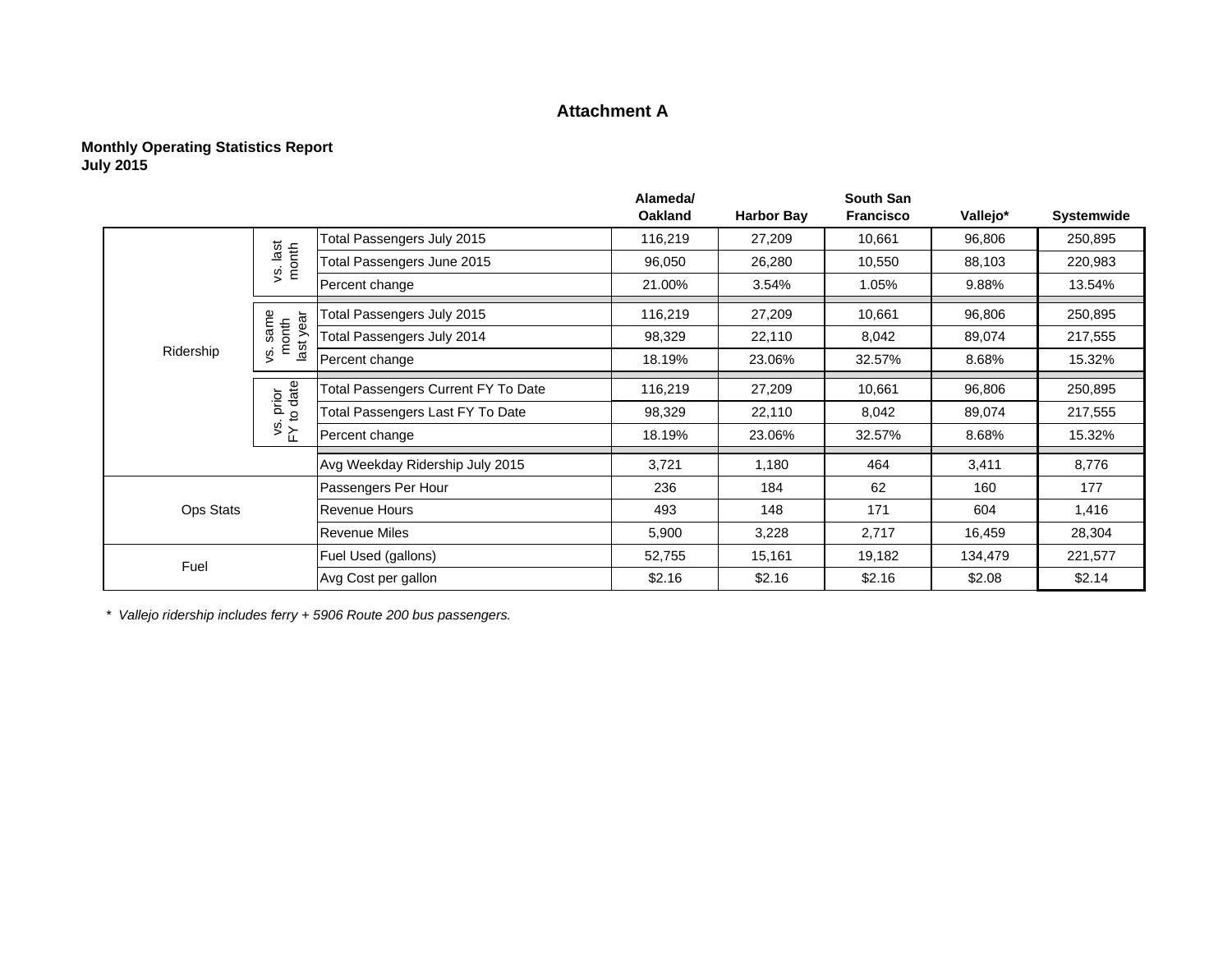#### **MEMORANDUM**

#### **TO: Board Members**

**FROM: Nina Rannells, Executive Director Lynne Yu, Manager, Finance & Grants** 

#### **SUBJECT: Monthly Review of FY 2015/16 Financial Statements for One Month Ending July 31, 2015**

#### *Recommendation*

There is no recommendation associated with this informational item.

#### *Summary*

This report provides the attached FY 2015/16 Financial Statements for one month ending July 31, 2015.

#### **Operating Budget vs. Actual**

|                                       | <b>Prior Actual</b> | <b>Current Budget</b> | <b>Current Actual</b> |
|---------------------------------------|---------------------|-----------------------|-----------------------|
| Revenues - Year To Date:              |                     |                       |                       |
| Fare Revenue                          | 1,439,242           | 1,232,178             | 1,676,717             |
| Local Bridge Toll Revenue             | 1,056,665           | 1,554,247             | 1,027,182             |
| <b>Other Revenue</b>                  | 500                 | 48,288                |                       |
| <b>Total Operating Revenues</b>       | 2,496,407           | 2,834,713             | 2,703,899             |
| <b>Expenses - Year To Date:</b>       |                     |                       |                       |
| Planning & Administration             | 138,772             | 254,795               | 253,636               |
| <b>Ferry Services</b>                 | 2,357,635           | 2,579,918             | 2,450,263             |
| <b>Total Operatings Expenses</b>      | 2,496,407           | 2,834,713             | 2,703,899             |
| <b>System-Wide Farebox Recovery %</b> | 61%                 | 48%                   | 68%                   |

#### **Capital Acutal and % of Total Budget**

|                               |                   | % of FY 2015/16 |
|-------------------------------|-------------------|-----------------|
|                               | <b>YTD Acutal</b> | <b>Budget</b>   |
| <b>Revenues:</b>              |                   |                 |
| <b>Federal Funds</b>          | 15,078            | 0.05%           |
| <b>State Funds</b>            | 24,283            | 0.10%           |
| <b>Bridge Toll Revenues</b>   | 3,037             | 0.02%           |
| <b>Other Local Funds</b>      | 1,068             | 0.03%           |
| <b>Total Capital Revenues</b> | 43,466            | 0.06%           |
| <b>Expenses:</b>              |                   |                 |
| <b>Total Capital Expenses</b> | 43,466            | 0.06%           |

# *Fiscal Impact*

There is no fiscal impact associated with this informational item.

\*\*\*END\*\*\*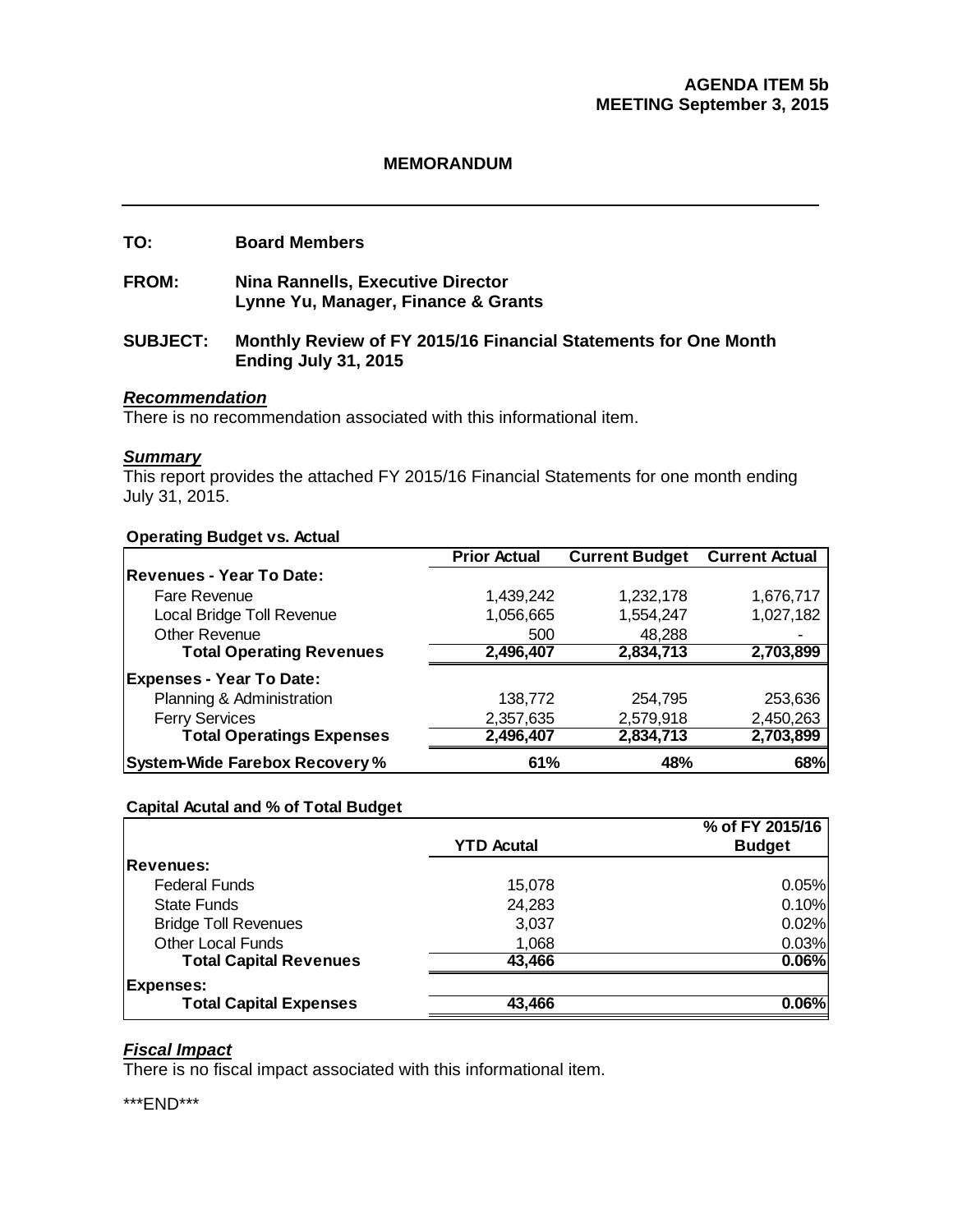#### **San Francisco Bay Area Water Emergency Transportation Authority FY 2015/16 Statement of Revenues and Expenses For One Month Ending 07/31/2015**

|                                                         |                    |           |                   |                   | % of Year Elapsed    | 8.5%         |
|---------------------------------------------------------|--------------------|-----------|-------------------|-------------------|----------------------|--------------|
|                                                         |                    |           | Year - To - Date  |                   | <b>Budget</b>        |              |
|                                                         | <b>Current</b>     | FY2014/15 | FY 2015/16        | FY 2015/16        | FY 2015/16           | $%$ of       |
|                                                         | Month <sup>1</sup> | Actual    | <b>Budget</b>     | <b>Actual</b>     | Total                | Total        |
| <b>OPERATING EXPENSES</b>                               |                    |           |                   |                   |                      |              |
| <b>PLANNING &amp; GENERAL ADMIN:</b>                    |                    |           |                   |                   |                      |              |
| Wages and Fringe Benefits                               | 98,615             | 102,889   | 128,077           | 98,615            | 1,508,000            | 6.5%         |
| Services                                                | 155,627            | 14,349    | 126,378           | 155,627           | 1,488,000            | 10.5%        |
| <b>Materials and Supplies</b>                           | 3,388              | 258       | 2,378             | 3,388             | 28,000               | 12.1%        |
| <b>Utilities</b>                                        | 716                | (265)     | 1.953             | 716               | 23,000               | 3.1%         |
| Insurance                                               |                    | 18,335    | 1,953             |                   | 23,000               | 0.0%         |
| Miscellaneous                                           | 439                | 4,478     | 10,192            | 439               | 120,000              | 0.4%         |
| Leases and Rentals                                      | 23.784             | 22.904    | 25,564            | 23,784            | 301,000              | 7.9%         |
| Admin Overhead Expense Transfer                         | (28, 933)          | (24, 177) | (41, 701)         | (28, 933)         | (491,000)            | 5.9%         |
| <b>Sub-Total Planning &amp; Gen Admin</b>               | 253,636            | 138,772   | 254,795           | 253,636           | 3,000,000            | 8.5%         |
| <b>FERRY OPERATIONS:</b>                                |                    |           |                   |                   |                      |              |
| <b>Harbor Bay FerryService</b>                          |                    |           |                   |                   |                      |              |
|                                                         | 146,364            | 122,493   |                   |                   |                      |              |
| <b>Purchased Transportation</b><br>Fuel - Diesel & Urea | 32,773             | 42,336    | 155,195<br>39,153 | 146,364<br>32,773 | 1,827,300<br>461,000 | 8.0%<br>7.1% |
| <b>Other Direct Operating Expenses</b>                  | 34,967             | 26,596    | 42,415            |                   |                      |              |
| Admin Overhead Expense Transfer                         | 4,968              | 4,506     | 6,964             | 34,967<br>4,968   | 499,400<br>82,000    | 7.0%<br>6.1% |
| <b>Sub-Total Harbor Bay</b>                             | 219,071            | 195,930   | 243,728           | 219,071           | 2,869,700            | 7.6%         |
| <b>Farebox Recovery</b>                                 | 58%                | 52%       | 41%               | 58%               | 41%                  |              |
|                                                         |                    |           |                   |                   |                      |              |
| <b>Alameda/Oakland Ferry Service</b>                    |                    |           |                   |                   |                      |              |
| <b>Purchased Transportation</b>                         | 478,712            | 474,105   | 474,861           | 478,712           | 5,591,100            | 8.6%         |
| Fuel - Diesel & Urea                                    | 114,035            | 151,795   | 123,321           | 114,035           | 1,452,000            | 7.9%         |
| <b>Other Direct Operating Expenses</b>                  | 62,330             | 67,339    | 101,442           | 62,330            | 1,194,400            | 5.2%         |
| Admin Overhead Expense Transfer                         | 13,079             | 9,357     | 18,600            | 13,079            | 219,000              | 6.0%         |
| <b>Sub-Total Alameda/Oakland</b>                        | 668,155            | 702,595   | 718,223           | 668,155           | 8,456,500            | 7.9%         |
| <b>Farebox Recovery</b>                                 | 85%                | 70%       | 53%               | 85%               | 53%                  |              |
| <b>Vallejo FerryService</b>                             |                    |           |                   |                   |                      |              |
| Purchased Transportation                                | 917,782            | 660,504   | 766,464           | 917,782           | 9,024,500            | 10.2%        |
| Fuel - Diesel & Urea                                    | 280,332            | 455,549   | 413,977           | 280,332           | 4,874,250            | 5.8%         |
| <b>Other Direct Operating Expenses</b>                  | 89,472             | 89,810    | 124.119           | 89,472            | 1,461,400            | 6.1%         |
| Admin Overhead Expense Transfer                         | 5,011              | 4,538     | 7,644             | 5,011             | 90,000               | 5.6%         |
| <b>Sub-Total Valleio</b>                                | 1,292,596          | 1,210,401 | 1,312,205         | 1,292,596         | 15.450.150           | 8.4%         |
| <b>Farebox Recovery</b>                                 | 70%                | 66%       | 53%               | 70%               | 53%                  |              |
| South San Francisco FerryService                        |                    |           |                   |                   |                      |              |
| Purchased Transportation                                | 184,758            | 152,728   | 196,863           | 184,758           | 2,317,900            | 8.0%         |
| Fuel - Diesel & Urea                                    | 41,464             | 59,280    | 53,719            | 41,464            | 632,500              | 6.6%         |
| <b>Other Direct Operating Expenses</b>                  | 38,344             | 30,925    | 46,687            | 38,344            | 549,700              | 7.0%         |
| Admin Overhead Expense Transfer                         | 5,875              | 5,776     | 8,493             | 5,875             | 100,000              | 5.9%         |
| <b>Sub-Total South San Francisco</b>                    | 270,441            | 248,709   | 305,762           | 270,441           | 3,600,100            | 7.5%         |
| <b>Farebox Recovery</b>                                 | 27%                | 21%       | 20%               | 27%               | 20%                  |              |
|                                                         |                    |           |                   |                   |                      |              |
| <b>Total Operating Expenses</b>                         | 2,703,899          | 2,496,407 | 2,834,711         | 2,703,899         | 33,376,450           | 8.1%         |
| <b>OPERATING REVENUES</b>                               |                    |           |                   |                   |                      |              |
| Fare Revenue                                            | 1,676,717          | 1,439,242 | 1,232,178         | 1,676,717         | 14,507,900           | 11.6%        |
| Local - Bridge Toll                                     | 1,027,182          | 1,056,665 | 1,554,247         | 1,027,182         | 18,300,000           | 5.6%         |
| Local - Alameda Tax & Assessment                        |                    |           | 48,288            |                   | 568,550              | 0%           |
| Local - Other Revenue                                   |                    | 500       |                   |                   |                      | 0%           |
| <b>Total Operating Revenues</b>                         | 2,703,899          | 2,496,407 | 2,834,711         | 2,703,899         | 33,376,450           | 8.1%         |

**<sup>1</sup>***Totals include August 1st and 2nd, Transbay Tube Closure, as reported by Blue and Gold Fleet.*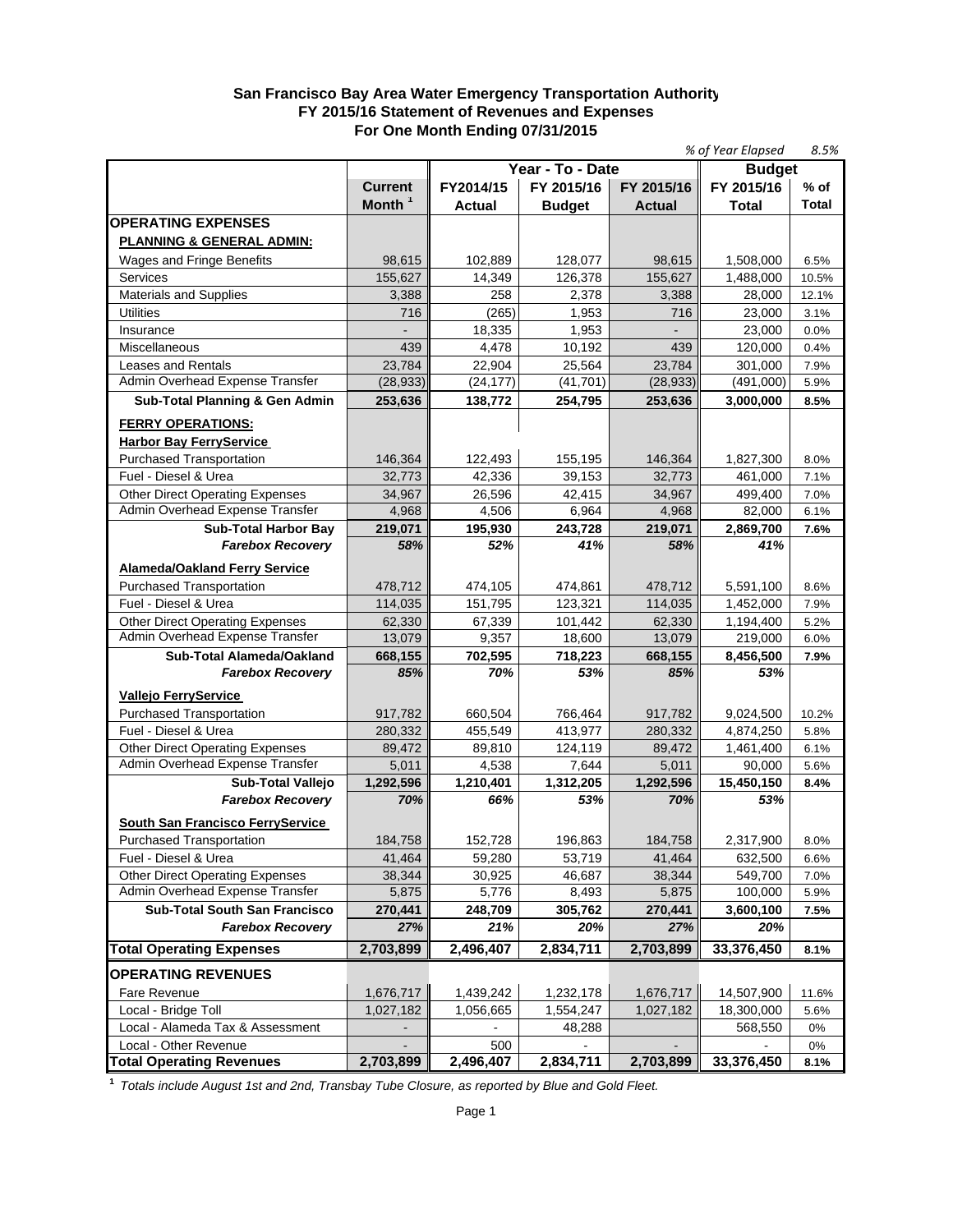#### **San Francisco Bay Area Water Emergency Transportation Authority FY 2015/16 Statement of Revenues and Expenses For One Month Ending 7/31/2015**

|                                                                                                    | <b>Current</b>           | Project                  | <b>Prior Years</b>       | FY2015/16              | FY2015/16      | <b>Future</b>            | % of Total               |
|----------------------------------------------------------------------------------------------------|--------------------------|--------------------------|--------------------------|------------------------|----------------|--------------------------|--------------------------|
| <b>Project Description</b>                                                                         | <b>Month</b>             | <b>Budget</b>            | <b>Actual</b>            | Budget <sup>1</sup>    | Actual         | Year                     | Project<br><b>Budget</b> |
| <b>CAPITAL EXPENSES</b>                                                                            |                          |                          |                          |                        |                |                          |                          |
|                                                                                                    |                          |                          |                          |                        |                |                          |                          |
| <b>FACILITIES:</b><br><b>Maintenance and Operations Facilities</b>                                 |                          |                          |                          |                        |                |                          |                          |
| North Bay Operations & Maintenance Facility                                                        | 14,265                   | 31,082,000               | 17,978,666               | 13,103,334             | 14,265         |                          | 58%                      |
|                                                                                                    |                          |                          | 3,182,898                |                        |                |                          |                          |
| Central Bay Operations & Maintenance Facility                                                      | 5,808                    | 45,600,000               |                          | 14,317,102             | 5,808          | 28,100,000               | 7%                       |
| <b>Float Rehabilitation/Replacement</b>                                                            |                          |                          |                          |                        |                |                          |                          |
| Regional Spare Float Replacement                                                                   |                          | 3,862,000                | 1,457,429                | 2,404,571              |                |                          | 38%                      |
| Replace Mooring Piles - Harbor Bay Float                                                           |                          | 450,000                  |                          | 450,000                |                |                          |                          |
| <b>Terminal Improvement</b>                                                                        |                          |                          |                          |                        |                |                          |                          |
| Electronic Bicycle Lockers                                                                         |                          | 79,500                   |                          | 79,500                 |                |                          | 0%                       |
| Channel Dredging - Vallejo Ferry Terminal                                                          | 7,247                    | 1,700,000                | 57,854                   | 1,642,146              | 7,247          |                          | 4%                       |
| <b>Terminal Access Improvement</b>                                                                 |                          | 250,000                  |                          | 250,000                |                |                          | 0%                       |
| <b>FERRY VESSELS:</b>                                                                              |                          |                          |                          |                        |                |                          |                          |
| <b>Major Component Rehabiliation / Replacement</b>                                                 |                          |                          |                          |                        |                |                          |                          |
| Vessel Engine Overhaul - Gemini Class Vessels                                                      |                          | 1,320,000                | 777,927                  | 542,073                |                |                          | 59%                      |
| Selective Catalyst Reduction (SCR) System Overhaul                                                 |                          | 1,400,000                |                          | 700,000                |                | 700,000                  | 0%                       |
| Major Component & Waterject Rehab - Intintoli                                                      |                          | 2,860,000                |                          | 2,860,000              |                |                          | 0%                       |
| Major Component Rehabiliation - Solano                                                             |                          | 430,000                  |                          | 430,000                |                |                          | 0%                       |
|                                                                                                    |                          |                          |                          |                        |                |                          |                          |
| Vessel Mid-Life Repower/Refurbishment                                                              |                          |                          |                          |                        |                |                          |                          |
| Vessel Mid-Life Refurbishment - Peralta                                                            | 281                      | 5,260,000                | 3,373,932                | 1,886,068              | 281            |                          | 64%                      |
| Vessel Quarter-Life Refurbishment - Gemini                                                         |                          | 2,400,000                |                          | 2,400,000              |                |                          | 0%                       |
| <b>Vessel Expansion/Replacement</b>                                                                |                          |                          |                          |                        |                |                          |                          |
| Purchase Replacement Vessel - Express II & Encinal                                                 | 4,272                    | 33,951,000               | 3,227,001                | 17,086,999             | 4,272          | 13,637,000               | 10%                      |
| Purchase Replacement Vessel - Vallejo                                                              | 187                      | 21,052,000               | 387                      | 4,999,613              | 187            | 16,052,000               | 0%                       |
|                                                                                                    |                          |                          |                          |                        |                |                          |                          |
| <b>CAPITAL EQUIPMENT / OTHER:</b>                                                                  |                          |                          |                          |                        |                |                          |                          |
| Purchase Heavy Duty Forklift                                                                       |                          | 120,000                  |                          | 120,000                |                |                          | 0%                       |
| <b>Purchase Utility Vehicles</b>                                                                   |                          | 35,000                   |                          | 35,000                 |                |                          | 0%                       |
| <u>SERVICE EXPANSION:</u>                                                                          |                          |                          |                          |                        |                |                          |                          |
| <b>Environmental Studies / Conceptual Design</b>                                                   |                          |                          |                          |                        |                |                          |                          |
| Berkeley Terminal - Environ/Concept Design                                                         |                          | 2,335,000                | 2,186,799                | 148,201                |                |                          | 94%                      |
|                                                                                                    |                          |                          |                          |                        |                |                          |                          |
| <b>Terminal/Berthing Expansion Construction</b><br>Downtown Ferry Terminal Expansion - South Basin |                          |                          |                          |                        |                |                          |                          |
| <b>Richmond Ferry Terminal</b>                                                                     | 3,188<br>8,218           | 79,580,000<br>17,062,500 | 3,269,602<br>791,931     | 4,180,398<br>1,240,569 | 3,188<br>8,218 | 72,130,000<br>15,030,000 | 4%<br>5%                 |
|                                                                                                    |                          |                          |                          |                        |                |                          |                          |
| <b>Expansion Ferry Vessels</b>                                                                     |                          |                          |                          |                        |                |                          |                          |
| Richmond Ferry Vessels - 2 each                                                                    |                          | 42,000,000               |                          | 2,000,000              |                | 40,000,000               | 0%                       |
| <b>Total Capital Expenses</b>                                                                      | 43,466                   | 292,829,000              | 36,304,428               | 70,875,573             | 43,466         | 185,649,000              |                          |
|                                                                                                    |                          |                          |                          |                        |                |                          |                          |
| <b>CAPITAL REVENUES</b>                                                                            |                          |                          |                          |                        |                |                          |                          |
| Federal Funds                                                                                      | 15,078                   | 65,115,756               | 9,114,783                | 30,129,489             | 15,078         | 25,871,484               | 14%                      |
| <b>State Funds</b>                                                                                 | 24,283                   | 166,257,383              | 22,272,394               | 24,660,205             | 24,283         | 119,324,784              | 13%                      |
| Local - Bridge Toll                                                                                | 3,037                    | 54,775,921               | 3,467,192                | 12,582,847             | 3,037          | 38,725,882               | 6%                       |
| Local - Alameda Sales Tax Measure B                                                                | 1,068                    | 5,079,940                | 1,450,059                | 2,263,031              | 1,068          | 1,366,850                | 29%                      |
| Local - Alameda TIF / LLAD                                                                         | $\overline{\phantom{a}}$ | 450,000                  | $\overline{\phantom{a}}$ | 90,000                 |                | 360,000                  | $0\%$                    |
| Local - San Francisco Sales Tax Prop K                                                             | $\blacksquare$           | 1,100,000                | $\blacksquare$           | 1,100,000              |                |                          | $0\%$                    |
| Local - Transportation Funds for Clean Air                                                         |                          | 50,000                   |                          | 50,000                 |                |                          | $0\%$                    |
| <b>Total Capital Revenues</b>                                                                      | 43,466                   | 292,829,000              | 36,304,428               | 70,875,573             | 43,466         | 185,649,000              |                          |

*<sup>1</sup>FY2015/16 Budget includes adjustments to reflect actual FY2014/15 expenditures.*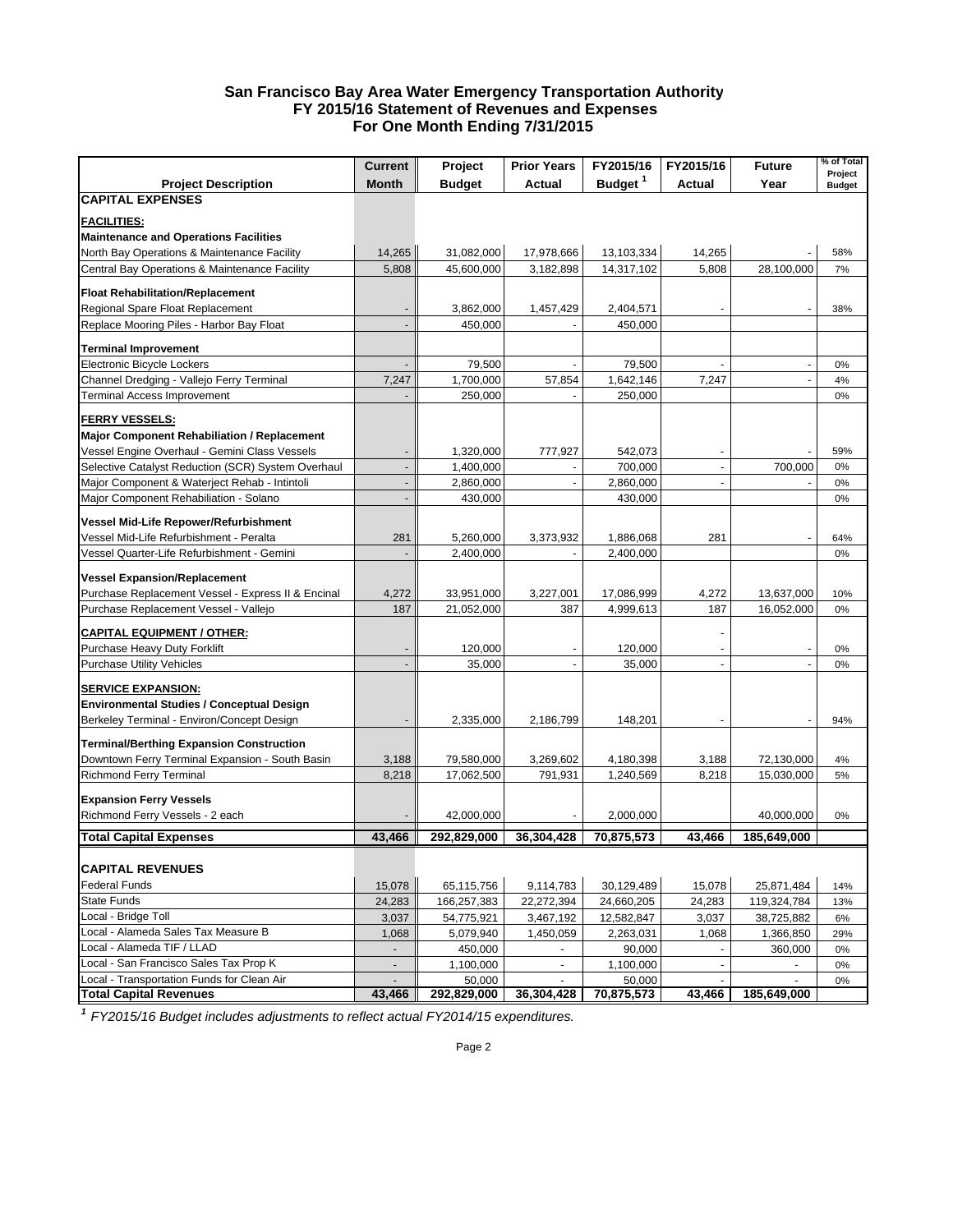#### **MEMORANDUM**

#### **TO: Board Members**

#### **FROM: Peter Friedmann, WETA Federal Legislative Representative Ray Bucheger, WETA Federal Legislative Representative**

#### **SUBJECT: WETA Federal Legislative Board Report – August 24, 2015**

This report is divided into four sections:

- 1. Senate Passes "Long Term" Transportation Bill But Much Work Remains
- 2. FHWA Ferry Formula Grant Program Lobbying Objectives
- 3. FTA Ferry Discretionary Grant Program Lobbying Objectives
- 4. FTA Ferry Discretionary Grant Program Notice of Funding Availability
- 5. Tax Benefit for Transit Commuters

#### **Senate Passes "Long Term" Transportation Bill But Much Work Remains**

The Senate passed a six-year surface transportation bill at the end of July, which bill sponsors named the DRIVE Act (Developing a Reliable and Innovative Vision for the Economy). While Senate leaders billed this as a "long term" bill, funding for highways and transit was only identified for three of the six years.

Unfortunately, there was not time for further action on the DRIVE Act before Congress adjourned for the August recess. Therefore, the House and Senate passed a three-month extension of current law. Without an extension, funding for highways and transit would have run dry in August. With the Senate passing the DRIVE Act, and with current law now expiring at the end of October, the House will presumably feel pressure take up its own surface transportation bill after the August recess, which would be followed by a House-Senate Conference Committee to reconcile differences between the two bills. Assuming this were all to happen, a final bill would be sent to the President for his signature.

Our lobbying on the DRIVE Act has been focused on the Federal Highway Administration (FHWA) ferry formula program and the Federal Transit Administration (FTA) ferry discretionary grant program. Details of those efforts follow.

#### **FHWA Ferry Formula Grant Program – Lobbying Objectives**

The DRIVE Act is similar to the transportation bill that the Senate Environment and Public Works (EPW) Committee marked up last year in that it makes two significant (and WETA-supported) changes to the FHWA ferry formula program first created by MAP-21:

- 1. The bill increases the annual funding dedicated to this program to \$75 million (from \$67 million); and
- 2. The bill changes the formula from one that disadvantages WETA [45% vehicles, 35% route miles, 20% passengers] to one that is more favorable for WETA [35% passengers, 35% vehicles, 30% route miles].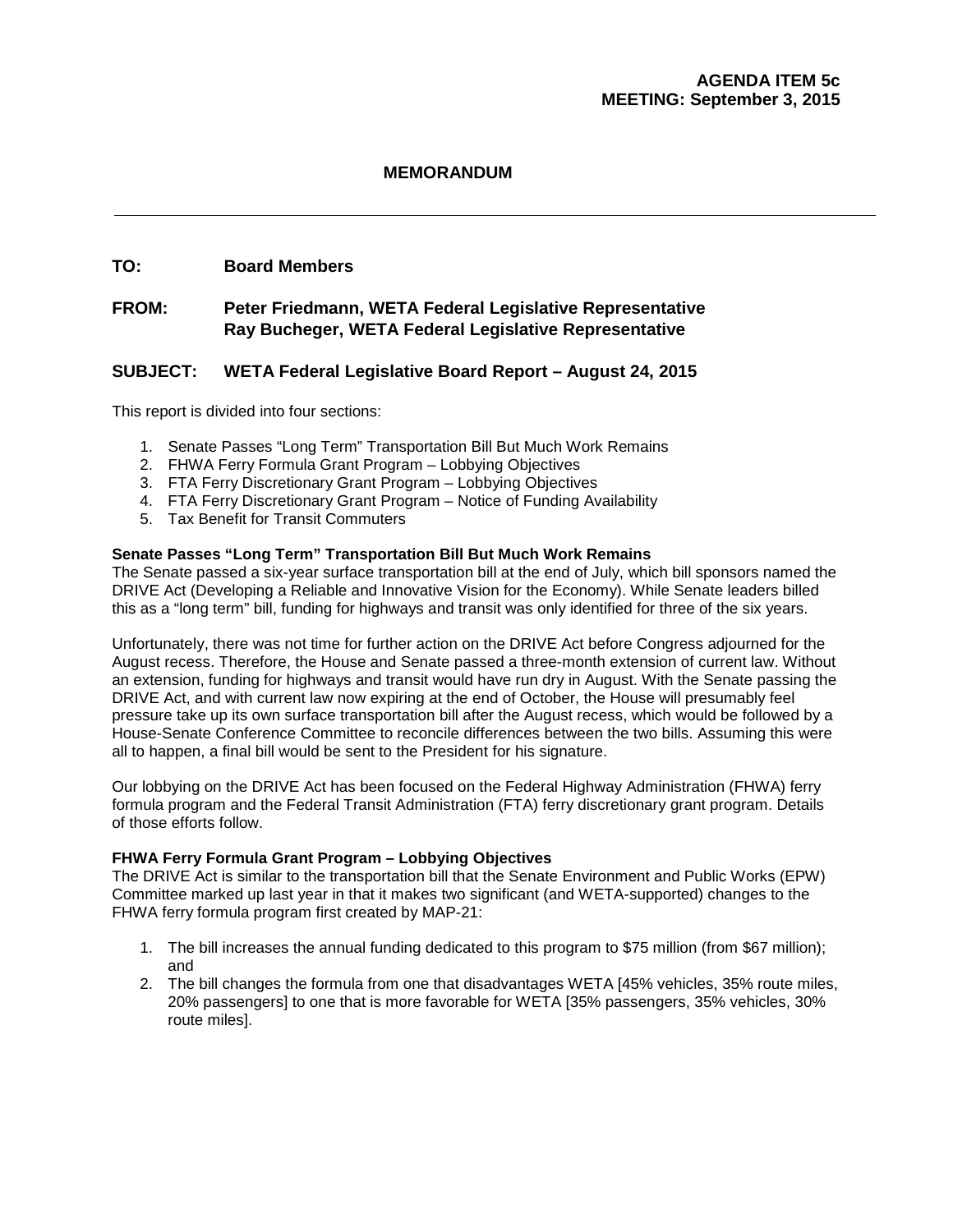Preserving the new formula in the DRIVE Act, given that the EPW Committee Chairman is currently Jim Inhofe from Oklahoma (and not necessarily a friend of passenger ferries), is a major win for WETA, and has a lot to do with our work to "buck up" Senator Boxer and her staff over the past few years.

#### **FTA Ferry Discretionary Grant Program – Lobbying Objectives**

The DRIVE Act does not increase funding for the FTA ferry grant program – funding stays flat at \$30 million per year. This is despite the fact that funding increases were applied to many other transit grant programs, including the Section 5307 Urbanized Area Formula Program, under which the FTA ferry grant program is authorized. Funding for the 5307 program was increased from \$4.6 billion under MAP-21 to \$5.2 billion under the DRIVE Act.

Given that neither California Senator is a member of the Senate Banking Committee, which has jurisdiction over the FTA ferry grant program, we long ago aligned ourselves with the New York City federal affairs office. This partnership makes sense given that Staten Island ferries, while bigger than WETA's ferries, are similar in that they are passenger only and have very short route segments. The benefit to WETA of being aligned with NYC is that two of NYC's Senators are senior members of the Banking Committee and presumably have clout on this issue.

It is not clear why the NYC's two Senators were rebuffed on the FTA ferry grant program. Nonetheless, we plan to "turn up the heat" on them, and expand our lobbying outreach to other members of the Banking Committee, focused on those members that represent ferry systems that would benefit from the FTA ferry grant program. Unfortunately, the other systems do not have Washington DC representation (i.e. we cannot rely on those systems to convey our message to their Senators, as NYC has been doing). Instead, we have asked for support from the Masters, Mates and Pilots (MMP), which has long supported WETA efforts with the Bay Area Congressional delegation.

Going forward, there will be at least two opportunities to increase the level of funding for the FTA program: 1) when the House takes up its own surface transportation bill; and 2) during the House-Senate Conference Committee.

#### **FTA Ferry Discretionary Grant Program – Notice of Funding Availability**

The FTA issued a Notice of Funding Availability (NOFA) in August for the FTA grant program. \$30 million is available for FY2015. Applications are due on October  $2^{nd}$ . WETA will be seeking funding for the San Francisco Berthing Expansion project – we are working to generate letters of support and phone calls from the Bay Area Congressional delegation, as we have done for past successful grant applications.

#### **Tax Benefit for Transit Commuters**

The Senate Finance Committee recently passed a tax "extenders" package, a collection of tax breaks that expired on December 31, 2014. Included in the extenders package is a provision that we lobbied for on behalf of WETA and that would put commuter tax benefits for transit at the same level as parking. Currently, the tax benefit for transit commuters is \$130 per month, but parkers can get up to \$250 per month. The provision in the Finance package would make the two benefits equal at \$250 per month, through January 1, 2017.

It's not clear when the extenders package will be taken up by the full Senate, or when the House will consider their version of the tax extenders package. It's possible that final passage will not happen until closer to the end of the year.

\*\*\*END\*\*\*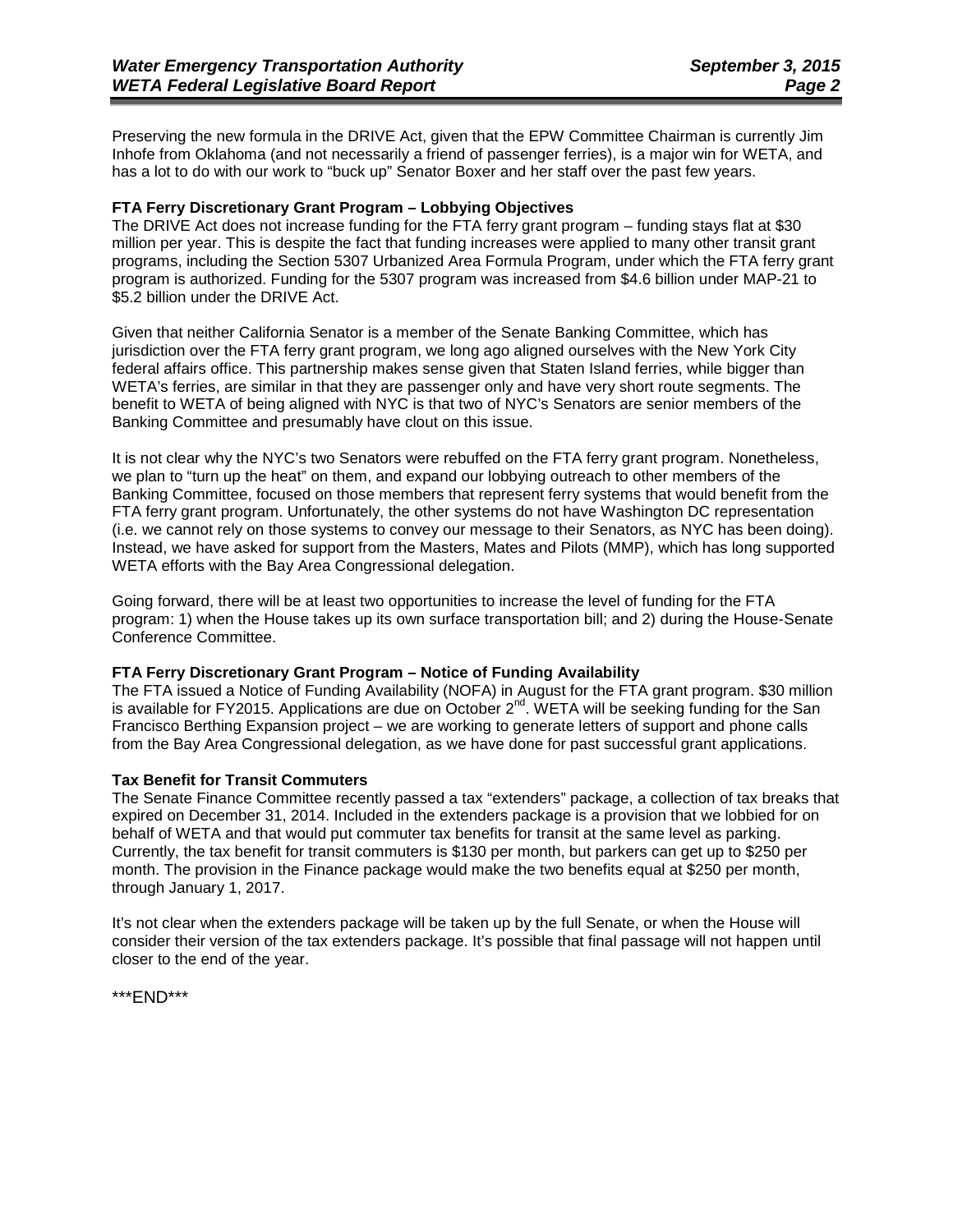#### **AGENDA ITEM 6a MEETING: September 3, 2015**

#### **SAN FRANCISCO BAY AREA WATER EMERGENCY TRANSPORTATION AUTHORITY MINUTES OF THE BOARD OF DIRECTORS MEETING**

# *(August 24, 2015)*

The Board of Directors of the San Francisco Bay Area Water Emergency Transportation Authority met in regular session at the WETA offices at 9 Pier, Suite 111, San Francisco, CA.

# **1. CALL TO ORDER – BOARD CHAIR**

Chair Jody Breckenridge called the meeting to order at 1:00 p.m.

# **2. PLEDGE OF ALLEGIANCE AND ROLL CALL**

Chair Breckenridge led the Pledge of Allegiance. Other directors present were Director Timothy Donovan and Director Anthony Intintoli.

# **3. REPORT OF BOARD CHAIR**

Chair Breckenridge opened the meeting by offering her sincerest apologies to the Directors, staff and to anyone else who had been present at the meeting on August 6 which was cancelled for lack of a quorum due to her absence because of illness. She said she understood that it was an inconvenience to gather and not be able to hold the meeting as scheduled.

# **4. REPORTS OF DIRECTORS**

No reports.

# **5. REPORTS OF STAFF**

Executive Director Nina Rannells shared her written report with the Board and welcomed any questions or comments. She added that she and Administrative/Policy Analyst Lauren Gularte had attended a joint CalOES/FEMA Bay Area Earthquake planning meeting in Dublin that morning and had received a good update on the plan's progress. Chair Breckenridge asked how that plan was coming together and Ms. Gularte said the plan is expected to be available in draft final form in the next few weeks.

Chair Breckenridge requested a status update on the ferry construction work in Seattle. Manager of Operations Keith Stahnke reported that engines were purchased which are expected to arrive before the end of the year. He said the first metal would be cut this month and that fabrication and welding would be getting underway in September. Chair Breckenridge said she had several trips planned to Seattle before the end of the year, and Mr. Stahnke said he would work on coordinating a visit to see construction progress.

Chair Breckenridge also asked about the North Bay Operations and Maintenance Facility. She said she wanted to know when the facility would be ready to preview by the public and the Board Directors. Senior Planner Chad Mason said the landside was expected to be ready before the end of the calendar year. Chair Breckenridge suggested that the Board possibly meet at the facility in November if it was ready.

Chair Breckenridge requested an update on the delivery date of the spare Regional Passenger Float which had been expected to be delivered in late summer. Mr. Mason said the float was on its way from Portland, Oregon this week and noted that there would be some additional work done on it in Alameda to install the super structure and systems. Chair Breckenridge confirmed with Mr. Mason that once the final phase of work was completed that the float would reside in Vallejo.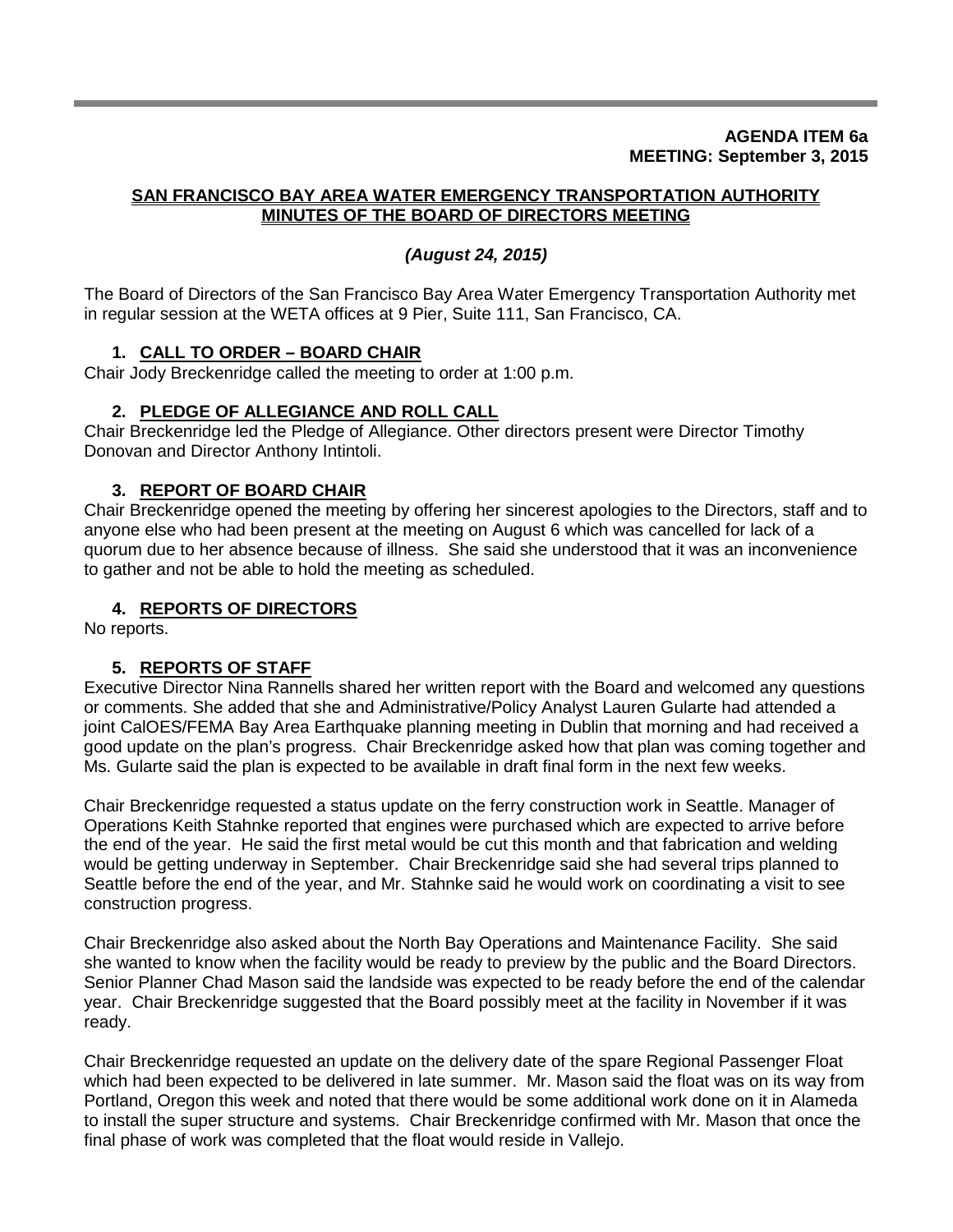Chair Breckenridge asked for a date confirmation of the Defense Support of Civil Authorities (DSCA) exercises expected to take place during Fleet Week in San Francisco. Ms. Gularte confirmed that WETA would be observers during Fleet Week in the first week of October and said that WETA would be participating in the Urban Shield Yellow Command Functional Exercises on September 11. Chair Breckenridge invited the Directors to attend the exercises if available.

Director Donovan asked if the sea trials for the *Peralta* had been successful. Mr. Stahnke said they had and also confirmed that the vessel was back in service.

Ms. Rannells noted that WETA provided expanded service for the BART transbay tube maintenance work closure during the first weekend in August, one of two planned weekend closures. She said that during that weekend WETA doubled the Alameda/Oakland services, ridership doubled, and that one morning and evening trip was added to the Vallejo service.

Chair Breckenridge asked if staff had considered how pending legislation to increase the sales and use tax on diesel fuel from 1.75% to 5.25% - SBx1 7 and ABx1 8 (Chiu and Bloom) – would impact WETA's 2016 fiscal year operating budget if passed. She noted that it would potentially increase available funds for operations but would also likely have a negative financial impact on the operating budget because of the sales and use tax changes. Ms. Rannells said WETA staff would review the impact the bill would have if it passes. Chair Breckenridge said doing so was important before discussions with MTC as related to additional funding availability.

Director Intintoli asked why the Planning & General Administrative budget for fiscal year 2015 showed an increase. Manager of Finance and Grants Lynne Yu explained that WETA had paid down its pension liability by about \$500,000. Chair Breckenridge noted that WETA had added an additional employee. Ms. Rannells noted that WETA had also returned money to MTC.

Director Intintoli noted that farebox recovery for the current month on the Vallejo service was 76% versus an overall average of 52% across all services. He asked why there was such a remarkable difference. Ms. Yu explained that the difference was due to an accounting difference when fare revenues were recognized by the new management team of the Vallejo Ferry Ticket Office. Ms. Rannells reminded the Directors of the management transition from SolTrans to Blue & Gold Fleet that took place beginning in July. Director Intintoli asked if the overall annual farebox recovery percentage for Vallejo was closer to the average of the other services. Ms. Yu confirmed that the numbers did even out after the year end clean-up process.

Chair Breckenridge asked if there were any other questions or comments on the Executive Director's report, the monthly financial statements or the legislative update report and there were none.

# **6. CONSENT CALENDAR**

Director Intintoli made a motion to approve the consent calendar which included:

- a) Board Meeting Minutes of June 4, 2015;
- b) Authorize Release of a Request for Proposals for Selective Catalyst Reduction (SCR) System Rehabilitation on Four Vessels;
- c) Authorize Release of a Request for Proposals for Ferry Vessel *Gemini* Quarter Life Refurbishment Project;
- d) Authorize Release of a Request for Qualifications for North Bay Vessel Construction Management Services; and
- e) Authorize Release of a Request for Proposals for Ferry Vessel *Intintoli* Major Component and Waterjet Rehabilitation Project.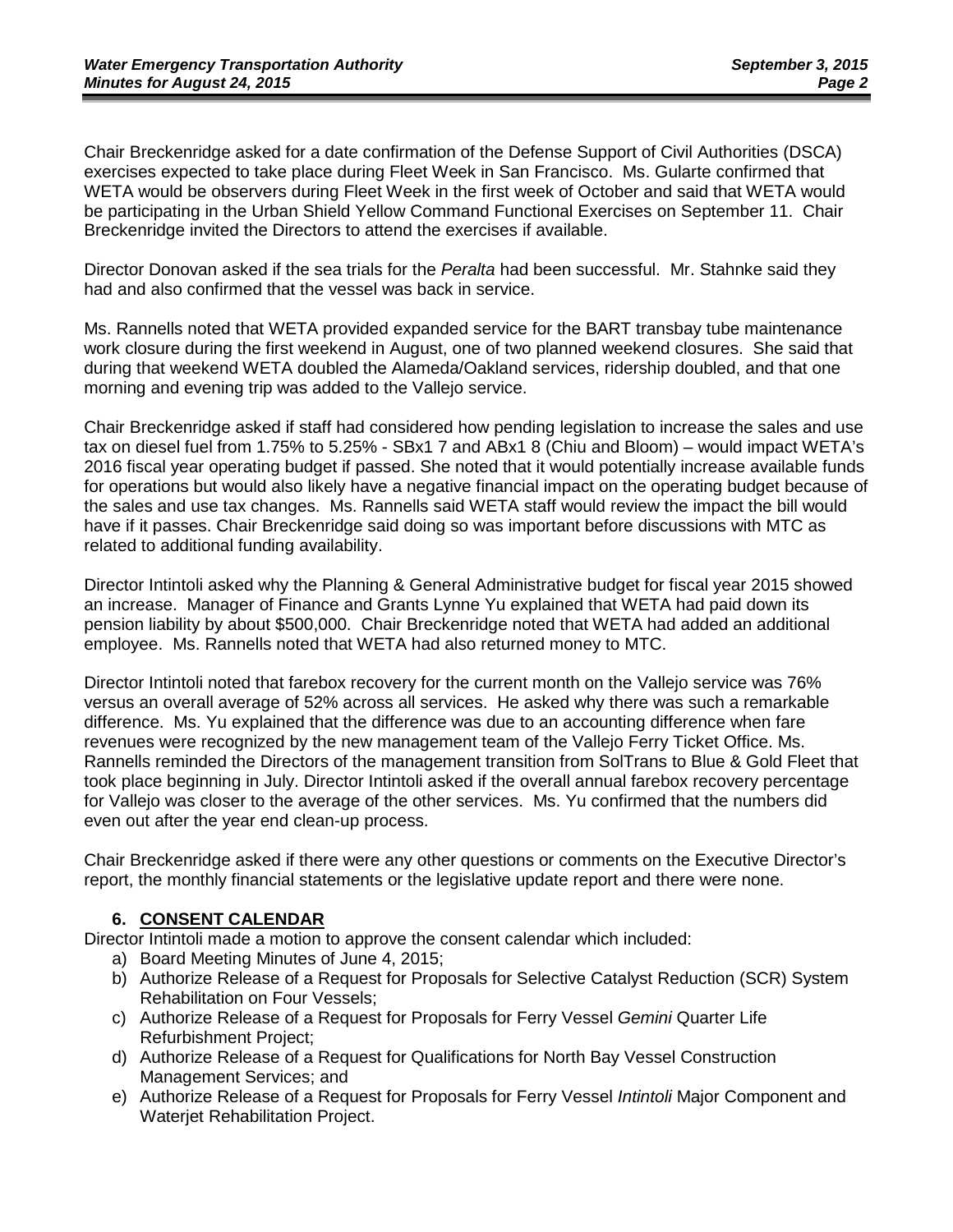Director Donovan seconded the motion and the consent calendar carried unanimously.

Yeas: Breckenridge, Donovan, Intintoli. Nays: None. Absent: DelBono.

#### **7. APPROVE CONTRACT AWARD TO VORTEX MARINE CONSTRUCTION, INC. FOR MARINE CONSTRUCTION SERVICES FOR THE VALLEJO FERRY TERMINAL DREDGING PROJECT**

Mr. Stahnke presented this item requesting Board approval to:

- 1. Approve contract award to Vortex Marine Construction, Inc. of Oakland, California for Marine Construction Services in an amount not to exceed \$1,731,400 which includes a 10% owner's contingency;
- 2. Authorize the Executive Director to negotiate and enter into a contract and take any other related actions as may be necessary to support this work; and
- 3. Approve a budget increase to the Vallejo Ferry Terminal Dredging project in the FY 2015/16 Capital Budget in the amount of \$200,000 to support full funding of this project.

Director Intintoli noted that the Directors had received a letter that day from R.E. Staite Engineering (Staite), one of the four bidders on the project. Staite had delivered a copy of a July 29 protest letter and Chair Breckenridge confirmed that the protest letter would be entered into the record. Ms. Rannells asked that WETA counsel Stanley Taylor III of Nossaman LLP review the protest process for the Directors and his findings in reviewing the protest received from Staite.

Mr. Taylor explained that the contract award protest procedure is detailed in WETA's Administrative Code and the policy states that there are three phases at which formal protests may be submitted: before submittal of bids, after submittal of bids but before contract award, and after contract award. The first two protest opportunities – before bid submittal and after bid submittal but before award – are limited to issues related to the form of the Invitation For Bids (IFB) and not to proposals or bids that were submitted in the IFB process. The issues in the July 29 Staite protest were related to specifics in the Vortex bid and were, therefore, not timely. Because of this, the protest was rejected with an explanation that it was not timely and returned to Staite. Mr. Taylor said that the Vortex bid had been responsive and further clarified that the subsequent materials submitted to the Board by Staite were comprised of their original July 29 protest letter and copies of some of the pages from the other three submitted bids related to their Disadvantaged Business Enterprise (DBE) efforts. He said that, after review, the materials did not change WETA's view that the Vortex bid was responsive. Director Intintoli thanked Mr. Taylor for the clarification.

Ms. Rannells asked Mr. Taylor to clarify the procedure to protest after award, and Mr. Taylor explained that after a contract had been awarded, a protest could be accepted from anyone who had submitted a bid for the contract. He explained that the protesting bidder would have three business days to submit a protest which would then be reviewed and considered by the Executive Director who, if so decided, would either make a decision independently about the protest's concerns or convene a review board of experts to consider the protest and make a recommendation to her regarding the matter, on which she would still make the final decision.

The Directors temporarily paused the meeting to allow the Directors to review Staite materials. Chair Breckenridge then asked if the Directors had any questions or comments and Director Intintoli asked how long the work might be delayed if there was a protest made once the contract had been awarded. Mr. Taylor said WETA could process any protests on the project within a few days at most; however, if an appeal were to be made to the FTA, the process could jeopardize the dredge window which had already opened in August and was presently running through October 15.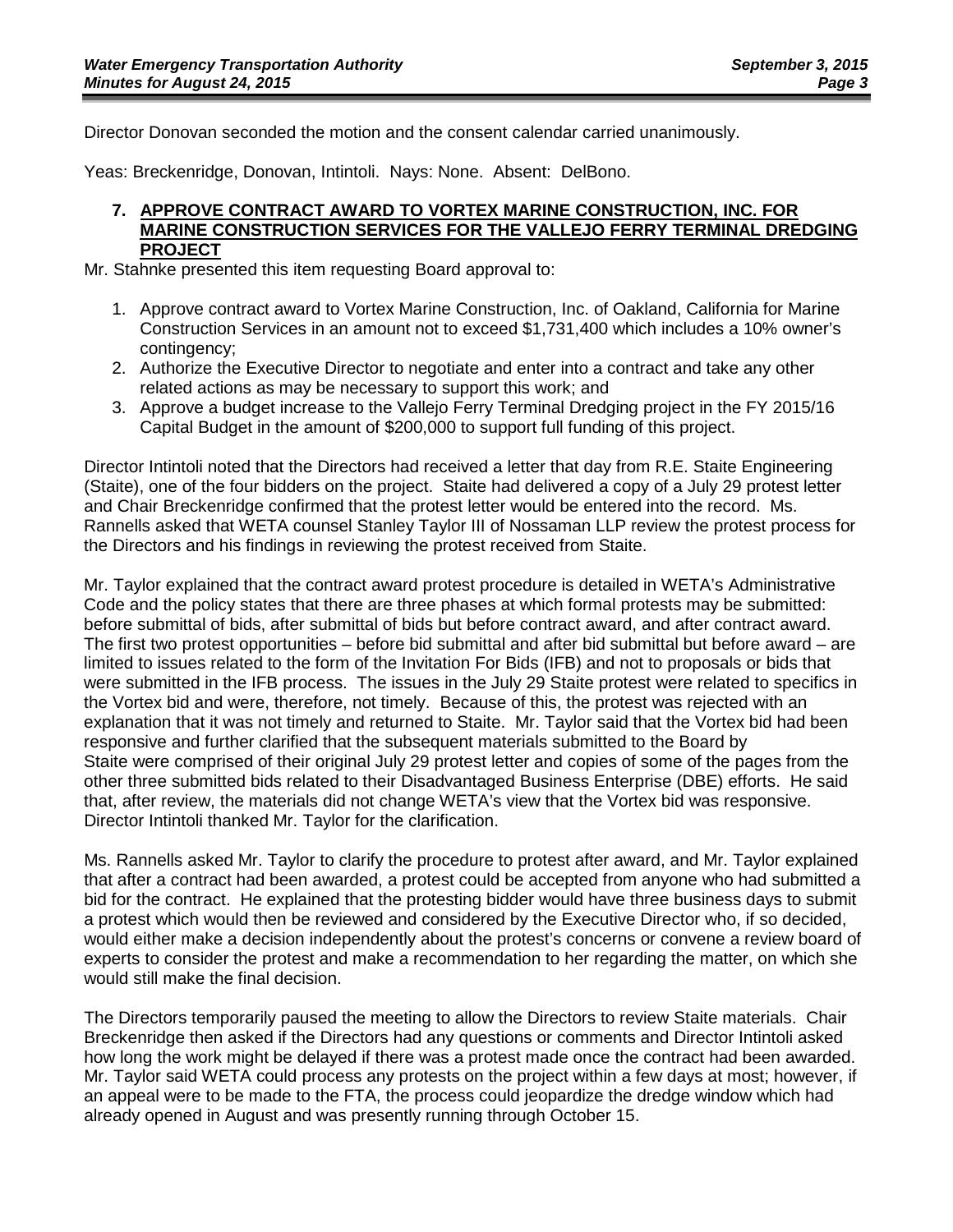Director Donovan requested and received confirmation that the initial protest filed July 29 was rejected because it did not meet the protest requirements for that phase of the procurement process of a timely protest. Ms. Rannells further clarified that once the contract had been awarded, that the previously rejected protest would then be timely if resubmitted.

Chair Breckenridge asked if there were any public questions or discussion items related to this item and there were none. She then reviewed the item in detail again, emphasizing that it had three components; contract award to Vortex, authorization for the Executive Director to negotiate and enter into a contract, and a budget increase. She asked if the Directors had any objections to the inclusion of all three components of the item and none were offered.

Director Intintoli made a motion to approve the item. Director Donavan seconded the motion and the item carried unanimously.

Yeas: Breckenridge, Donovan, Intintoli. Nays: None. Absent: DelBono.

# **8. AUTHORIZE SERVICE ENHANCEMENTS TO ADDRESS CAPACITY SHORTFALLS ON SAN FRANCISCO BAY FERRY SERVICES**

Ms. Rannells introduced this item to authorize three actions related to the implementation of service enhancements to help address capacity shortfalls experienced on San Francisco Bay Ferry service. Director Intintoli noted that he understood the items would help address the capacity issues and asked if the items being presented were already being done to help mitigate capacity shortfalls. Ms. Rannells confirmed that they were and explained that staff regularly made service adjustments to address vessel issues or to address surges in demand but that this summer meeting ridership demands had been especially challenging due to unprecedented ridership loads. She further shared a visual presentation on the increased ridership over the last three years which illustrated an 80% increase in ridership on the Alameda/Oakland service, a 48% increase in Vallejo, a 58% increase in Harbor Bay service and a 244% increase on the South San Francisco service.

Chair Breckenridge asked about the status of the South San Francisco farebox recovery discussions with MTC. Ms. Rannells explained that the most recent report submitted to the Commission in the spring requested more time to meet the desired farebox recovery objective which was acknowledged by MTC. Chair Breckenridge said there were new pressures now to meet those objectives and Ms. Rannells agreed.

Director Donovan asked if the midday service and schedule adjustments made to the South San Francisco service a year or two ago had been helpful. Ms. Rannells said those changes had not hurt the numbers, and Mr. Stahnke clarified that the most substantial gains in ridership numbers were coming from the peak commute runs. Ms. Rannells further explained that the smallest capacity, 149 passenger vessels were currently being used on the South San Francisco service and that even these would reach capacity if ridership continued to increase at current rates.

Ms. Rannells went on to explain that the capacity challenges had been ongoing throughout the summer, most remarkably with surges that began in June on the Vallejo and Oakland/Alameda service. She said staff received a petition on July 22 which had been signed by 275 Vallejo riders requesting expanded service in the form of more departures, larger vessels, backup buses, and better communication with the public.

Ms. Rannells explained that backup buses were currently being utilized when possible to address overcrowding, most often at the Ferry Building for Vallejo riders on days there were daytime San Francisco Giants games at AT&T Park. Chair Breckenridge asked what would happen if the Giants made the playoffs and what would happen to service in the spring in the context of the current fiscal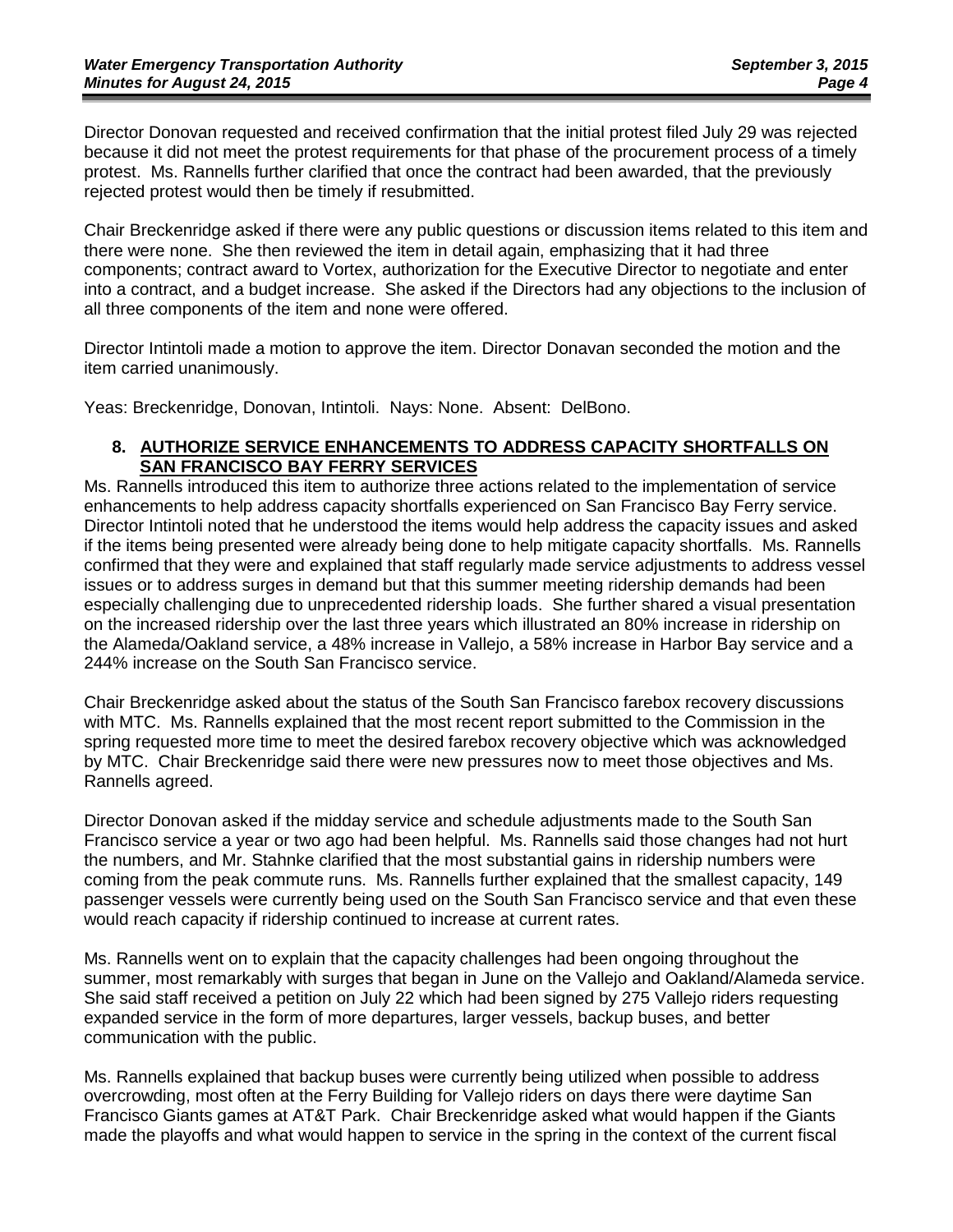year budget. She requested confirmation that the proposed changes would suffice to support ridership on possible future special AT&T Park service runs during the rest of this year, as well as next spring's games. She further requested confirmation that the proposed changes would support enough service to meet demand given that numerous vessels in the fleet would be going out of service for maintenance later this year.

Ms. Rannells explained that the important points raised in Chair Breckenridge's questions were driving factors in the decision to propose the increased service levels only through October 30 of this year. She emphasized that until the new vessels currently under construction are delivered and in full service that the 199 passenger spare vessel proposed to be used for this increased service will need to be returned to backup service for times other vessels are in dry dock, have temporary mechanical failure or are out of service for maintenance or refurbishment. She said that this was especially critical this winter when vessels are scheduled for dry dock and periodic maintenance.

Ms. Rannells further explained that the \$825,000 budget increase to support the expanded service was proposed to come from Regional Measure 1 - 5% Bridge Toll Funds (RM1) available to WETA to be used for operations or capital purposes. She added that it would be important to have a discussion with MTC about funding to support and sustain expanded service beyond the fall, which would require more Regional Measure 2 (RM2) money. Chair Breckenridge expressed concern over utilizing RM1 funds to pay for expanded services, noting her concern that these funds would not then be available for use in the case of unexpected needs or a catastrophic incident.

Ms. Rannells reiterated the plan to approach MTC with a request to escalate RM2 funds, similar to funds provided by MTC to other Bay Area transit operators such as the Solano Transportation Authority earlier this year, to support the expanded services that would be developed for reinstatement next spring/summer.

Chair Breckenridge suggested that all true operating costs should be delivered to MTC and that RM1 reserves should remain in reserve for emergencies and unexpected costs, for the full year of expanded services. Ms. Rannells indicated that she understood and that staff would approach MTC to have a comprehensive conversation about the need for expanded services and to have this service funded with RM2 funds to allow RM1 funds to remain in reserve to support unexpected and emergency operating needs and services.

Director Intintoli said he had been left behind twice when ferries were at capacity in Vallejo and emphasized that backup buses need to be in service to support capacity challenges on that service. He said he once asked a bus driver when the next bus would arrive, after he had been left behind, and the driver didn't know. He asked that staff have more conversations with SolTrans about providing backup buses for Vallejo riders who are not able to get onto full vessels. Ms. Rannells explained that SolTrans and their contract operator had increasingly been unable or unwilling to respond to WETA requests for extra buses for use when vessels were out of service or when large crowds were anticipated, leaving WETA to utilize private buses/drivers which were much more expensive and introduced an undesirable level of complexity for riders and WETA/Blue & Gold staff due to the changeability of operating equipment and the lack of Clipper fare collection equipment. She reminded the Board that prior to WETA taking over the Vallejo ferry service, the City of Vallejo ran both the ferry and bus system. Under this system, the City staff would regularly flex buses to cover the ferry system when needed due to vessel outages or in order to meet surges in demand. She indicated that when WETA took over the ferries, buses utilized for Route 200 and backup to the ferry service were transferred by the City of Vallejo to SolTrans – the new bi-city entity charged with managing the combined Vallejo and Benicia bus services and that WETA developed an operating agreement with SolTrans for the provision of Route 200 and backup bus services similar to what was historically provided when the City of Vallejo managed both systems. She further explained that, due to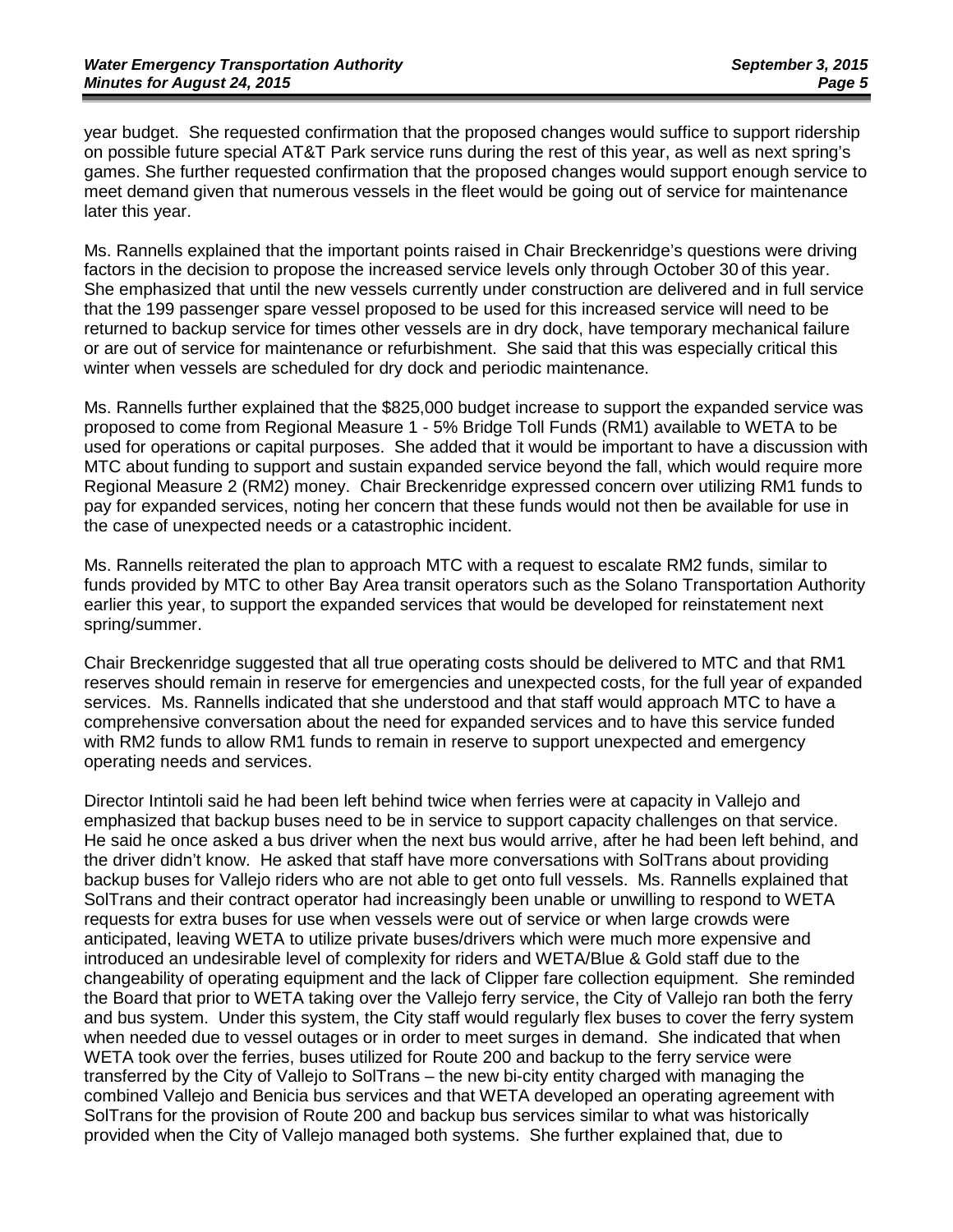unresponsiveness, WETA had recently been forced to secure private buses to meet most of its backup bus service needs. Director Intintoli noted his concern that services are not being provided and said he doesn't want to begin losing riders as a result of capacity challenges on the Vallejo service.

Director Intintoli suggested that the entity to approach about the problem would be the Solano Transportation Authority which is comprised of all of the Solano County mayors and representatives from the county board of supervisors. He said that since the ferry and bus service is meeting the community's needs, they would have a keen interest in resolving the challenges of receiving requested backup bus service from SolTrans and its contract operator.

Ms. Rannells said she had already met with Daryl Halls, Executive Director of Solano Transportation Authority (STA) and Mona Babauta, Executive Director of Solano County Transit (SolTrans), about buses and backup bus service and that she would continue pursuing a resolution to the current challenges with them. She suggested that one of the reasons contractor bus operators may not be able to provide the services requested may be simply be lack of buses and/or drivers. She also noted that when utilizing outside operators, new challenges in the recent past have included drivers unfamiliar with routes, buses not showing up, and no method to process Clipper cards for riders.

Mr. Stahnke explained that another challenge with supplementing capacity challenges on the vessels with backup buses is that many riders who get left behind choose to wait and take the next ferry rather than getting on the provided backup buses which does not serve to alleviate the capacity challenges on subsequent departures. He noted that contracted backup buses often end up carrying only a few riders and further noted that he was informed last week that backup standby bus service contracted in previous years with SolTrans would no longer be provided.

Director Donovan asked about the differences in travel time between riding the ferry home from San Francisco to Vallejo and riding a backup bus. Staff noted that the ride home on the bus generally takes longer than the hour long ferry ride because of traffic congestion.

Chair Breckenridge asked for clarity on how the expanded service will be communicated to riders and the public. Manager of Public Information and Marketing Ernest Sanchez explained that there would be a multi- pronged approach to the communication including Bay Alerts messages, Captain's announcements on the vessels and flyers available on the vessels for riders to pick up. He said information would also be posted on the dock signs at the terminal in Vallejo and in the upcoming WETA newsletter.

Ms. Rannells explained that the main reason to commit to the expanded service through October 30 is that this is when the winter schedule would go into effect which would be different than the summer schedule and that riders would be expecting those changes.

Chair Breckenridge asked whether there would be a backup vessel if there were to be an unexpected mechanical failure during the expanded service offering. Mr. Stahnke said yes; there would be two other possible backup vessels available.

Chair Breckenridge asked if there were any public questions or comments about the item and there were none. She then asked if the Directors would like to make a motion to amend the item to limit the authorized budget increase to only cover the cost of increased services through October 30, and to direct staff to seek an MTC commitment of increased RM2 funds to cover a full year of enhanced service levels beginning with the Spring/Summer 2016 schedule.

Director Intintoli made a motion to approve the item as revised. Director Donovan seconded the motion and the item carried unanimously.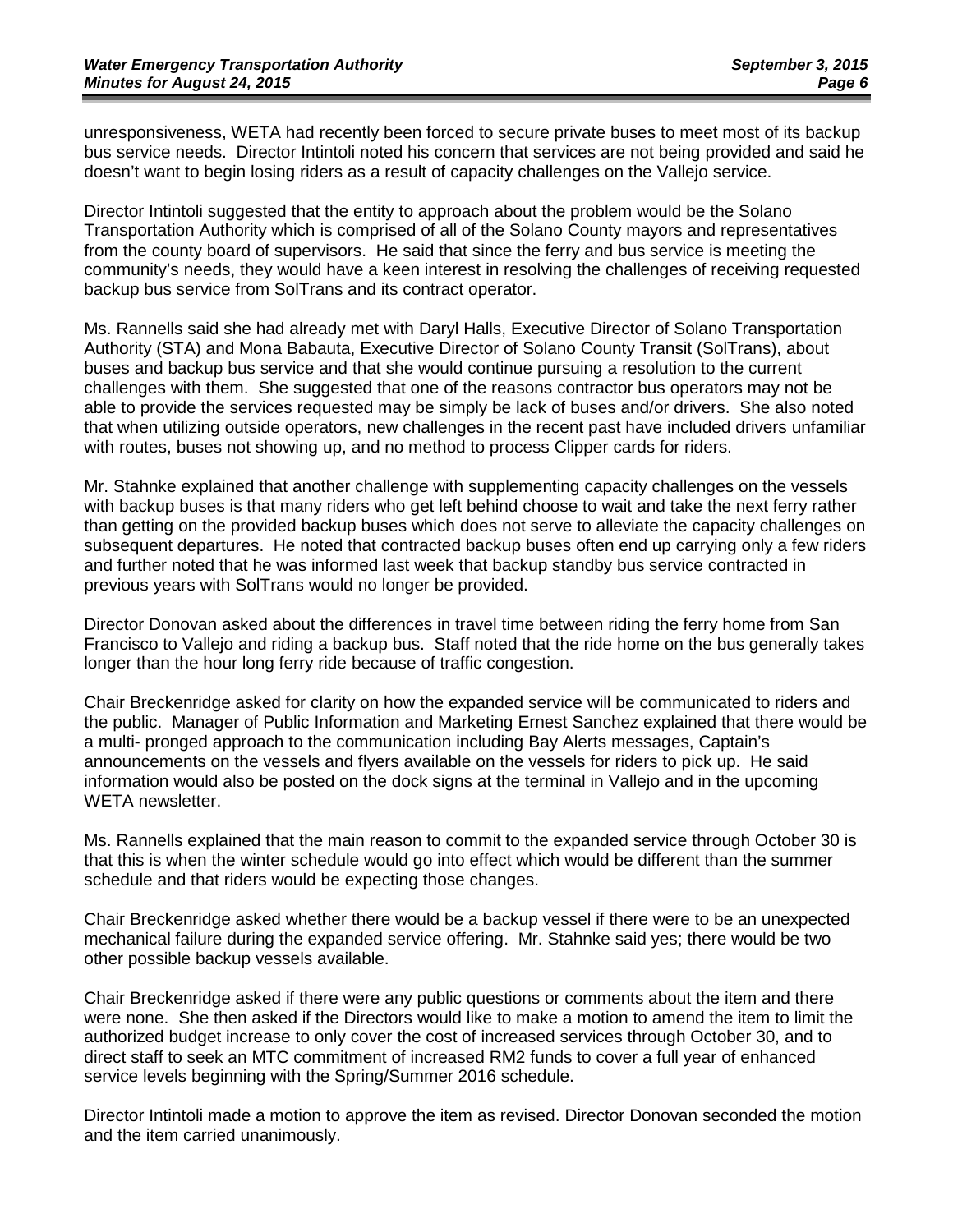Yeas: Breckenridge, Donovan, Intintoli. Nays: None. Absent: DelBono.

#### **9. OPEN TIME FOR PUBLIC COMMENTS FOR NON-AGENDA ITEMS**

Charlie Bogue from Wind + Wing Technologies shared information about general costs and solutions for alternative wind energy opportunities and asked that the Directors continue to consider alternative energy opportunities and technologies when constructing future new vessels. He thanked the Directors for past interest and support of the Wind + Wing prototype and for the opportunity to speak to them again. He said he hoped to work with WETA again in the future. Chair Breckenridge asked when Mr. Bogue expected the first Coast Guard design review completion and he said that was expected in about two months. He noted that the first vessel built will most likely have a capacity of 149 passengers. Director Donovan asked if there were any differences in manning a diesel vessel versus a green vessel. Chair Breckenridge noted that in the near term, there is not likely to be any difference in manning requirements but that once the technology is fully tested, trusted and in use, that may be a possibility for consideration. Mr. Bogue concurred and also noted that wind technology would ultimately save money on the operations side of service. Chair Breckenridge thanked Mr. Bogue for attending the meeting and for the update on the progress being made by Wind + Wing Technologies.

Jerry Bellows of the Maritime Administration noted that one of their ships would be used for the Mayor's press conference during fleet week on October 5. He invited the Directors to attend. Chair Breckenridge noted that the DSCA exercise would be taking place that day as well to test the Department of Defense moving from the East Bay into San Francisco. She emphasized that this particular exercise had never been done before and would be groundbreaking for emergency response. She thanked Mr. Bellows for attending and sharing the information.

Chair Breckenridge reminded the Directors that Fleet Week would take place in October. She reviewed the rehearsal schedule for the Parade of Ships and the Blue Angels Air show and noted that many school systems had been invited for the Friday activities. She noted that most Coast Guard and Navy events will be taking place at Pier 80 because of the number of cruise ships coming into port at the same time and suggested a visit to the Fleet Week website to get further details on the activities which she encouraged everyone to attend.

Chair Breckenridge asked if there were any further public comments or questions and there were none.

#### **10. ADJOURNMENT**

All business having concluded, the meeting was adjourned at 2:19 p.m.

Respectfully Submitted,

Board Secretary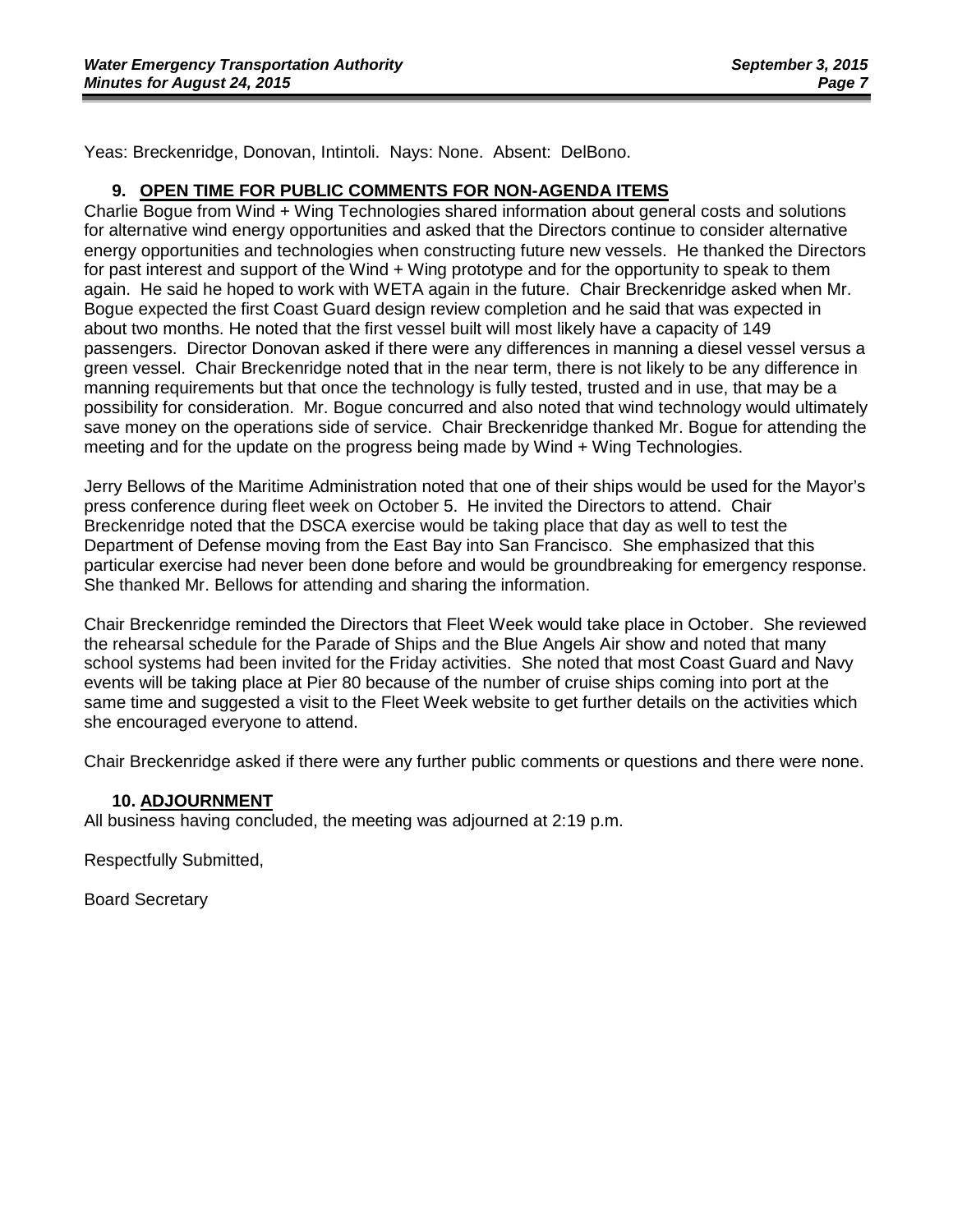# **MEMORANDUM**

#### **TO: Board Members**

**FROM: Nina Rannells, Executive Director Kevin Connolly, Manager, Planning & Development Chad Mason, Senior Planner**

#### **SUBJECT: Approve On-Call Planning, Marine Engineering and Professional Services List and Contracts**

#### *Recommendation*

Take the following actions associated with the on-call planning services:

- Approve a list of on-call planning, marine engineering and professional services consultants, to be valid for up to five years; and
- Authorize the Executive Director to negotiate and execute individual agreements with these consultants on an as-needed basis in an amount not to exceed \$150,000 per agreement per year.

#### *Background*

WETA's current work program consists of projects to maintain and expand water transit on the San Francisco Bay. The management of these projects requires a wide range of specialized knowledge and skills that are often needed in uneven and intermittent intervals and on short notice. In 2010, WETA initiated the practice of establishing lists of pre-qualified consultants to utilize as-needed to provide specialized and ongoing consulting services to assist staff in delivering one-time and periodic work in the areas of planning, marine engineering, communications and technical support. The on-call contracts awarded in 2010 were valid for five years and expire this year. Contracting with consultants to provide on-call services allows full time WETA staff to access specialized consulting services to effectively manage peak workloads and ensure the continuous development of all active projects in the WETA work program. The provision of these services is intended to complement existing staff resources as additional staffing capacities and specific areas of expertise are needed.

#### *Discussion*

On May 7, 2015, the Board authorized release of a Request for Qualifications (RFQ) for On-Call Planning, Marine Engineering and Professional Services (RFQ# 15-017). On June 9, 2015, staff issued an RFQ to over 1,200 RFQ notices firms and interested parties on the WETA's technical consultant list through email and further solicited interest through notices on the WETA website seeking qualified consultants to provide on-call planning, marine engineering and professional services.

On July 17, 2015, WETA received a total of thirty seven (37) Statements of Qualification (SOQs) in response to the RFQ from the following firms:

| AECOM                       | Glosten                           |
|-----------------------------|-----------------------------------|
| Art Anderson Associates     | H.T. Harvey & Associates          |
| ARUP                        | Haley & Aldrich, Inc.             |
| <b>Atkins North America</b> | HMS Consulting and Technical, LLC |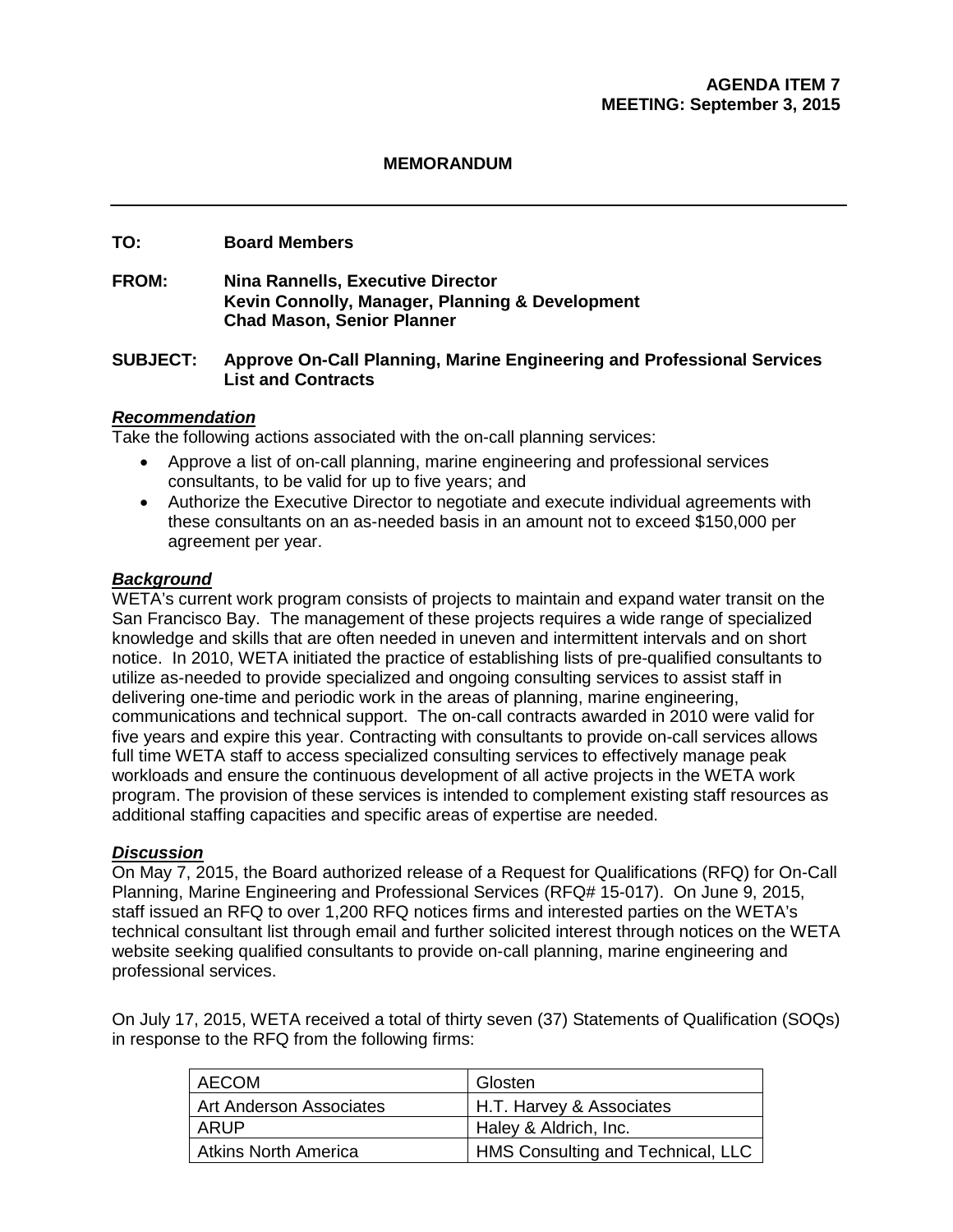| Aurora Marine Design             | Jensen Maritime Consultants Inc.    |
|----------------------------------|-------------------------------------|
| BlinkTag, Inc.                   | <b>KPFF</b>                         |
| BMT Designers & Planners, Inc.   | Liftech Consultants Inc.            |
| Cambridge Systematics, Inc.      | LSA Associates, Inc.                |
| <b>CDM Smith</b>                 | Moffatt & Nichol                    |
| CH <sub>2</sub> M                | Napa Design Partners                |
| <b>CHS Consulting Group</b>      | Northern Economics, Inc.            |
| Civilian Inc.                    | Olofson Environmental, Inc.         |
| CLE Engineering, Inc.            | Panorama Environmental, Inc.        |
| <b>COWI Marine North America</b> | PublicTransit.us                    |
| Dudek                            | Rutherford + Chekene                |
| <b>Elliott Bay Design Group</b>  | <b>Walther Engineering Services</b> |
| <b>ESA</b>                       | <b>Wilshire Consulting</b>          |
| GHD, Inc.                        | WRA, Inc.                           |
| Ghirardelli Associates, Inc.     |                                     |
|                                  |                                     |

WETA staff reviewed the SOQs and evaluated each Offeror's qualifications based upon the criteria established in the RFQ including proposed approach, qualifications of proposed staff, staffing capacity and the range of services offered. Staff also reviewed each SOQ to ensure that the submittals were responsive to all requirements outlined in the RFQ.

All Offerors demonstrated qualifications, experience and staffing capacity to provide a wide range of highly specialized services. In addition, all of the SOQs received were responsive to the RFQ. Due to the number of submittals received and the wide range of different services proposed, staff did not score or rank the SOQs.

Staff has concluded that all thirty seven (37) firms that submitted SOQs are qualified to provide services as identified in the RFQ. Staff recommends selecting each of the qualified firms to be included in an on-call list of consultants for planning, marine engineering and professional services to be utilized for a period of up to five years.

On-call services would be acquired as needed and actual expenditures would be authorized on a task order basis within established annual budget limits. Selection for the on-call list and contract award does not guarantee work to any consulting firm. When actual work is identified, WETA staff may select one or multiple firms to prepare proposals and cost estimates for the work. When multiple firms are selected to submit proposals, WETA staff will evaluate and score technical proposals, qualifications, staffing plans, and costs estimates at that time. Professional services contracts and task orders will be executed when actual tasks are authorized.

#### *Fiscal Impact*

Funding for on-call planning, marine engineering and professional services is included in the proposed FY 2015/2016 operating budget and will also be included in future year budgets to support needed work that would be completed under this award authority. Task order work in any given year will not exceed budgeted funds.

\*\*\*END\*\*\*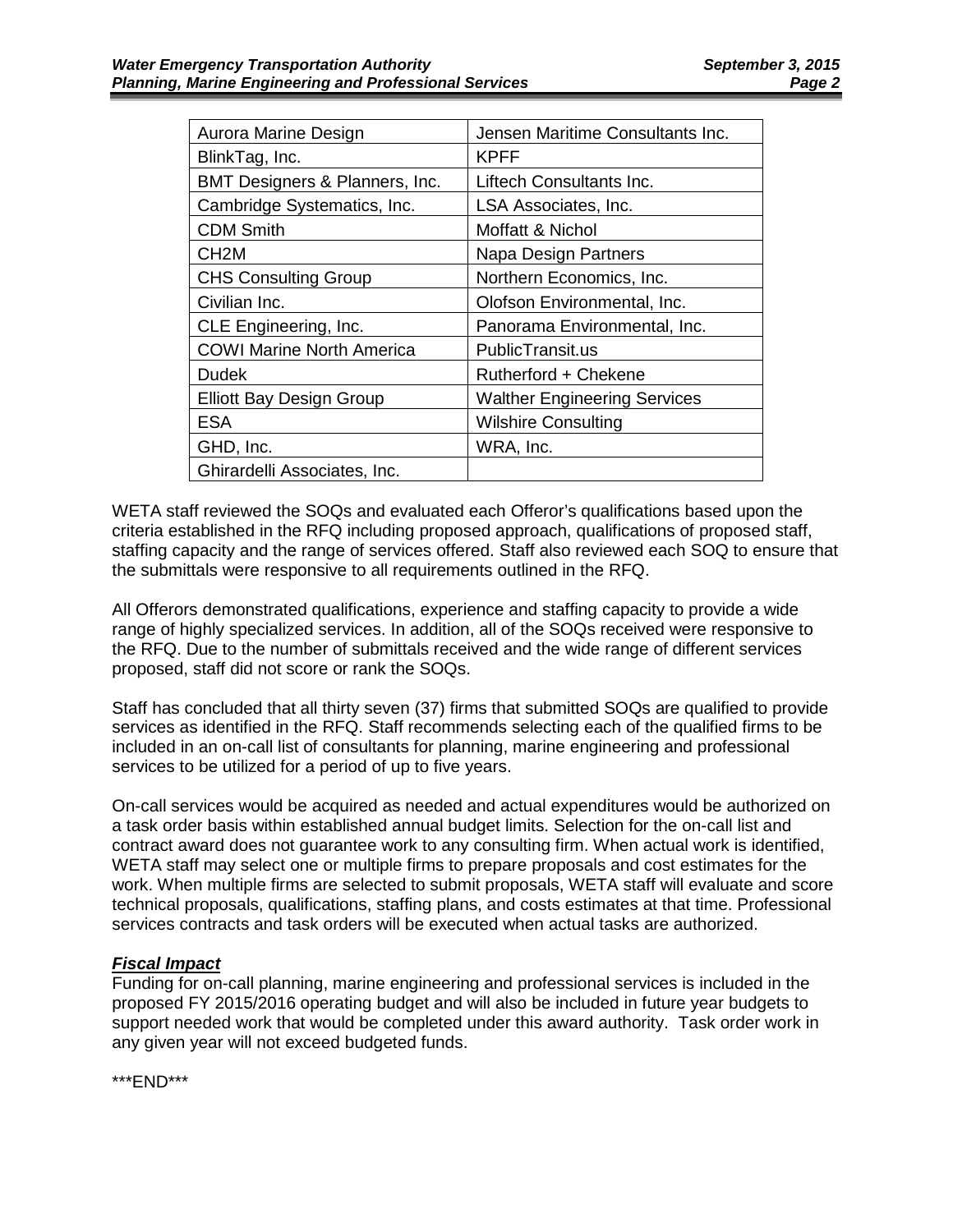# **SAN FRANCISCO BAY AREA WATER EMERGENCY TRANSPORTATION AUTHORITY**

#### **RESOLUTION NO. 2015-23**

#### **APPROVE LIST OF ON-CALL CONSULTANTS AND AUTHORIZE THE EXECUTIVE DIRECTOR TO NEGOTIATE AND EXECUTE AGREEMENT(S)**

**WHEREAS,** the WETA Board of Directors authorized the release of a Request for Qualifications for service description for on-call planning, marine engineering and professional services at its May 7, 2015 meeting; and

**WHEREAS**, the WETA seeks to enter into an agreement(s) to acquire on-call planning, marine engineering and professional services; and

**WHEREAS,** the WETA has established procedures in its Administrative Code relating to the selection and contracting of consulting services, solicitation, and evaluation of qualifications; and

**WHEREAS,** the WETA staff has followed these procedures in soliciting and reviewing bids, and has developed a recommendation for award of these services with actual expenditures authorized on a Task Order basis; now, therefore, be it

**RESOLVED,** that the Board of Directors hereby approves the following list of consulting firms to provide on-call planning, marine engineering and professional services and authorizes the Executive Director to negotiate and execute individual agreement(s) on an as-needed, task order basis in an amount not to exceed \$150,000 per agreement per year for a term of five (5) years:

| <b>AECOM</b>                     | Glosten                             |
|----------------------------------|-------------------------------------|
| Art Anderson Associates          | H.T. Harvey & Associates            |
| ARUP                             | Haley & Aldrich, Inc.               |
| <b>Atkins North America</b>      | HMS Consulting and Technical, LLC   |
| Aurora Marine Design             | Jensen Maritime Consultants Inc.    |
| BlinkTag, Inc.                   | <b>KPFF</b>                         |
| BMT Designers & Planners, Inc.   | Liftech Consultants Inc.            |
| Cambridge Systematics, Inc.      | LSA Associates, Inc.                |
| <b>CDM Smith</b>                 | Moffatt & Nichol                    |
| CH <sub>2</sub> M                | Napa Design Partners                |
| <b>CHS Consulting Group</b>      | Northern Economics, Inc.            |
| Civilian Inc.                    | Olofson Environmental, Inc.         |
| CLE Engineering, Inc.            | Panorama Environmental, Inc.        |
| <b>COWI Marine North America</b> | PublicTransit.us                    |
| <b>Dudek</b>                     | Rutherford + Chekene                |
| <b>Elliott Bay Design Group</b>  | <b>Walther Engineering Services</b> |
| <b>ESA</b>                       | <b>Wilshire Consulting</b>          |
| GHD, Inc.                        | WRA, Inc.                           |
| Ghirardelli Associates, Inc.     |                                     |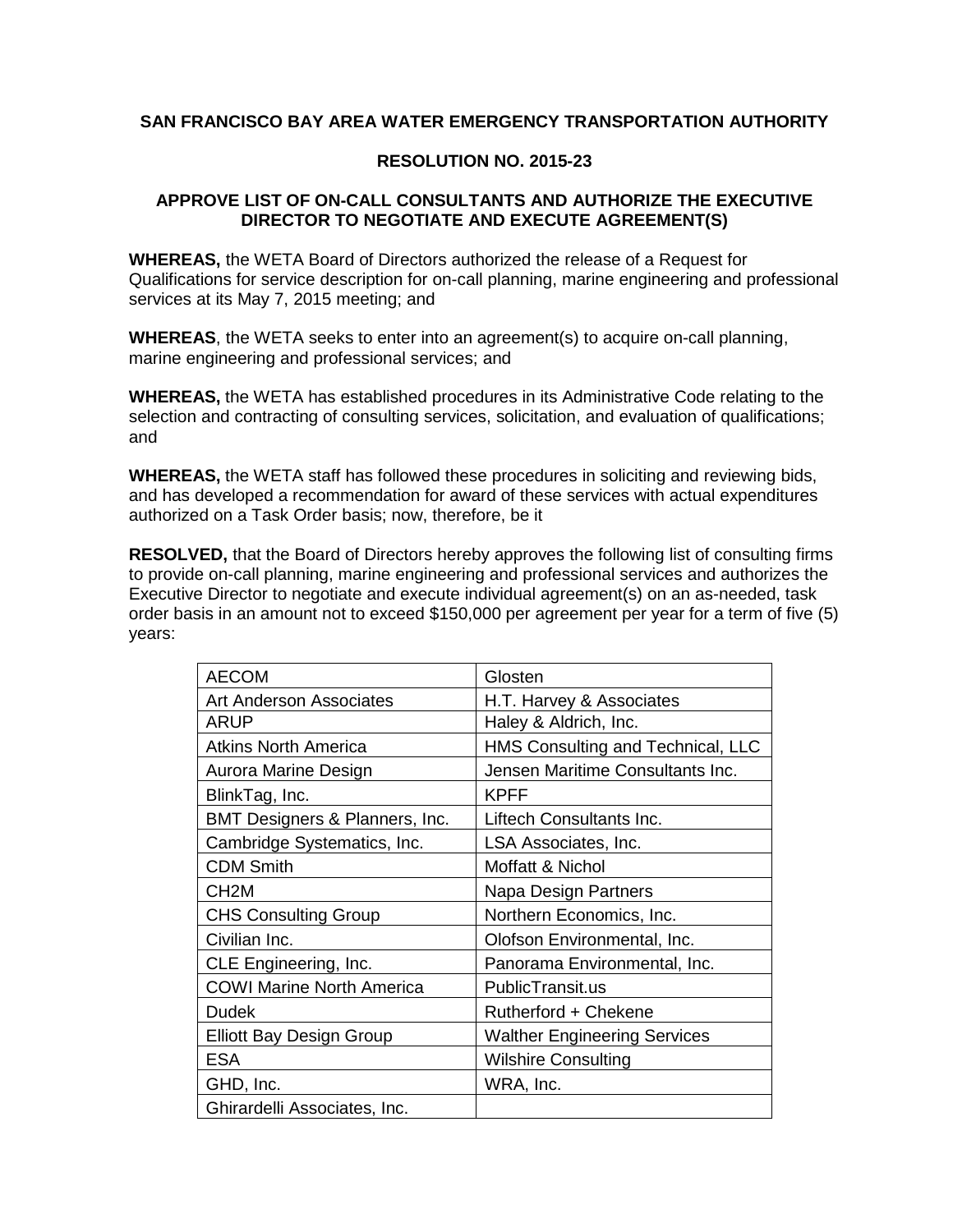#### **CERTIFICATION**

The undersigned, Board Secretary, does hereby certify that the foregoing is a full, true and correct copy of a resolution duly and regularly adopted at a meeting of the San Francisco Bay Area Water Emergency Transportation Authority held on September 3, 2015.

YEA: NAY: ABSTAIN: ABSENT:

/s/ Board Secretary 2015-23 \*\*\*END\*\*\*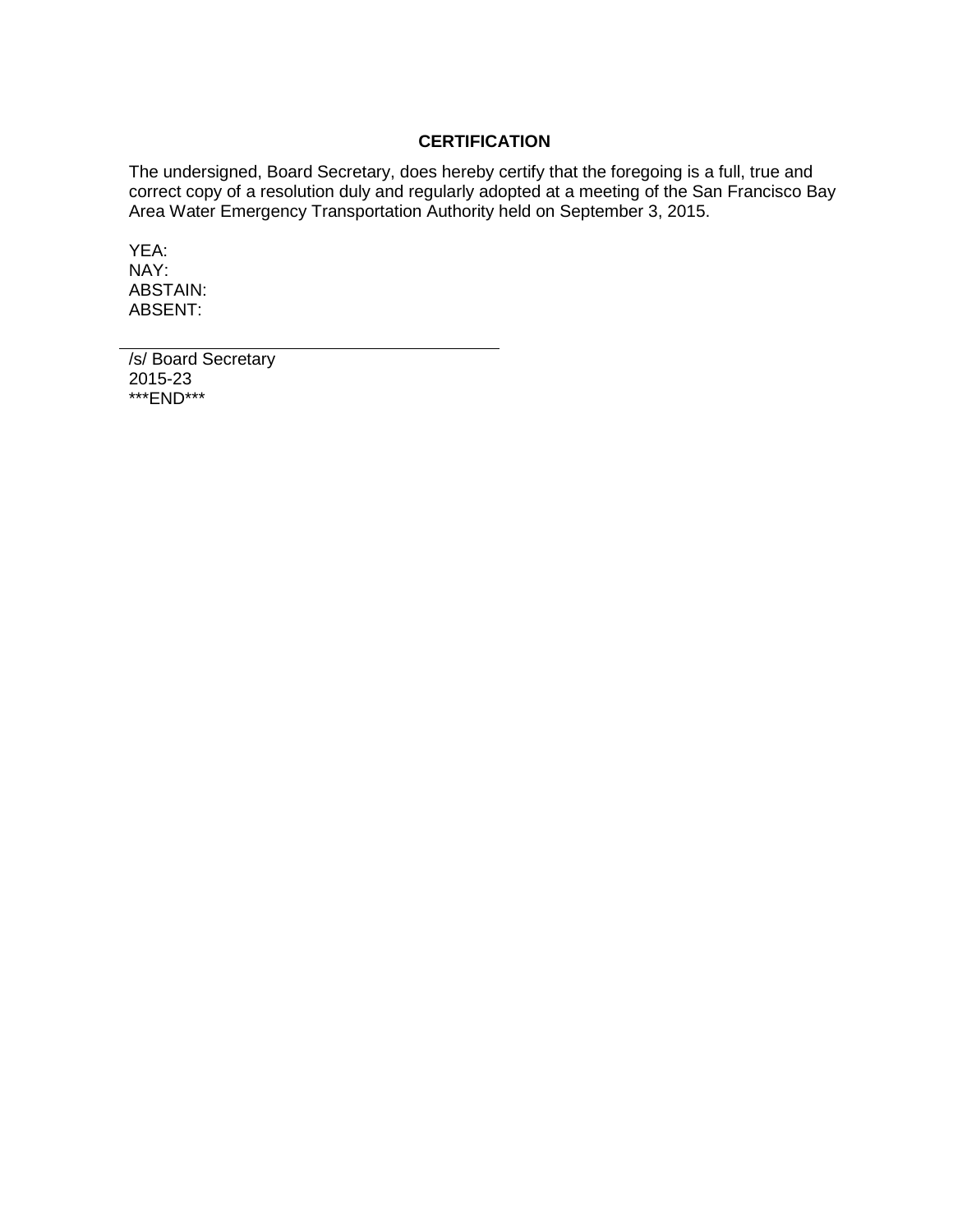#### **MEMORANDUM**

#### **TO: Board Members**

#### **FROM: Nina Rannells, Executive Director Keith Stahnke, Manager, Operations**

#### **SUBJECT: Approve a Sole Source Contract with Marine Jet Power AB for Waterjet Subcomponent Replacement Parts on** *Intintoli*

#### *Recommendation*

Approve a sole source contract with Marine Jet Power AB (MJP) for waterjet subcomponent replacement parts on *Intintoli* and authorize the Executive Director to negotiate and execute an agreement for this work in an amount not to exceed \$477,000.

#### *Background/Discussion*

The port and starboard waterjets on the ferry *Intintoli* have been in service since 1997 with approximately 54,000 hours of use and are in need of upgrades in order to ensure safe, efficient, and reliable service through the remainder of the vessel's economic life. The scope of work required at this time includes procurement of the following MJP 750 Mk II waterjet subcomponents:

- Hub units
- Drive shafts
- Impeller housings
- Steering units
- Steering cylinders
- Impellers
- Extension rings
- Bearing units

The pricing includes engineering support and shipping. A contingency of 10% is included in the project budget in the event any unexpected adverse conditions are found.

#### *Sole Source Discussion*

Staff is recommending a sole source contract for this procurement in order to address the need to utilize MJP factory parts as no other manufacturer's waterjets parts can be integrated into the existing waterjets installed on the vessel. Given the costs involved, using OEM factory parts significantly reduces financial risk to the Authority.

Since we are not replacing the entire waterjet assembly, rather only certain high wear subcomponents, using any another source for these parts is not a viable alternative.

MJP has been supporting the repair and maintenance of these waterjets since the vessel was first delivered in 1997. These upgrades will improve overall vessel reliability and will reduce operating maintenance costs.

Staff has reviewed the price quote provided by MJP for this work and has determined that it is fair and reasonable given the pricing for all new waterjets. These subcomponents will be installed in the vessel by a shipyard to be determined through a competitive RFP process.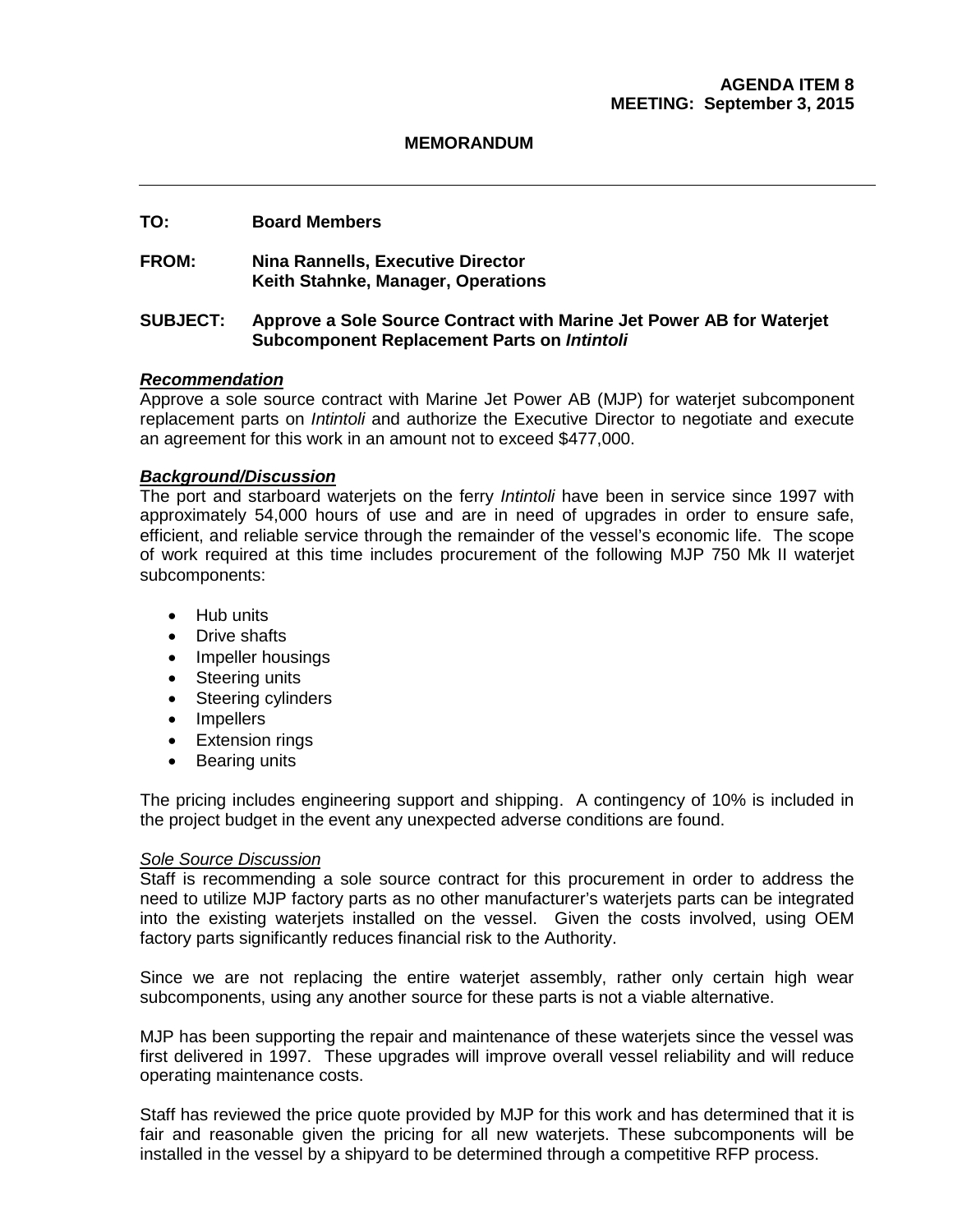In accordance with the above analysis, staff has determined that this procurement meets the requirements for a sole source procurement under federal regulations and as set forth in the WETA's Administrative Code Section 502.2(E), which authorizes the agency to procure goods and services without competition under limited circumstances. Subdivision (E) of this provision allows the agency to procure items non-competitively when there is only a single source of supply available. Because MJP is uniquely able to provide and warranty the necessary parts, a competitive bidding process would serve no useful purpose for this procurement.

#### *Fiscal Impact*

The *Intintoli* Major Component and Waterjet Rehabilitation project is included in the FY 2015/16 Capital Budget at a total cost of \$2,860,000. The project is funded with Federal Transit Administration (FTA) grant funds and Regional Measure 1 – 2% Reserve (RM1 – 2%) funds. Sufficient funds are available in the project budget to support the award of this contract.

\*\*\*END\*\*\*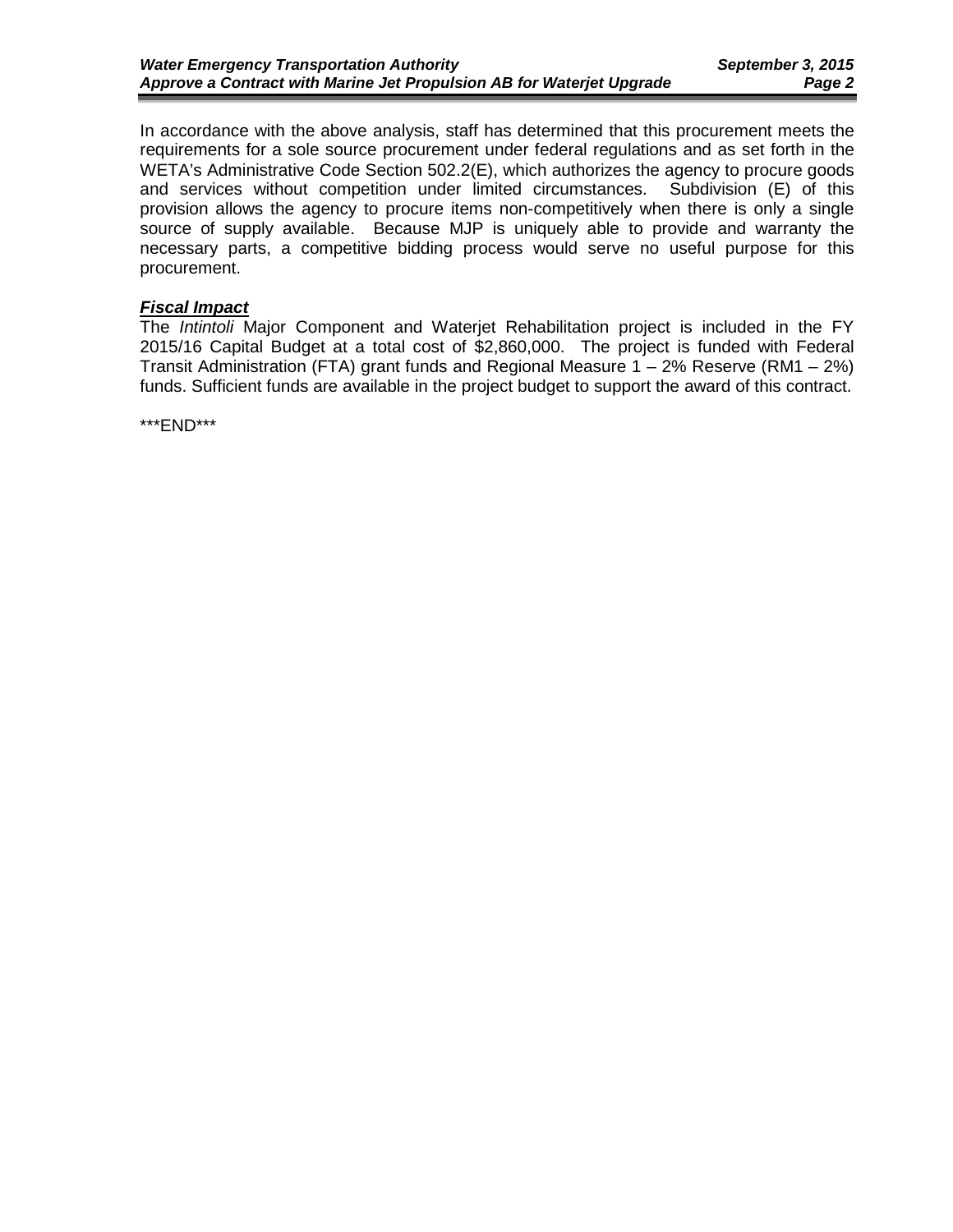#### **SAN FRANCISCO BAY AREA WATER EMERGENCY TRANSPORTATION AUTHORITY**

#### **RESOLUTION NO. 2015-24**

#### **APPROVE A SOLE SOURCE CONTRACT WITH MARINE JET POWER AB FOR WATERJET SUBCOMPONENT REPLACEMENT PARTS ON INTINTOLI AND AUTHORIZE THE EXECUTIVE DIRECTOR TO NEGOTIATE AND EXECUTE THE AGREEMENT**

**WHEREAS**, WETA staff has identified the need to overhaul of the *Intintoli* waterjet propulsion system; and

**WHEREAS**, WETA staff has determined that Marine Jet Power AB is the sole factory dealership for the sales and parts of MJP 750 Mk II waterjets; and

**WHEREAS**, WETA staff has identified Marine Jet Power AB as being both responsive and responsible in the provision of services; now, therefore, be it

**RESOLVED**, that the Board of Directors hereby approves entering into a sole source agreement with Marine Jet Power AB for waterjet subcomponent replacement parts for a not-to-exceed amount of \$477,000, and authorizes the Executive Director to negotiate and execute the agreement.

#### **CERTIFICATION**

The undersigned, Board Secretary, does hereby certify that the foregoing is a full, true and correct copy of a resolution duly and regularly adopted at a meeting of the San Francisco Bay Area Water Emergency Transportation Authority held on September 3, 2015.

YEA: NAY: ABSTAIN: ABSENT:

/s/ Board Secretary 2015-24 \*\*\*END\*\*\*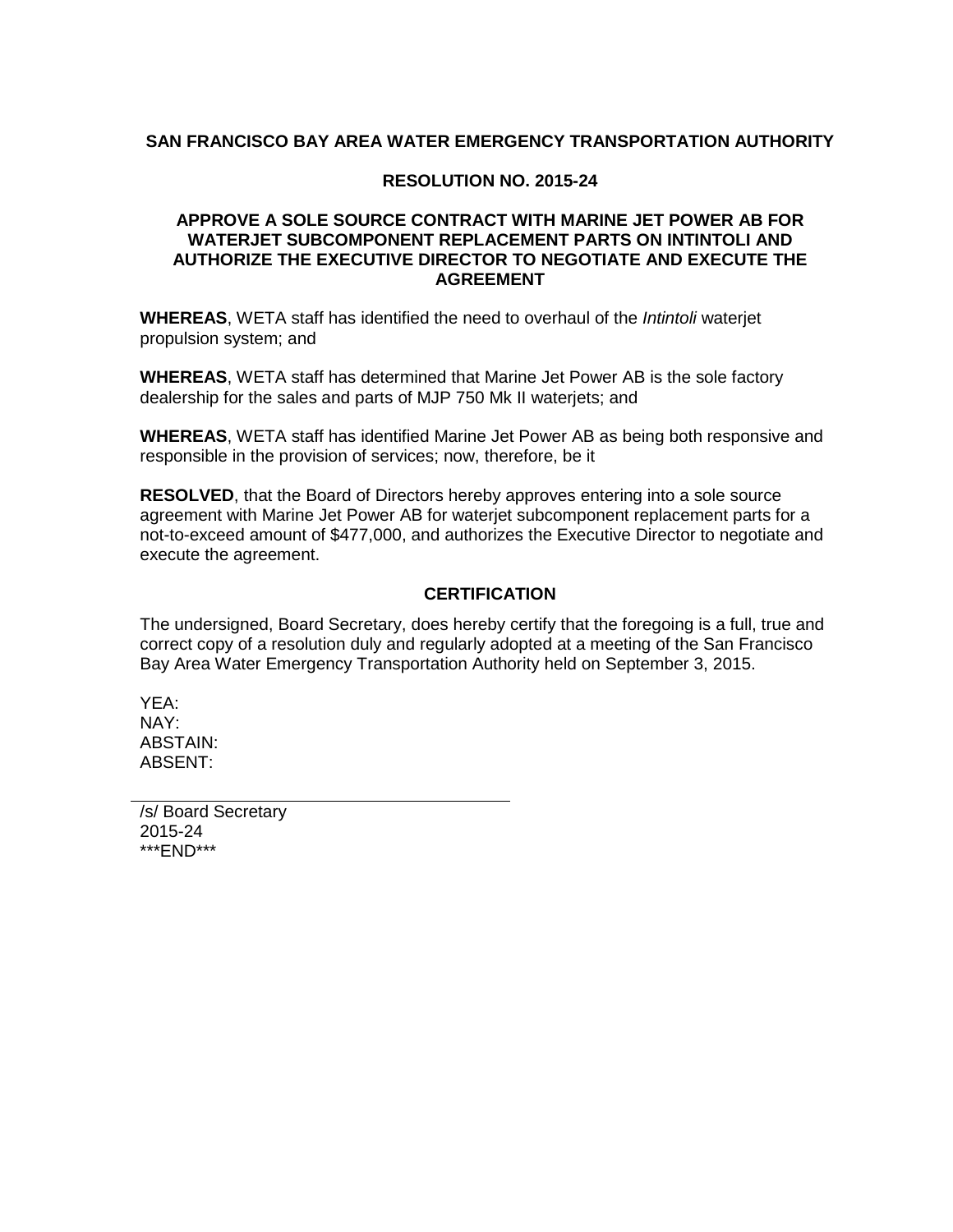#### **MEMORANDUM**

#### **TO: Board Members**

#### **FROM: Nina Rannells, Executive Director Keith Stahnke, Manager, Operations**

#### **SUBJECT: Approve a Sole Source Contract with ZF Marine LLC for Reduction Gear Subcomponent Parts Replacement on** *Intintoli*

#### *Recommendation*

Approve a sole source contract with ZF Marine LLC (ZF) for reduction gear subcomponent parts replacement on *Intintoli* and authorize the Executive Director to negotiate and execute an agreement for this work in an amount not to exceed \$196,000.

#### *Background/Discussion*

The port and starboard waterjets on the ferry *Intintoli* have been in service since 1997 with approximately 54,000 hours of use and are in need of upgrades in order to ensure safe, efficient, and reliable service through the remainder of the vessel's economic life. The scope of work required at this time includes replacement of the reduction gear subcomponents in support of the waterjet upgrades to occur on the vessel. Parts to be procured are as follows:

- Gear subcomponents at ratio of 2.037:1
- Non-reversing
- Free-standing
- Counter engine rotation
- Sensor kits
- Mounting kits
- Gear oil coolers

The pricing includes engineering support and shipping. A contingency of 15% is included in the project budget in the event any unexpected adverse conditions are found.

#### *Sole Source Discussion*

Staff is recommending a sole source contract for this procurement in order to address the need to utilize ZF factory parts as no other manufacturer's gear parts can be integrated into the existing propulsion drive train as installed on the vessel. Given the costs involved, using OEM factory parts significantly reduces financial risk to the Authority.

Since we are not replacing the entire propulsion drive train, rather only certain high wear subcomponents, using any another source for these parts is not a viable alternative. The dimensional constraints of existing and retained machinery components dictate that ZF parts be used. The waterjet upgrade to MJP 750 Mk II impellers also triggers a necessary change to the reduction gear ratio in order to optimize propulsion efficiency.

ZF has been supporting the repair and maintenance of these waterjets since the vessel was first delivered in 1997. These upgrades will improve overall vessel reliability and will reduce operating maintenance costs.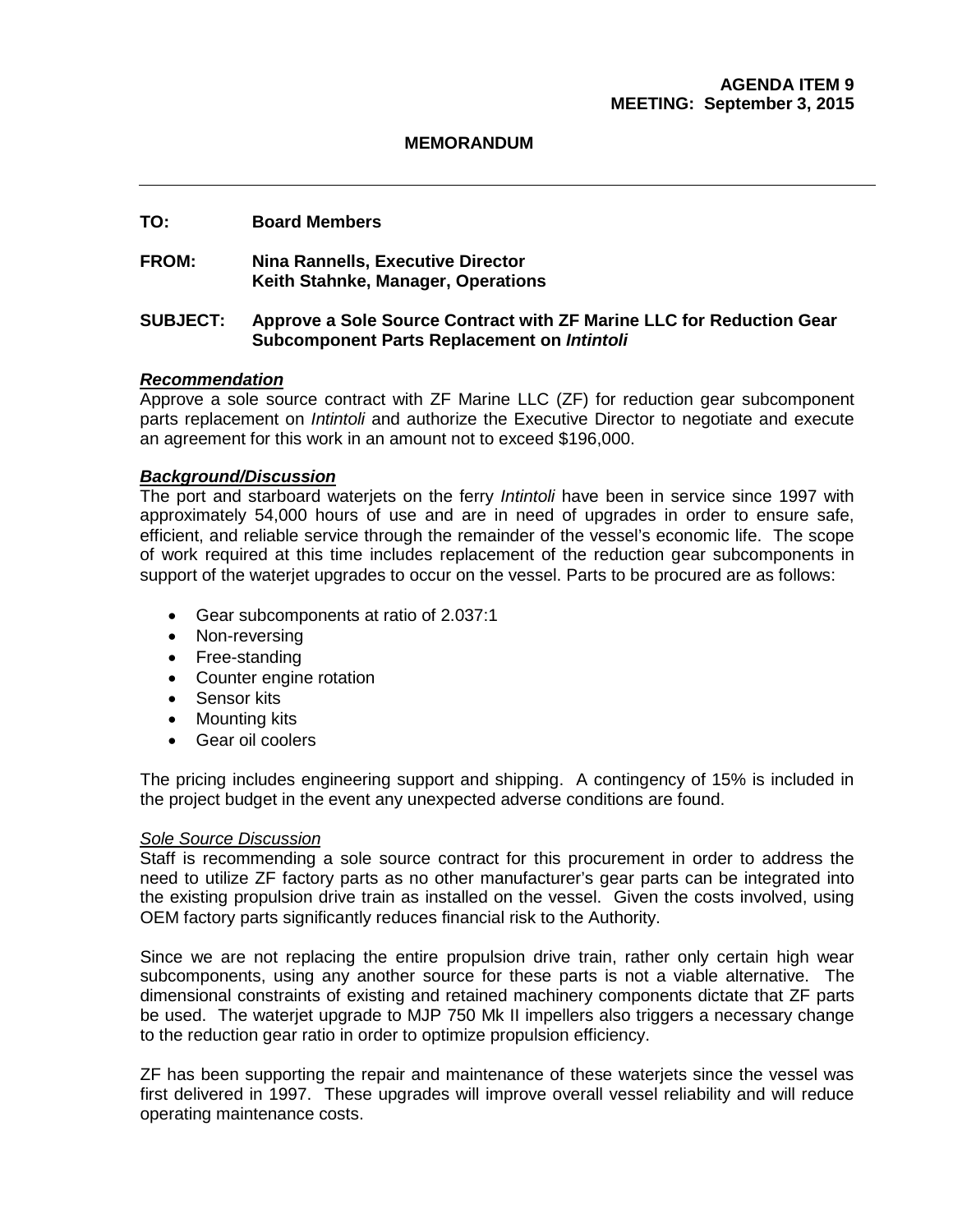Staff has reviewed the price quote provided by ZF for this work and has determined that it is fair and reasonable given the pricing for all new reduction gears. These subcomponents will be installed in the vessel by a shipyard to be determined through a competitive RFP process.

In accordance with the above analysis, staff has determined that this procurement meets the requirements for a sole source procurement under federal regulations and as set forth in the WETA's Administrative Code Section 502.2(E), which authorizes the agency to procure goods and services without competition under limited circumstances. Subdivision (E) of this provision allows the agency to procure items non-competitively when there is only a single source of supply available. Because ZF is uniquely able to provide and warranty the necessary parts, a competitive bidding process would serve no useful purpose for this procurement.

#### *Fiscal Impact*

The *Intintoli* Major Component and Waterjet Rehabilitation project is included in the FY 2015/16 Capital Budget at a total cost of \$2,860,000. The project is funded with Federal Transit Administration (FTA) grant funds and Regional Measure 1 – 2% Reserve (RM1 – 2%) funds. Sufficient funds are available in the project budget to support the award of this contract.

\*\*\*END\*\*\*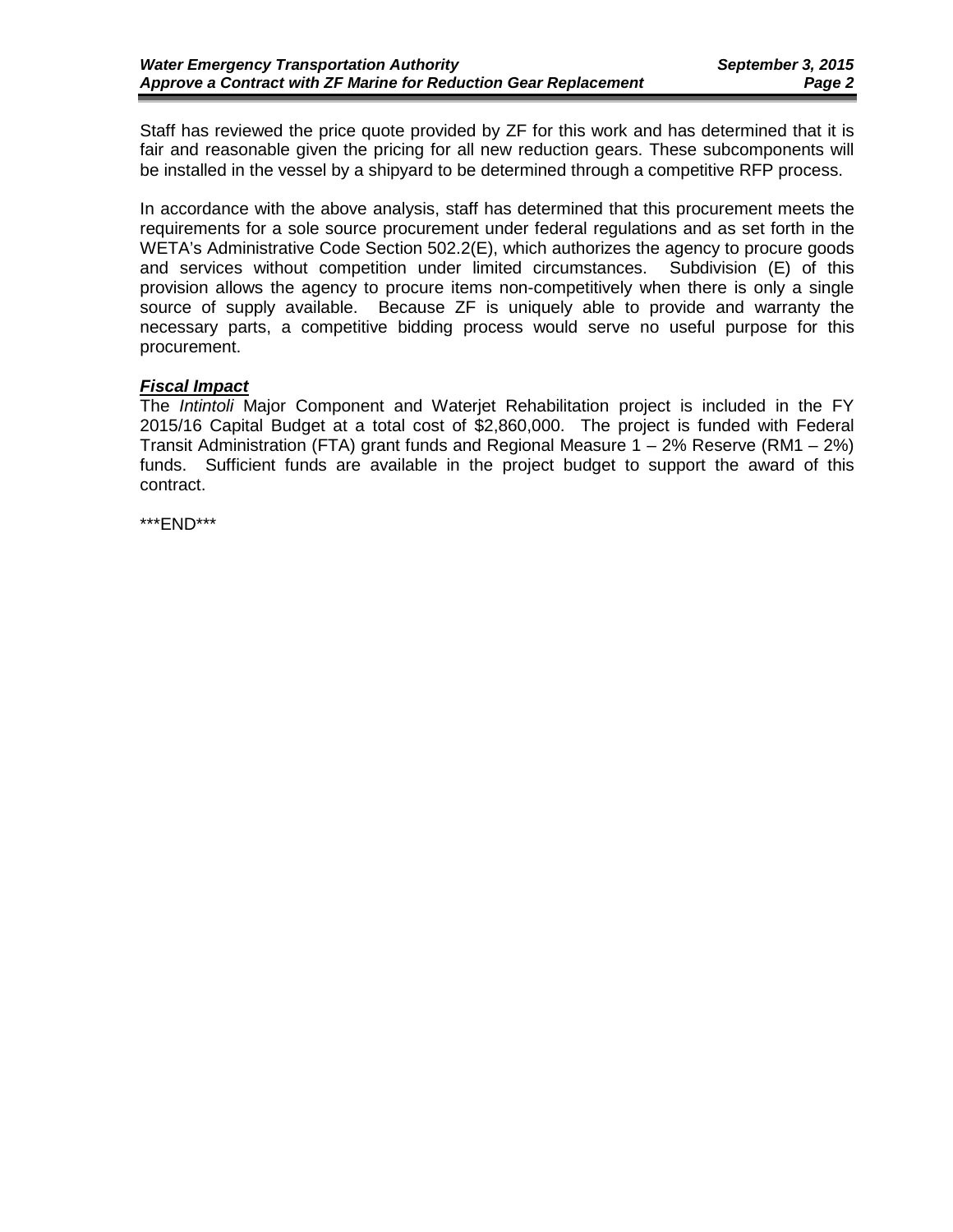#### **SAN FRANCISCO BAY AREA WATER EMERGENCY TRANSPORTATION AUTHORITY**

#### **RESOLUTION NO. 2015-25**

#### **APPROVE A SOLE SOURCE CONTRACT WITH ZF MARINE LLC FOR REDUCTION GEAR SUBCOMPONENT PARTS REPLACEMENT AND AUTHORIZE THE EXECUTIVE DIRECTOR TO NEGOTIATE AND EXECUTE THE AGREEMENT**

**WHEREAS**, WETA staff has identified the need to overhaul of the *Intintoli* marine transmissions; and

**WHEREAS**, WETA staff has determined that ZF Marine LLC is the sole factory authorized dealership for the sales, parts and service of ZF gearboxes for the West Coast region; and

**WHEREAS**, WETA staff has identified ZF Marine LLC as being both responsive and responsible in the provision of services; now, therefore, be it

**RESOLVED**, that the Board of Directors hereby approves entering into a sole source agreement with ZF Marine LLC for reduction gear subcomponent parts replacement for a not-to-exceed amount of \$196,000, and authorizes the Executive Director to negotiate and execute the agreement.

#### **CERTIFICATION**

The undersigned, Board Secretary, does hereby certify that the foregoing is a full, true and correct copy of a resolution duly and regularly adopted at a meeting of the San Francisco Bay Area Water Emergency Transportation Authority held on September 3, 2015.

YEA: NAY: ABSTAIN: ABSENT:

/s/ Board Secretary 2015-25 \*\*\*END\*\*\*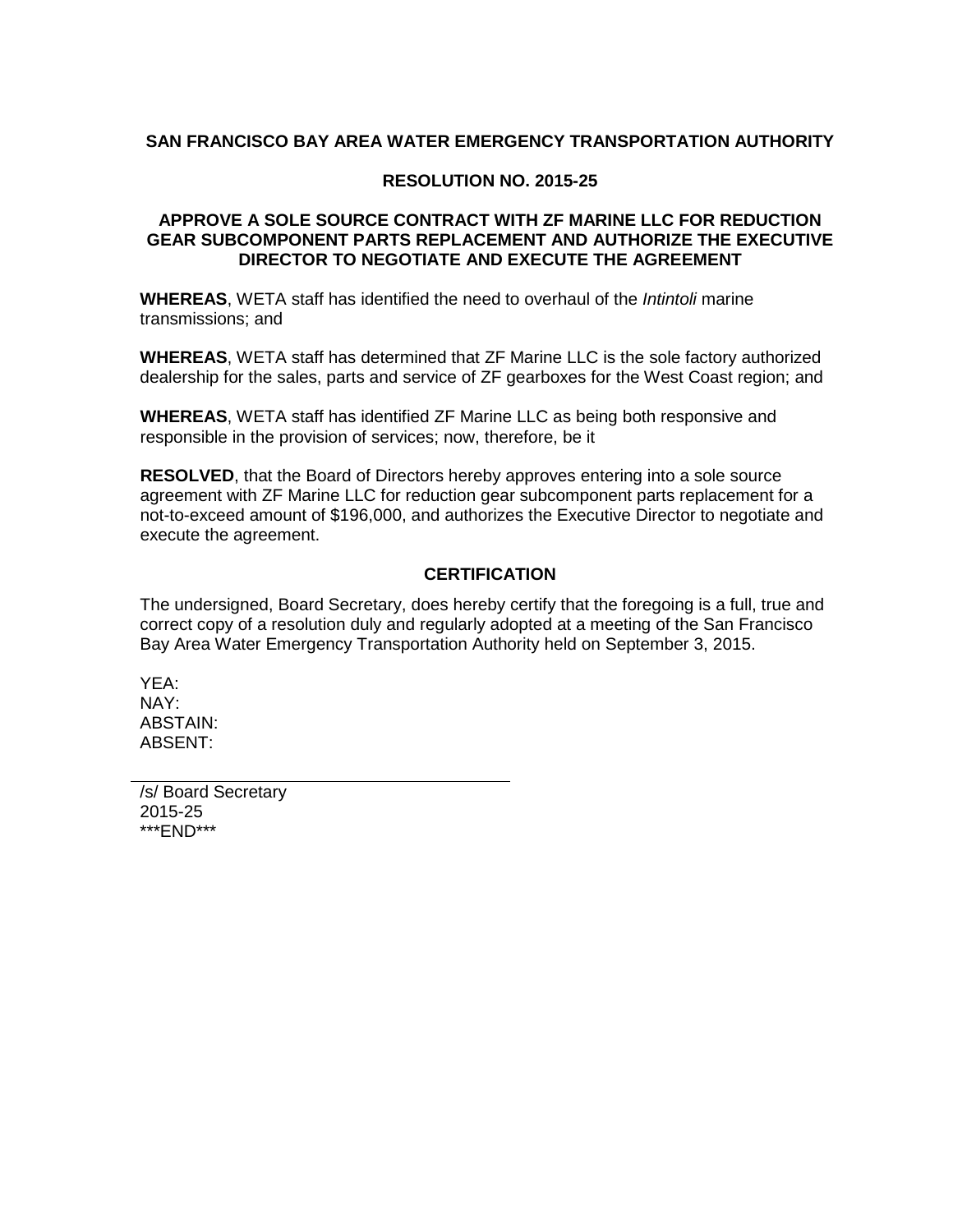#### **MEMORANDUM**

#### **TO: Board Members**

**FROM: Nina Rannells, Executive Director Kevin Connolly, Manager, Planning & Development** 

#### **SUBJECT: Approve Corrective Action Plan for South San Francisco Ferry Service for Submittal to the Metropolitan Transportation Commission**

#### *Recommendation*

Approve a Corrective Action Plan for South San Francisco ferry service for submittal to the Metropolitan Transportation Commission (MTC), as required.

#### *Background*

The Water Emergency Transportation Authority (WETA) launched its service from the east bay cities of Oakland and Alameda to South San Francisco in July 2012. Capital funding for the South San Francisco ferry terminal and new vessels came from a combination of sources including the Federal Transit Administration, State Proposition 1B, Regional Measure 2 and local San Mateo County Transportation Authority transportation sales tax funds. Operating funds come from passenger fares and Regional Measure 2 funds administered and allocated annually by the Metropolitan Transportation Commission (MTC).

Regional performance measures for Regional Measure 2 (RM2) operating funds adopted by MTC include both a farebox recovery requirement and a requirement that services maintain a positive change in passengers per revenue vehicle hour over a three-year period. New services utilizing RM2 operating funds are given a two-year ramp up period and are expected to achieve threshold farebox recovery rates by the third year of operation.

MTC's adopted farebox requirements, organized by mode and time period of service, are as follows:

| <b>Service Type</b>    | Ferry | Rail | <b>Bus</b> |
|------------------------|-------|------|------------|
| <b>Peak Service</b>    | 40%   | 35%  | 30%        |
| <b>All Day Service</b> | 30%   | 25%  | 20%        |
| <b>Owl Service</b>     | N/A   | N/A  | 10%        |

#### **Table 1.0 MTC Performance Measure Thresholds, Regional Measure 2 Projects**

If a service does not meet the above threshold by the third year of operation, the operator is required to submit a Corrective Action Plan to MTC. MTC staff has recently requested WETA to submit a Corrective Action Plan for the South San Francisco service for Commission consideration, which is the subject of this item.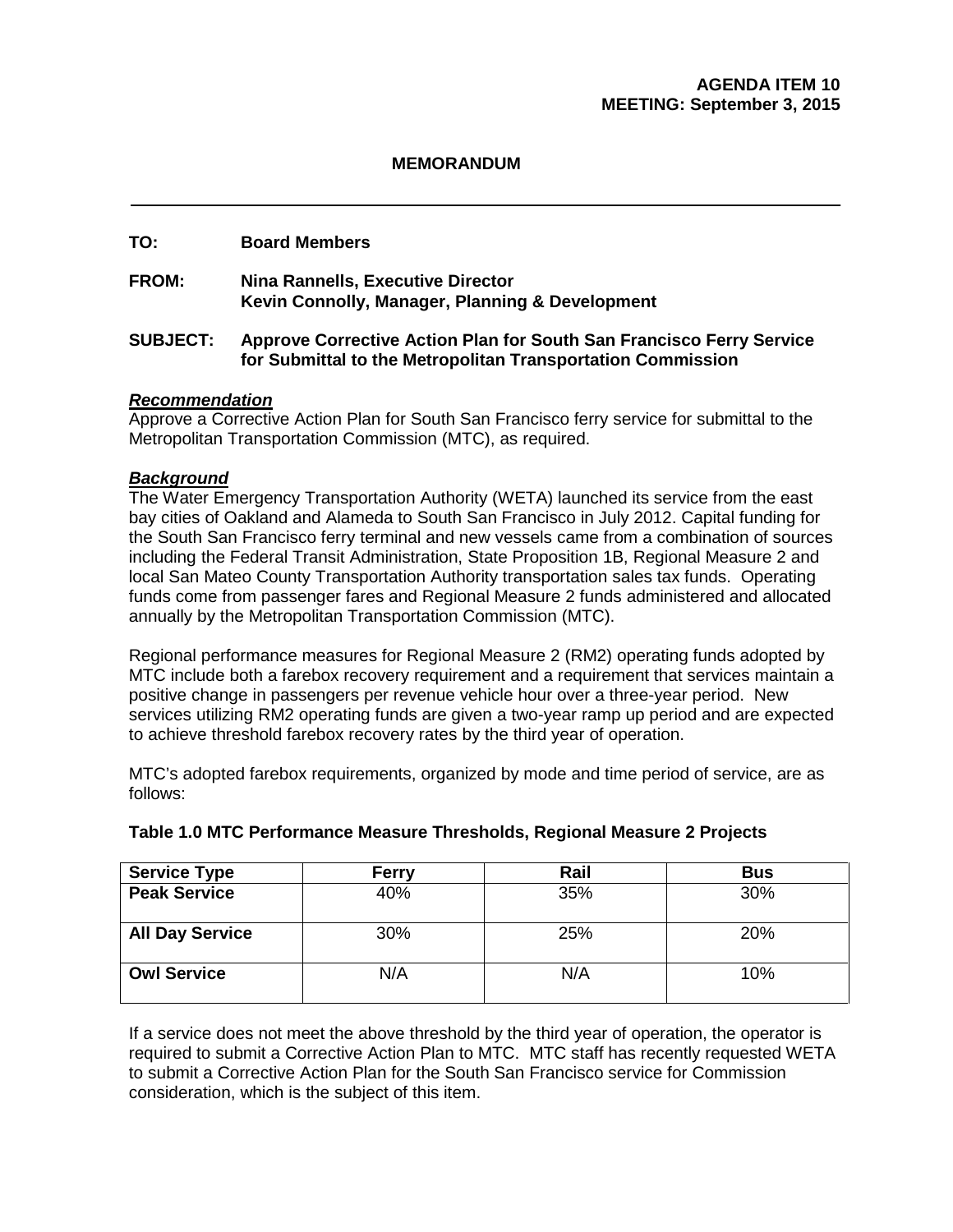#### *Discussion*

The South San Francisco Ferry service operates during commute hours, alleviating congestion on the region's roadways and bridges. There are three morning and three return evening departures during the weekday commute period. There is also limited midday service between South San Francisco and the San Francisco Ferry Building. Free shuttles operated by South San Francisco employers and the San Mateo Commuter's Alliance meet every arrival and departure, linking the ferry terminal to destination employment sites. Ridership has grown steadily since the beginning of operations, rising from an average of 141 boardings per weekday in July 2012 to 485 by July 2015, resulting in a positive change in passengers per revenue vehicle hour over the initial three years of operation. Farebox recovery – the portion of operating cost covered by fare revenue -- has also increased from a low of 9% in the initial months to 21% for Fiscal Year 2014/15.

Strategies to attract more riders to the service have been developed and implemented by WETA staff and project partners in an effort to meet Metropolitan Transportation Commission (MTC) criteria for new projects receiving Regional Measure 2 operating funds, which state that commute-period ferry services must achieve a 40 percent farebox recovery ratio by the third year of operation. After an initial operating period with three AM and two PM peak departures, the WETA Board authorized a pilot program that added a third evening departure. Average weekday ridership increased 126% in the first 12 months after that schedule enhancement and 140% overall.

In addition to service enhancements, marketing efforts have been enhanced to promote the service and raise awareness among Oakland and Alameda residents as well as South San Francisco employers and employees. Because 68% of recent survey respondents among South San Francisco area employment sites said they learn about transit options from their employer, the marketing program is centered on outreach to area employers and their employee transportation coordinators. Midday events, evening mixers, appearances at on-site information sessions and new employee flyers and information packets are just some of the marketing efforts that have occurred. Ridership gains, which were 84% after the first year of operations, 41% the second year and 26% in year three have reinforced the direction of the marketing strategy and approach.

Due to the 45 minute crossing time of the route, the South San Francisco ferry service requires two vessels and more than two daily crews to provide the minimum level of service needed to provide commuters with flexibility and choice in departure times. As a result, expenses are higher than comparable commute-only services, such as Harbor Bay. In order to contain expenses, staff has developed strategies that reduce costs while maintaining service. For example, a crew-sharing arrangement with WETA's contract operator, Blue & Gold Fleet, means that labor hours are less than if there were four full-time crews dedicated to the service. In addition, use of "deadhead" trips where the vessel is returning to fuel and drop off crew in San Francisco as revenue service generates modest fare revenue to offset costs. Finally, by re-aligning evening service, WETA was able to share an evening South San Francisco crew with Harbor Bay, addressing a critical capacity shortfall on the evening commute for Harbor Bay and reducing South San Francisco expenses.

The South San Francisco service is alleviating transbay auto congestion and serving as a catalyst for development in South San Francisco's Oyster Point business district. Forty one percent of South San Francisco Ferry riders said in a 2014 survey that if the ferry did not exist they would drive alone to work. Another 35% said they would either carpool or take a bus. Slightly more than a quarter (27%) of the South San Francisco riders leave their cars at home and take a bike to the ferry and their ultimate destination. So the service is reducing congestion on the Bay Bridge and its approaches, as well as taking cars off the road. In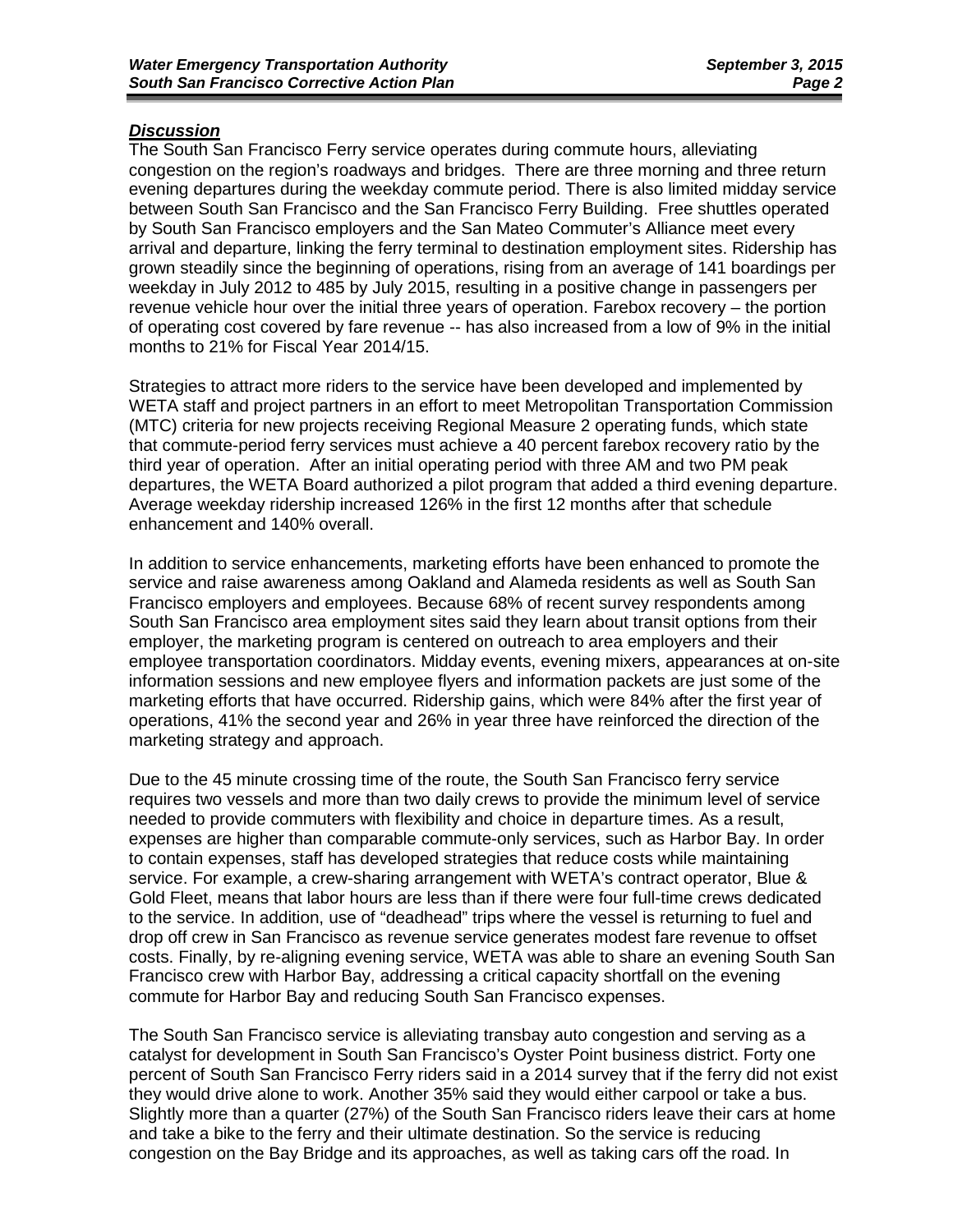addition, office and commercial development in the Oyster Point area of South San Francisco is very strong: the City of South San Francisco Planning Department estimates close to 2.4 million square feet of new office space is under construction or in final permitting and will be open by 2018. Part of the attraction of Oyster Point is the presence of regional transit such as Caltrain and San Francisco Bay Ferry services.

Based on internal forecasts of South San Francisco ferry service ridership and expenses, it is estimated that the South San Francisco service will achieving a 40% farebox recovery by Year 9 (2021). This "ramp up" period is consistent with the Harbor Bay commute-only ferry service, which achieved 40% farebox recovery in Year 14, after the buildout of the Harbor Bay community was complete. In addition estimates for the upcoming Richmond and Treasure Island services indicate a ramp-up period of close to 10 years before they reach a 40% farebox recovery rate. The WETA System Expansion Policy, adopted by the WETA Board in June 2015, provides for a ramp-up period of 10 years when WETA introduces a new service.

The attached South San Francisco Ferry Service Corrective Action Plan will be submitted to MTC, as requested, in advance of the October Commission meeting.

#### *Fiscal Impact*

There is no fiscal impact associated with this item.

\*\*\*END\*\*\*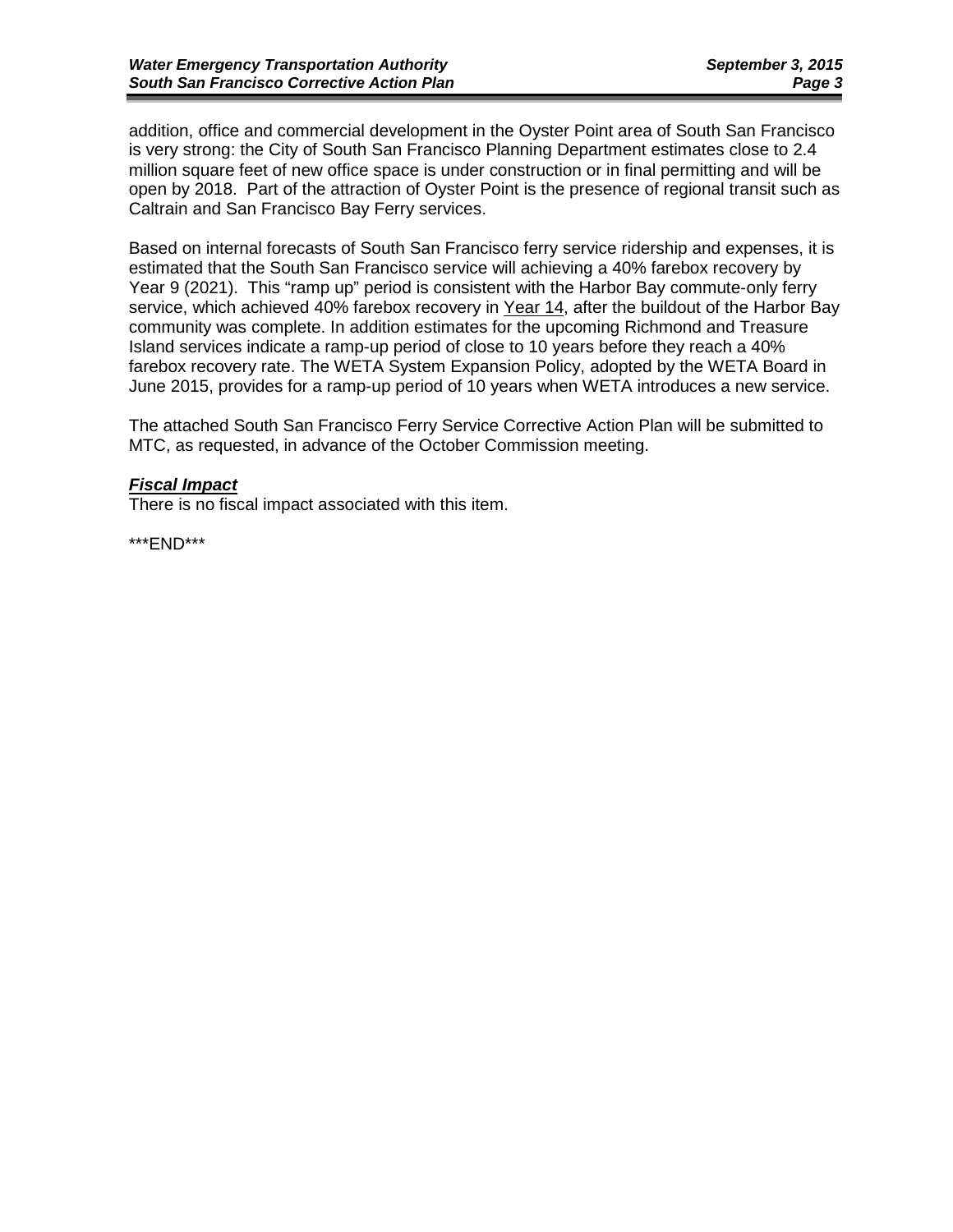# **TO: Metropolitan Transportation Commission FROM: Water Emergency Transportation Authority Board of Directors DATE: September 3, 2015 SUBJECT: South San Francisco Ferry Service Corrective Action Plan**

#### *Background*

This document is submitted in response to the Metropolitan Transportation Commission (MTC) staff requests for a Corrective Action Plan for the South San Francisco ferry service. This new service route within WETA's operating system has not reached a 40% farebox recovery ratio, as MTC requires for peak period ferry services.

#### *Correction Action Plan*

The Corrective Action Plan focuses on building ridership through program marketing, promotions and service enhancements, creating cost efficiencies, and working with MTC to develop reasonable performance criteria upon which to measure service success and related regional funding eligibility.

The following measures will be undertaken to support continued ridership growth and improve South San Francisco Ferry service performance as measured by MTC:

#### *Continue to Grow Ridership*

**1. Monitor Continued Ridership Growth and Adjust Service Accordingly**

Ridership has grown steadily every month since December 2012, eclipsing estimates in the project planning phase. Currently, average weekday boardings total 485 for July 2015, up from 141 in July 2012, more than tripling since inception. Overall WETA system ridership has grown 42% during this same period (see attached South San Francisco and WETA system average daily ridership charts). Ridership has tracked with the rate of new hiring along with new office construction in South San Francisco. In addition, a strong residential housing market in both Alameda and Oakland contributes to ridership growth. WETA will continue to monitor ridership growth and coinciding area development and make service adjustments that may be required as the result of anticipated growth.

#### **2. Continue Outreach to South San Francisco Area Employers**

Close to 68% of a recent survey of South San Francisco ferry riders said they learned of the ferry through their employer. South San Francisco employers employ transportation coordinators that assist new and existing employees in an effort to reduce traffic congestion on local streets and roads. Firms such as Genentech should be commended for also fully subsidizing their employee's fares. Future direct marketing and promotional efforts include open houses and lunchtime cruises on the bay for employer representatives.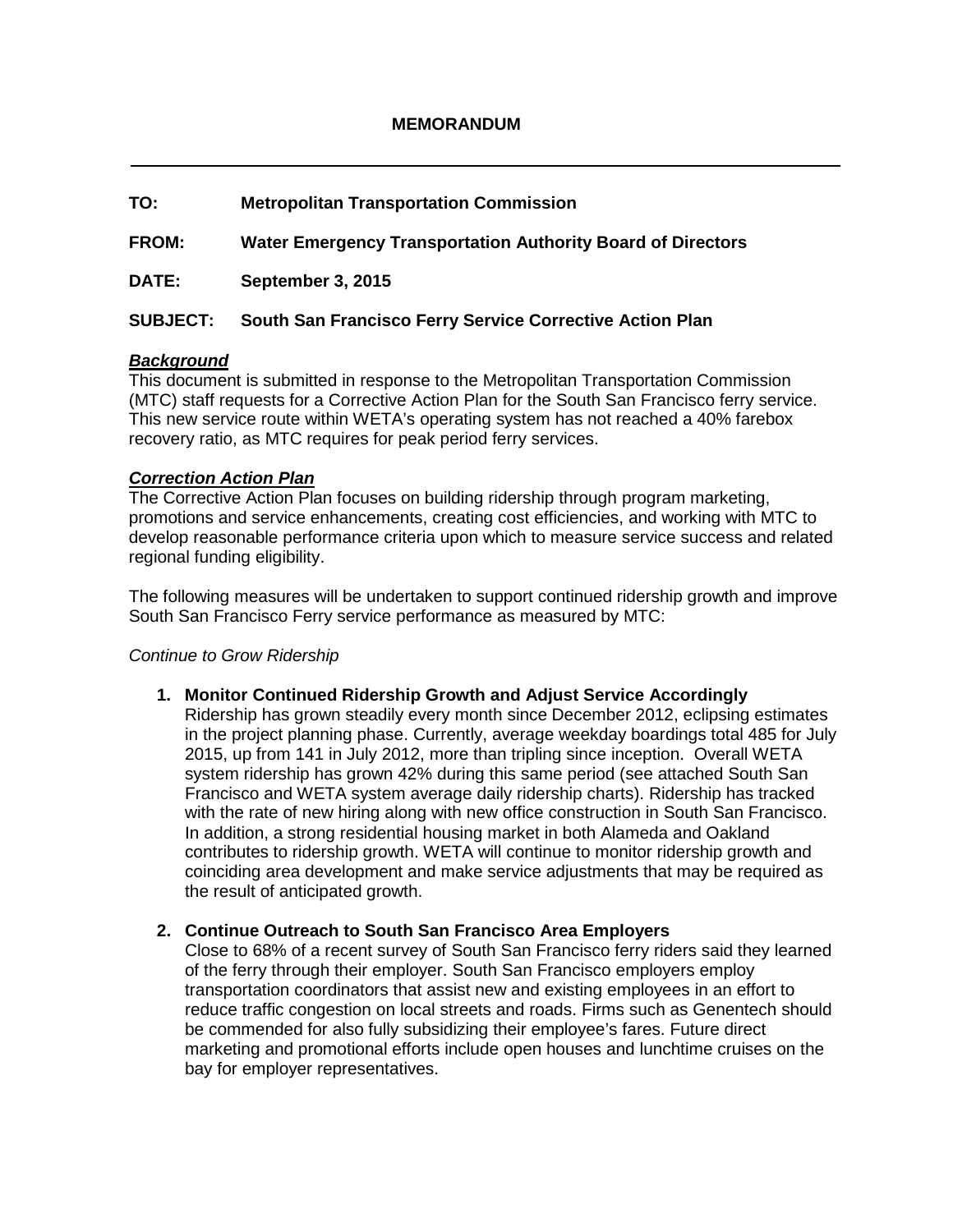#### **3. Encourage Modification and Expansion of Shuttle Program**

The shuttle program operated by the San Mateo Commuters Alliance provides very good service by meeting every arrival and departure and serving most of the area's businesses. However, it can be improved by offering faster more efficient service and potentially expanding its reach beyond the Oyster Point vicinity. WETA will work with shuttle operators to provide service planning ideas and suggestions for service improvements.

#### *Continue to Identify Cost Efficiencies*

#### **4. Continue Midday Excursion Trips to San Francisco**

WETA introduced service between South San Francisco and San Francisco in 2014 to make use of deadhead (non-revenue) trips and open them to recreational travelers from the south bay. While ridership on these trips is modest, fare revenues gained have helped to offset the overall cost of operations. WETA will work to continue to operate and promote this local community component of the service.

#### **5. Interline Crews and Vessels to Maximize Vessel and Crew Utilization**

The practice of "interlining" – using crews and vessels dedicated to one service on other services to distribute costs and create efficiencies has not historically been used in the ferry system but is emerging as a means of better utilizing equipment and labor. For South San Francisco, sharing crews with Blue & Gold service provides a savings of over 50 percent on two of the four crews needed for South San Francisco. Also, WETA recently adjusted the South San Francisco evening schedule in such a way to allow the crew to supplement Harbor Bay service in order to address increased demand and high passenger loads on this service. This action provided needed capacity to Harbor Bay and redistributed cost away from South San Francisco. WETA will continue to work to interline crews, when possible and beneficial, to most efficiently serve its system-wide ridership demand and maximize the costeffectiveness of the South San Francisco route and overall operating system.

#### *Develop Reasonable and Realistic Performance Objectives*

**6. Work with MTC to Review System-wide Performance of WETA's Ferry Program** Regional Measure 2, approved by Bay Area voters in 2004, provided a launching point for the long-discussed concept of increased ferry services on the San Francisco Bay. Since RM2 was approved, the Water Transit Authority/Water Emergency Transportation Authority has worked to develop a program of potential new ferry routes, consolidated city-run ferry services from Alameda, Oakland and Vallejo into a single regional system, consolidated contract operations, developed system operations and maintenance infrastructure, developed a project to expand ferry access to downtown San Francisco, built four new ferry vessels for service delivery and initiated new ferry service to South San Francisco service. Since 2012, when WETA first became an operator, WETA's regional ferry system ridership has grown 42% and system-wide farebox recovery has increased, reaching 52% in FY 2014/15.

Regional performance measures for Regional Measure 2 (RM2) operating funds, which vary by mode, hold ferry operations to a higher standard than any other mode of transit service and are being administered on a route-by-route basis for WETA's operating program rather than on a system-wide basis. These ferry performance measures, which apply exclusively to WETA services, were developed before WETA was an operator, and when new services were in the conceptual planning stage.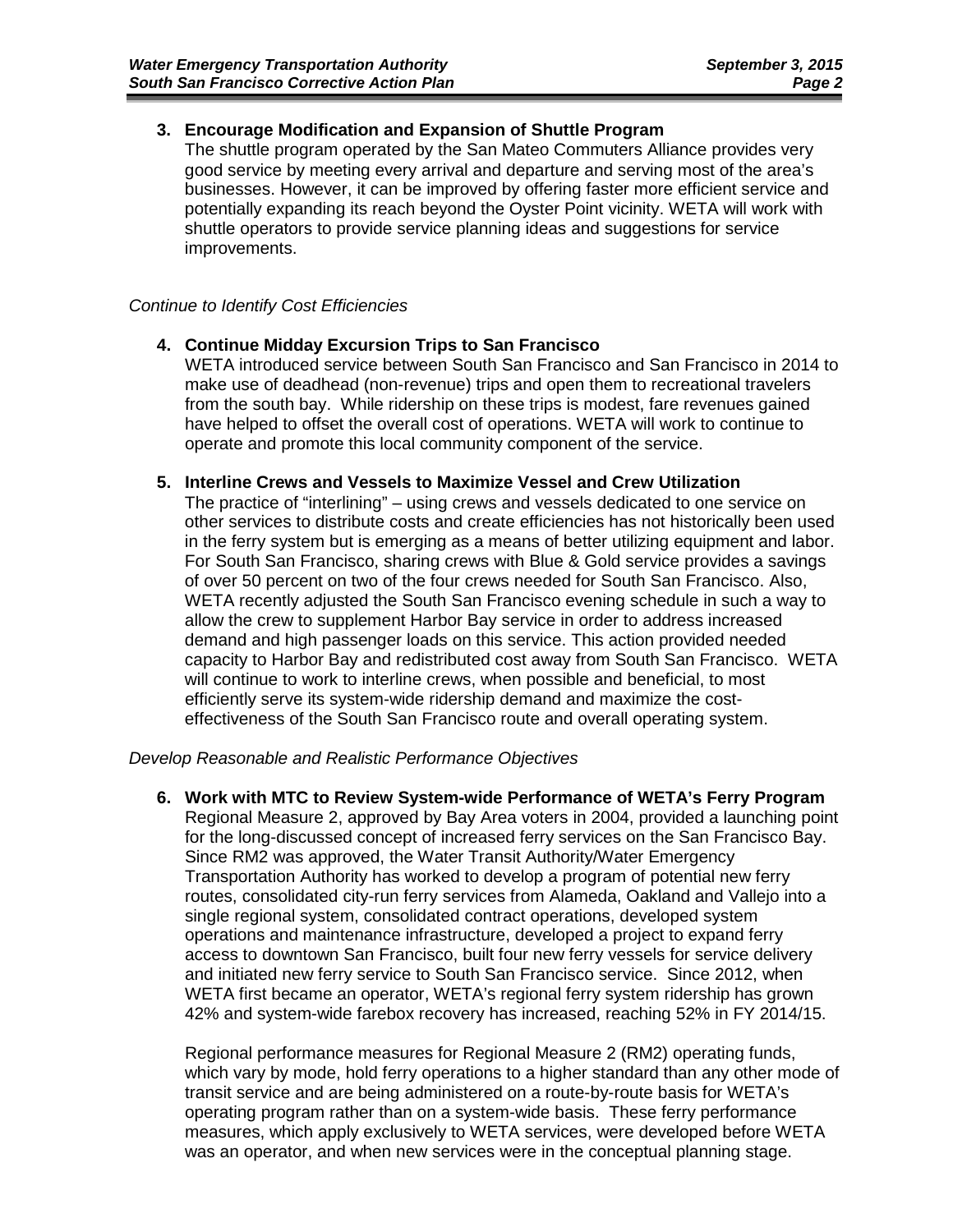Additionally, they were developed before WETA was directed by the State Legislature in 2007 to take over and consolidate local city-run Alameda, Oakland, and Vallejo ferry services into a regional system and to serve as the coordinating agency for the waterborne ferry transportation response in an emergency.

In light of the growth and development of the regional WETA ferry system that has occurred since MTC first developed its performance criteria for RM2 operating funds, WETA requests that MTC view WETA as a ferry system, and not a collection of individual routes, and, accordingly, administer RM2 operating funds and performance requirements on a program-wide basis. WETA believes that this would be consistent with, and allowable under, MTC's current RM2 operating policy. This change in approach would provide WETA the flexible freedom to continue to make system-wide planning and service delivery decisions that benefit the whole of its operation. This is important because in consolidating former city-run services and opening new services in 2012 and 2013, WETA has gained efficiencies by interlining crews and vessels, centralizing administrative and maintenance functions and gained capacity towards its responsibility of providing emergency services. Removing a newer service, such as SSF service, from the larger network cannot be done without negatively impacting the operation and performance of the overall WETA system.

\*\*\*END\*\*\*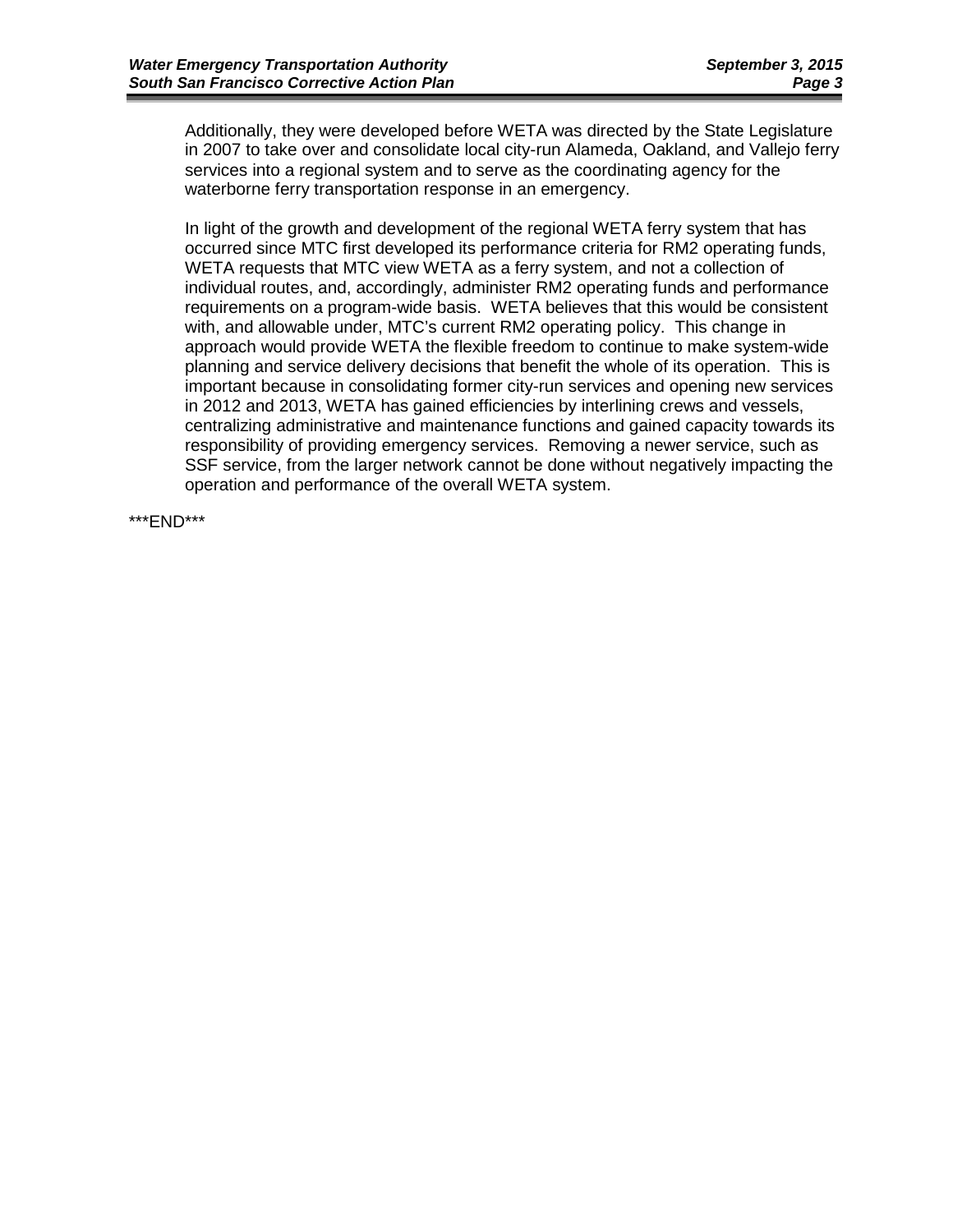

#### **South San Francisco Average Daily Ridership July 2012 – July 2015**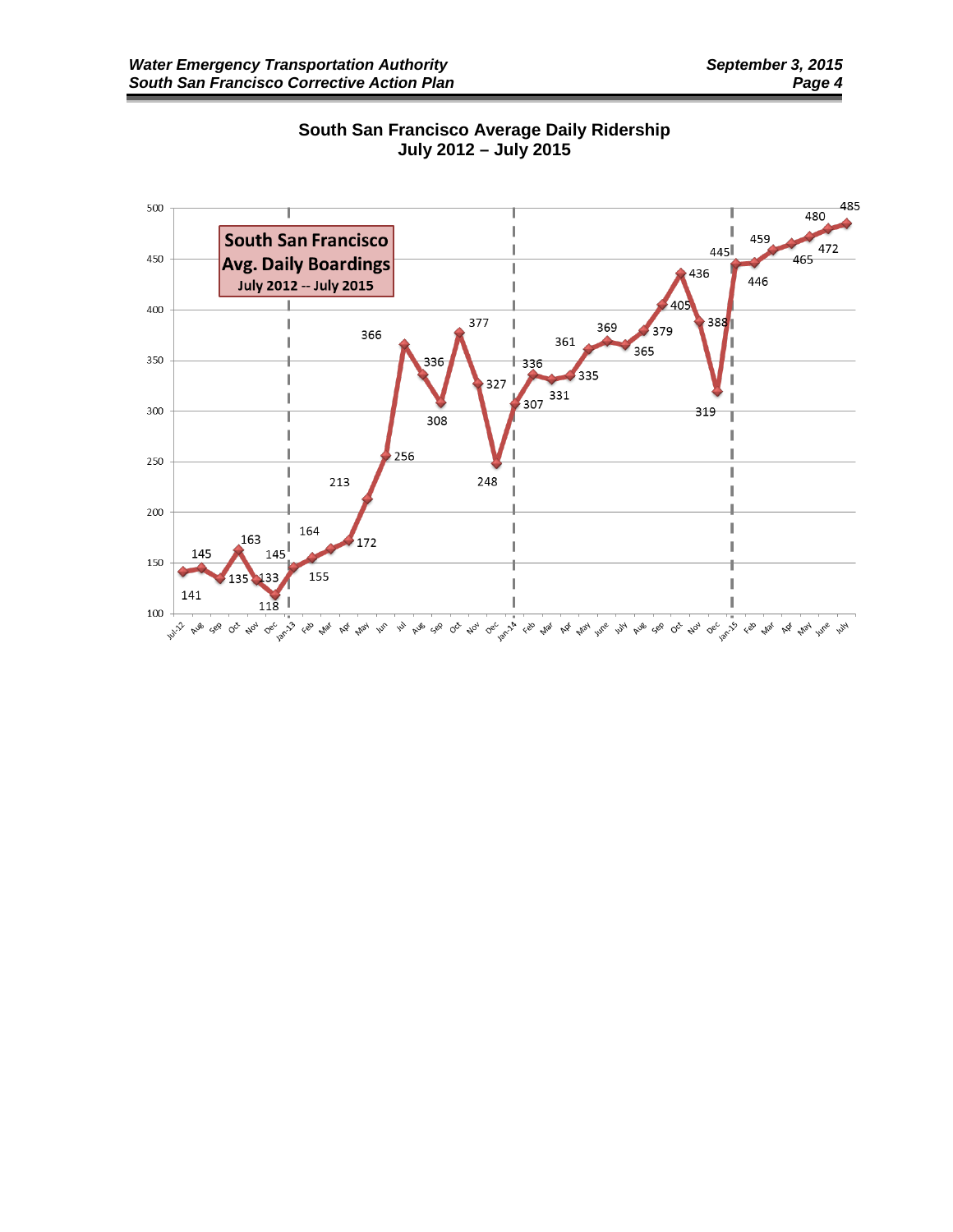



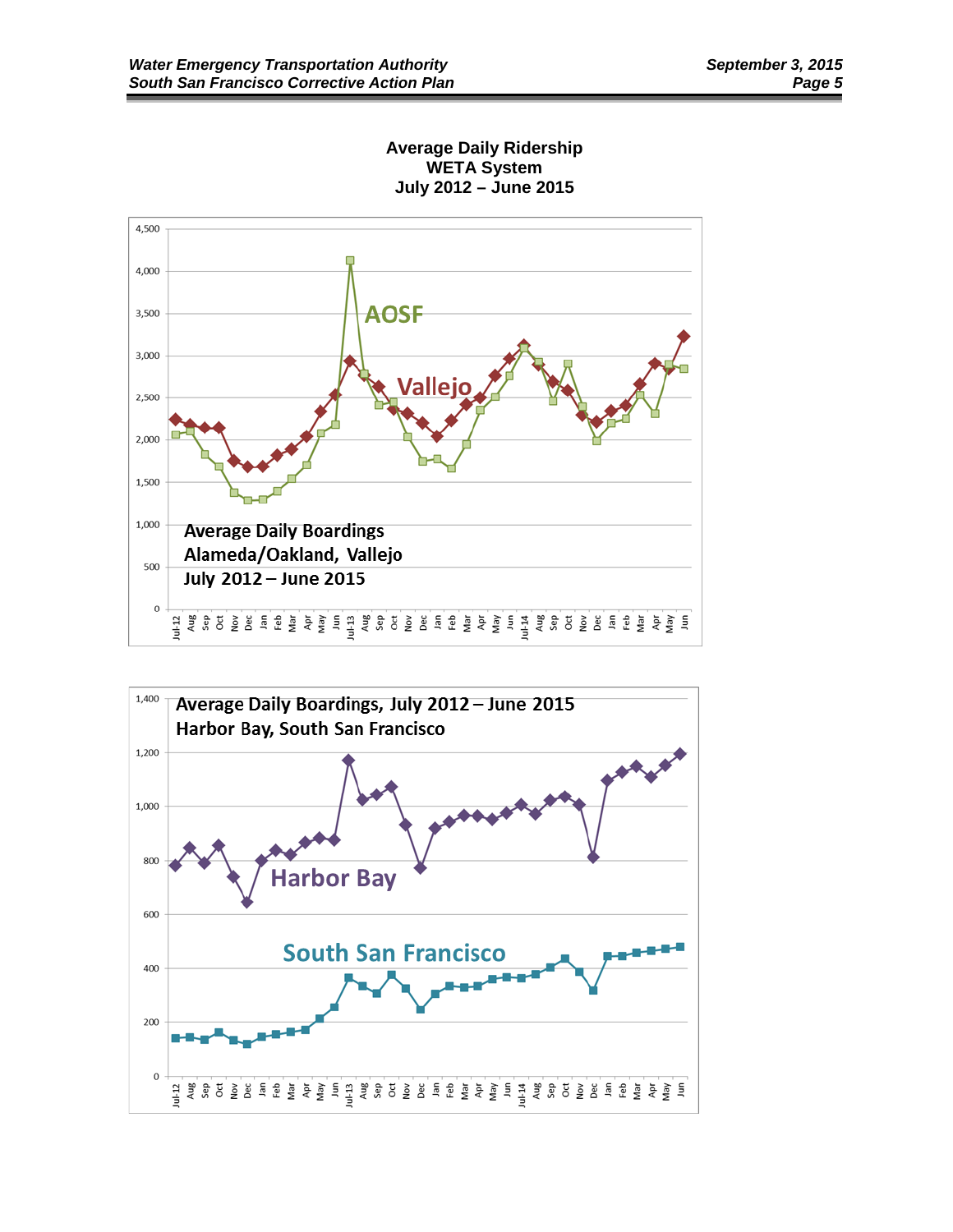#### **MEMORANDUM**

# **TO: Board Members**

#### **FROM: Nina Rannells, Executive Director Kevin Connolly, Manager, Planning & Development**

# **SUBJECT: Status Report on WETA Strategic Plan Efforts**

#### *Recommendation*

There is no recommendation associated with this informational item.

#### *Background*

WETA is developing its first Strategic Plan since the *2001 Implementation and Operations Plan*. The purpose of the Plan is to define a vision for the organization over the next 20 years. Other planning efforts such as the Short Range Transit Plan, Access Plans and even seasonal service plans will be guided by the policy vision established in the Strategic Plan.

#### *Discussion*

The WETA Board held two public workshops this past spring to kick off the Strategic Planning effort. Since that time, staff has taken the input of the Board and developed a draft document and presentation materials to share with key stakeholders throughout the Bay Area. This process will continue through the months of September and October. Outreach to the general public and ferry riders will occur in late October and early November through a series of public forums and materials posted on the WETA web site. A draft plan will be presented to the WETA Board in November 2015 and a final plan submitted for adoption in January 2016.

The attached schedule presents the future milestones for the Strategic Planning process along with a list of stakeholder meetings that have already occurred and future meetings. Based on stakeholder input thus far, the following themes have arisen and will be incorporated into the draft Strategic Plan:

- Need for additional service, capacity in the existing system
- Need to expand the system, serve new markets
- Need to preserve high quality of service and "special" experience provided by ferry
- Cities see ferry as economic development catalyst, furthering development goals
- Funding structure needs to be modified to accommodate growth, changes in market
- New sources of funding will be needed to achieve ultimate vision of more ferries in the Bay Area
- Emergency response capabilities are part of core responsibilities in the Bay Area
- Need to seek continuous environmental improvement through improved technology, operational practices
- Need to integrate ferry into larger Bay Area transit system and better coordination with other Transbay operators